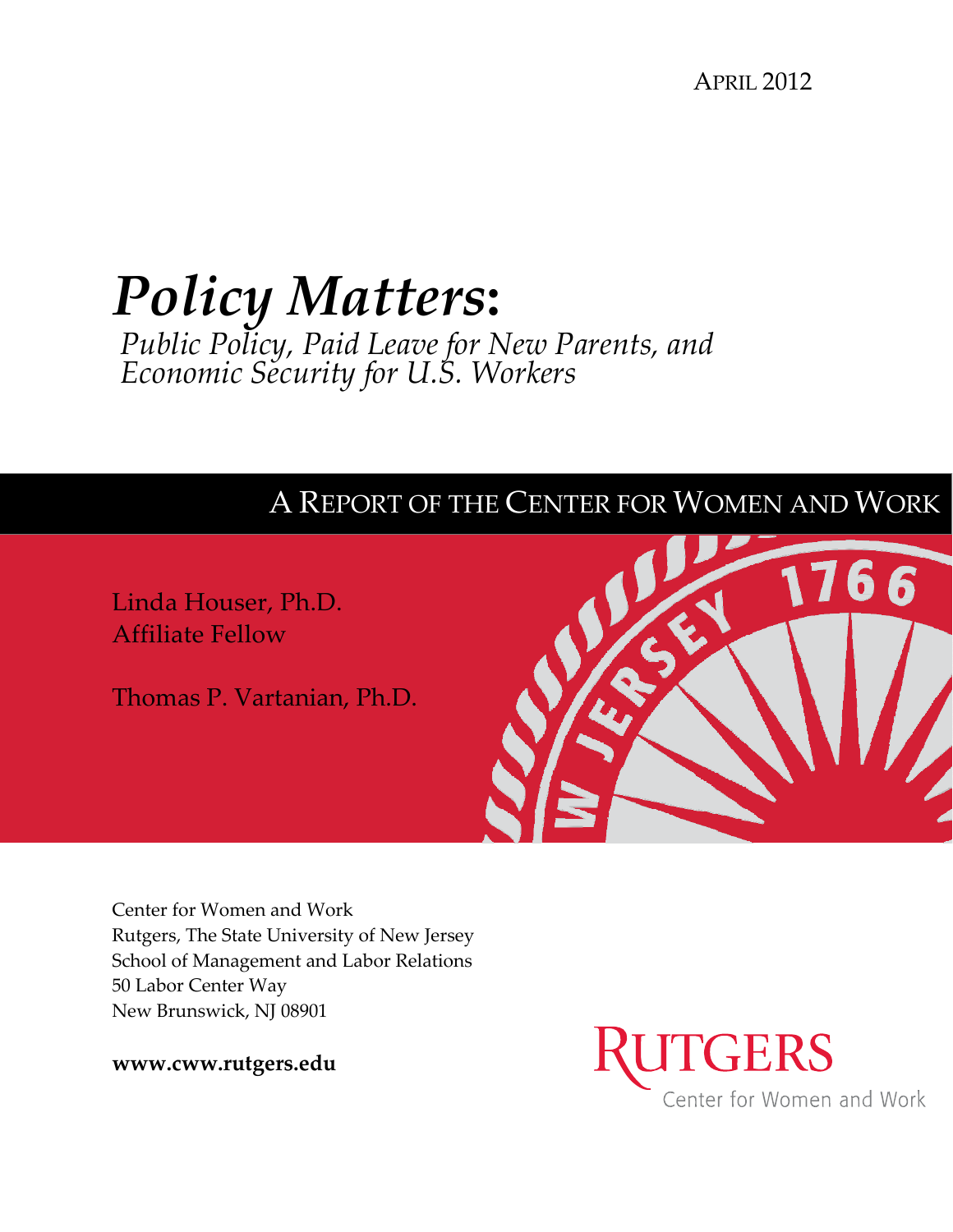# **ABOUT THE CENTER FOR WOMEN AND WORK**

The Center for Women and Work (CWW) is an innovative leader in research and programs that promote gender equity, a high‐skill economy, and reconciliation of work and well‐being for all. CWW is located in the School of Management and Labor Relations at Rutgers, The State University of New Jersey. As part of its multi‐faceted research and policy work, CWW:

- Addresses women's advancement in the workplace;
- Conducts cutting-edge research on successful public and workplace policies;
- Provides technical assistance and programs to educators, industry, and governments; and
- Engages issues that directly affect the living standards of New Jersey's and the nation's working families.

CWW's areas of work include Education and Career Development, Innovative Training and Workforce Development, Womenʹs Leadership and Advancement, and Working Families.

CWW is affiliated with the internationally‐known Institute for Women's Leadership (IWL), an eight-unit consortium of research, instructional, and outreach units that also includes the Center for American Women and Politics, the Center for Women's Global Leadership, the Institute for Research on Women, the Women's & Gender Studies Department, Douglass College, the Institute for Women and Art, and the Office for the Promotion of Women in Science, Engineering, and Mathematics.

For more information about the Center, visit us at http://www.cww.rutgers.edu.

# **ABOUT THE AUTHORS**

**Linda Houser** is an Assistant Professor at Widener University's Center for Social Work Education, an Affiliate Fellow at the Center for Women and Work at Rutgers University, and a policy practitioner in the areas of employment and caregiving. Her focus is on efforts to improve financial, workplace, and caregiving security for women and families across the age and socioeconomic spectrum.

**Thomas Vartanian** is an economist and a professor in the Graduate School of Social Work and Social Research at Bryn Mawr College. He has many peer reviewed publications on a variety of topics, including health and well‐being, cash welfare and the food stamp program, and how neighborhood conditions affect economic and health outcomes. He has recently written a book on social science data sets. He has received a variety of grants, including grants from the U.S. Department of Agriculture—Economic Research Service, the Institute for Research on Poverty, and the Joint Center for Poverty Research at Northwestern University and the University of Chicago.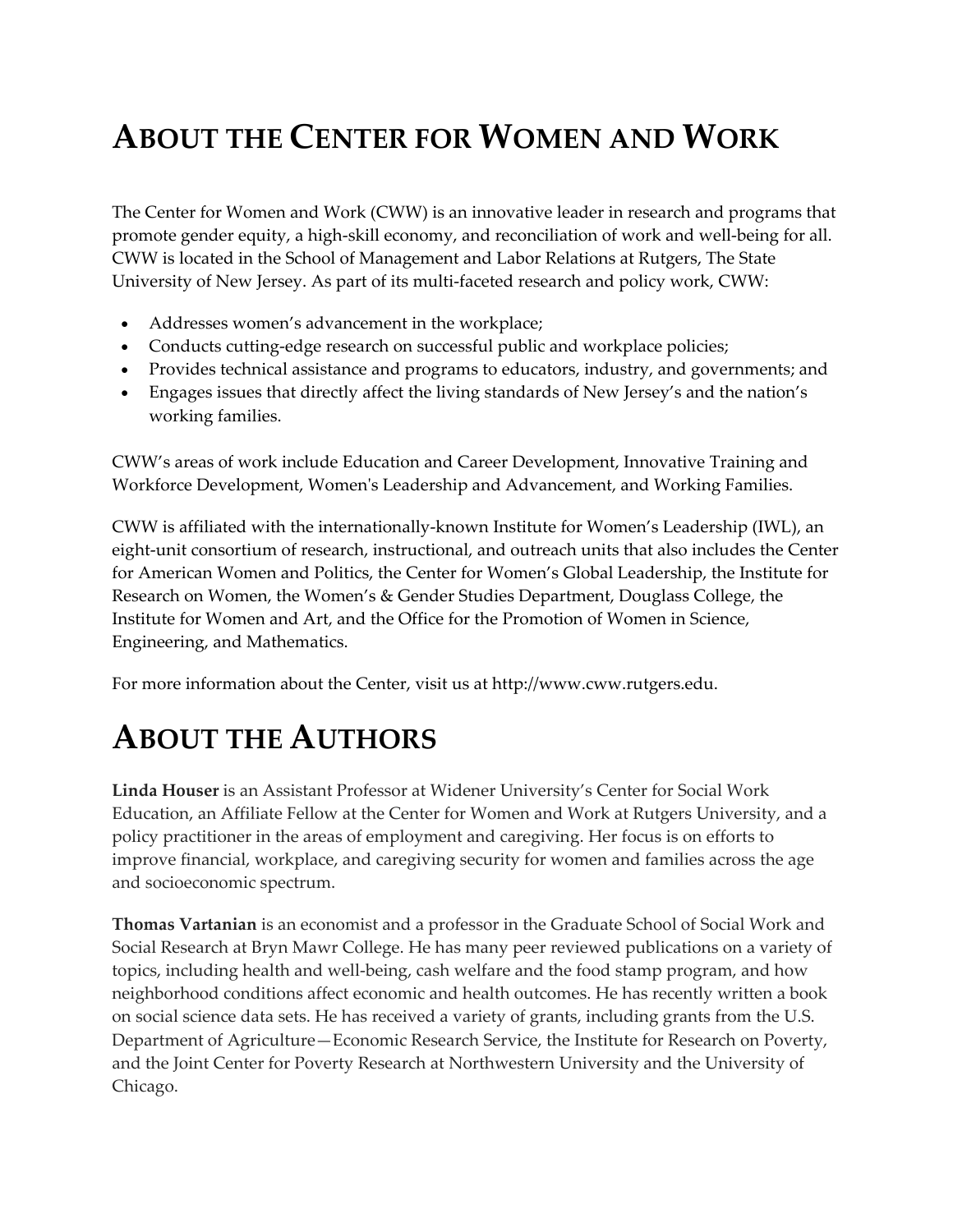# **ACKNOWLEDGEMENTS**

We are grateful to the Rockefeller Foundation for its generous funding of this policy brief and the original research reported herein.

Both the research and policy briefs were commissioned by the National Partnership for Women & Families. The brief was co‐authored by Linda Houser, PhD, Affiliate Fellow, Center for Women and Work, Rutgers University, and Assistant Professor, Center for Social Work Education, Widener University; and by Thomas Vartanian, PhD, Professor, Bryn Mawr College.

We are indebted to Vicki Shabo, Helen Luryi, Eileen Appelbaum, Barbara Gault, Karen White, Teresa Boyer, and Elizabeth Nisbet for comments on earlier drafts of this brief.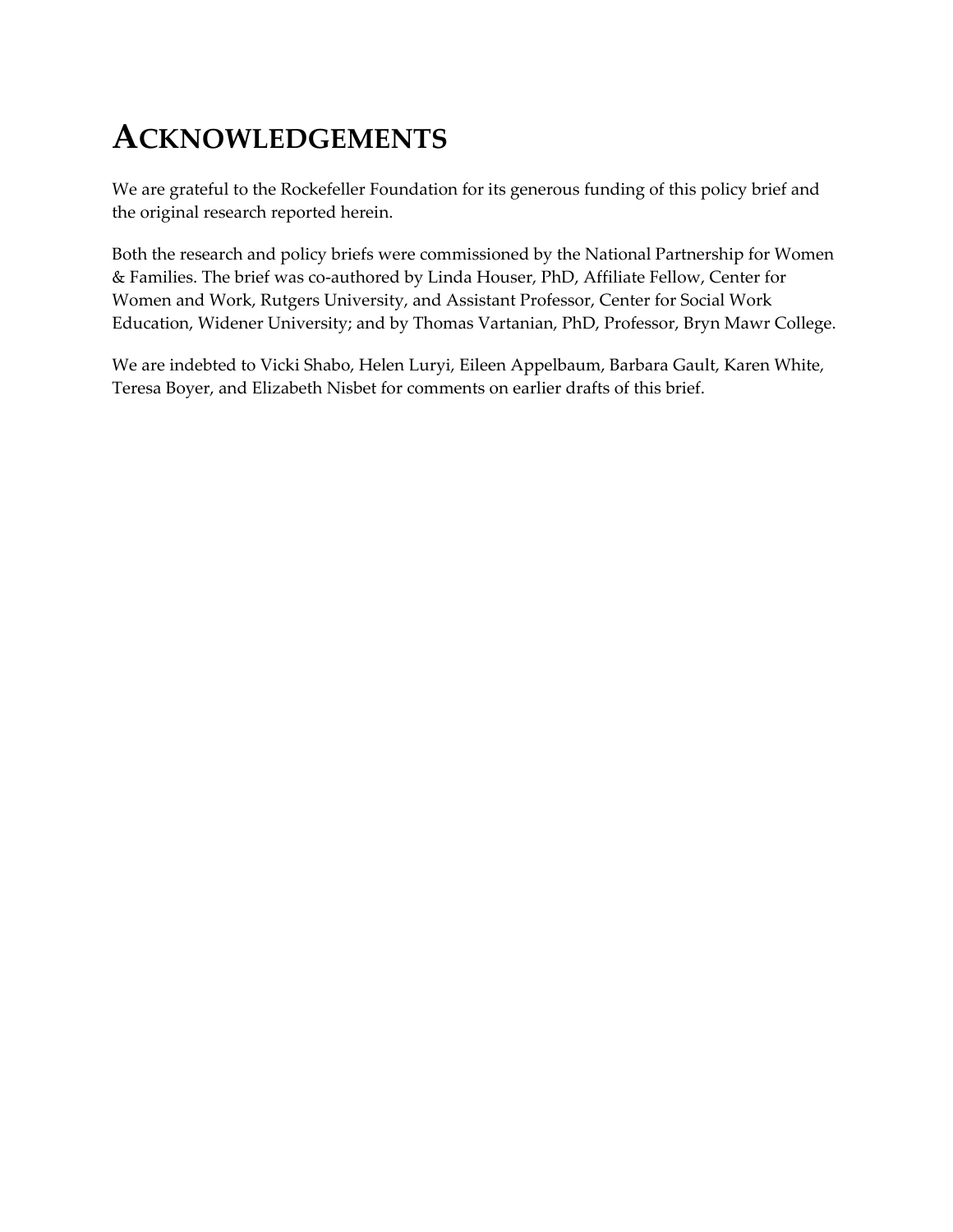# **EXECUTIVE SUMMARY**

A rich and growing literature attests to the benefits that accrue to workers, families, businesses, and the public when workers have access to paid leave to care for a new child. Such benefits include lower likelihood of premature birth,<sup>i</sup> improvements in breastfeeding establishment and duration, and higher likelihood of obtaining well‐baby care.ii Additional studies have connected these short-term benefits to longer-term impacts, including improved health and well-being for both mothers and children<sup>ii</sup> and decreased health care costs.<sup>iv</sup> Access to paid leave has also been linked to families' economic security and independence.<sup>v</sup> Thus, paid leave policies can be viewed as proactive public investments in the health and well‐being of children and families.

However, paid leave remains inaccessible to many. In March 2011, only 11% of private sector workers and 17% of public sector workers reported having access to paid family leave through their employer; those percentages dropped to 5% and 14% respectively for those earning in the bottom quarter of wages.<sup>vi</sup> Among first-time mothers, just half are able to take paid leave in connection with the birth of a child.<sup>vii</sup> Although access to unpaid leave is far more widespread, many U.S. workers and their families are unable to afford time off without pay. In the absence of public policy, workers' access to wages during a care‐related period of time off is variable and unreliable, and it is largely confined to those with the highest earnings and job status.<sup>viii</sup> As a result, there is a vibrant and growing movement in support of paid family and medical leave policies—policies that make paid leave access a reality for all.

Our new research adds to existing literature by showing that policy does, in fact, matter and by quantifying the extent to which it matters. Temporary Disability Insurance (TDI) policies in five states enable women to take short medical leaves in connection with childbirth, and Paid Family Leave (PFL) or Family Leave Insurance (FLI) policies in two states enable men and women to take leave to care for a new child.1 While we would expect these policies to positively impact new parents' reports of taking paid leave in connection with the birth of a child, our goal is to estimate the magnitude of such an increase and its impacts on family economic security. In this way, we hope to open the door to future efforts to quantify the social and economic impacts of paid leave policy.

<sup>1</sup> As discussed in greater detail in the body of this report, the five states with TDI programs are California, Hawaii, New Jersey, New York, and Rhode Island. The two states with paid family leave insurance programs, which complement the states' TDI programs, are California and New Jersey.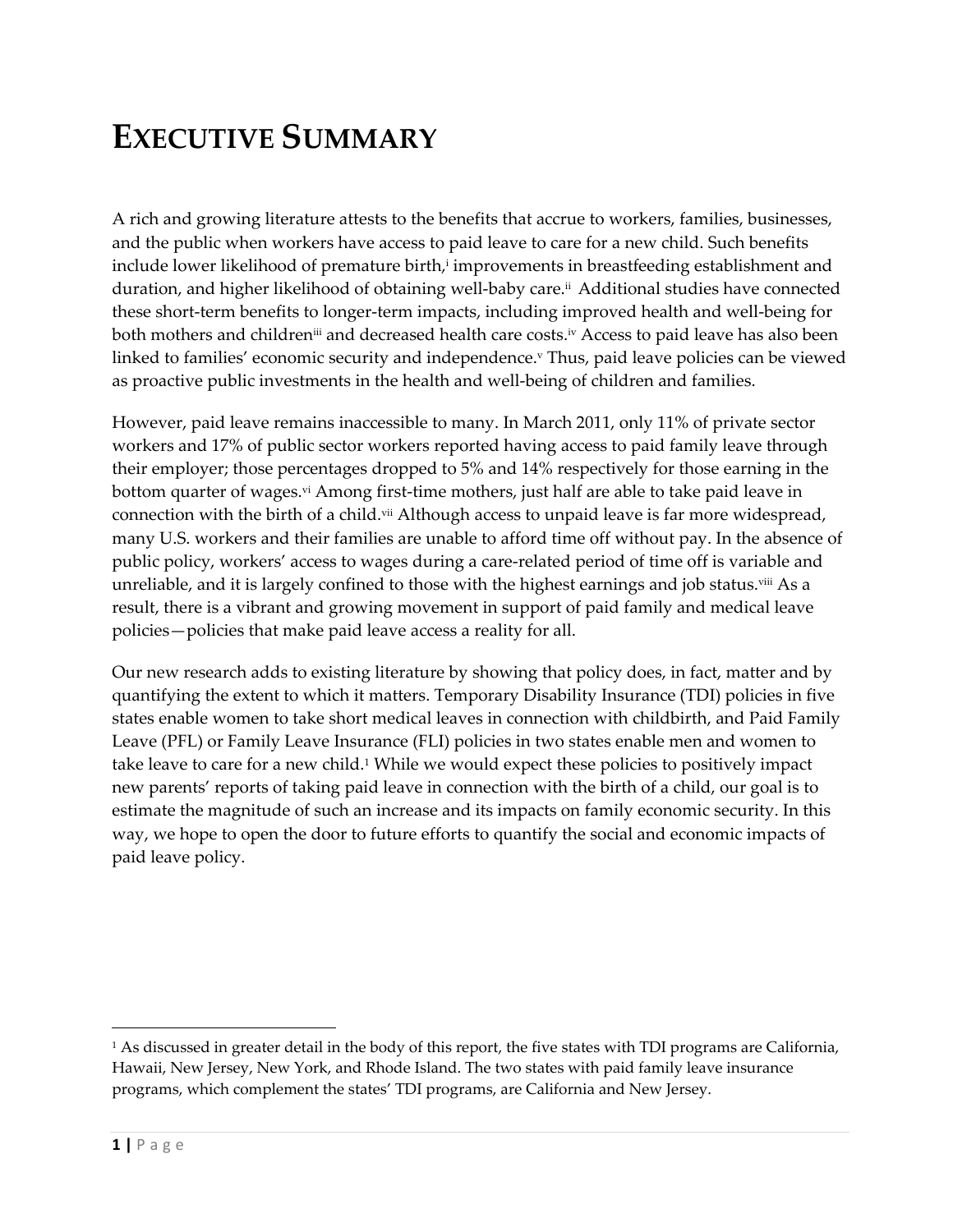Using the National Longitudinal Survey of Youth, 1997 to 2009 Panel (NLSY‐97)—a nationally representative sample of women no older than age 30 in 2009—which provides detailed data on new births and leave-taking from 1997 through 2009,<sup>2</sup> we find that:

- Women in states with TDI or PFL programs are more likely—in fact, twice as likely—to take paid leave following the birth of a child than are women in other states. The effect is even larger for low-income women—those who are least likely to have access to paid leave through an employer.
- Women in California, which has a longstanding TDI program and the first PFL program in the nation, are more likely to take paid leave than are women in other states.
- The California PFL law resulted in a sharp increase in men's leave-taking following a child's birth. For the average new father in California, the predicted likelihood of taking paid family leave following a child's birth more than doubled after the implementation of the new law, from 35% in 2004 and earlier to 76% in 2005 and after. Recent research on California's program links PFL use to a range of individual, family, and public health benefits.ix
- Women in states with TDI or PFL programs take longer leaves on average than do women in other states. Specifically, new mothers in TDI/PFL states take an average of 22 more days of paid leave time to recover from childbirth and/or bond with a new child than do those in other states. Past research has linked longer leaves to improved breastfeeding establishment and duration, $x$  higher levels of mental health for women, $x$ <sup>i</sup> and increased involvement in child care for men.<sup>xii</sup>
- Women in states with TDI or PFL programs are less likely than women in other states to receive public assistance or food stamp (Supplemental Nutrition Assistance Program, or SNAP) income following a child's birth, particularly when they utilize the paid leave programs that are available to them.

This paper presents an important analysis that demonstrates the pivotal role that public policies play in facilitating the ability of parents to take paid leave. The findings here are critical for policymakers concerned with both the economic security of families and the economic position of the United States. Workers who have access to paid leave after a child's birth tend to remain in the workforce, have higher wages over time, and rely less on public assistance and food stamp benefits;<sup>xiii</sup> as a result, they contribute more to their own economic security and to the security of the economy as a whole. Employers also benefit when workers have access to paid leave; greater labor force attachment among those with paid leave reduces recruiting, hiring, and training

 $2$  As described in detail below, our analyses control for factors that may lead individuals to live in particular kinds of states, work in particular kinds of jobs, and have differential access to and use of paid leave; these include both individual‐ and state‐level factors.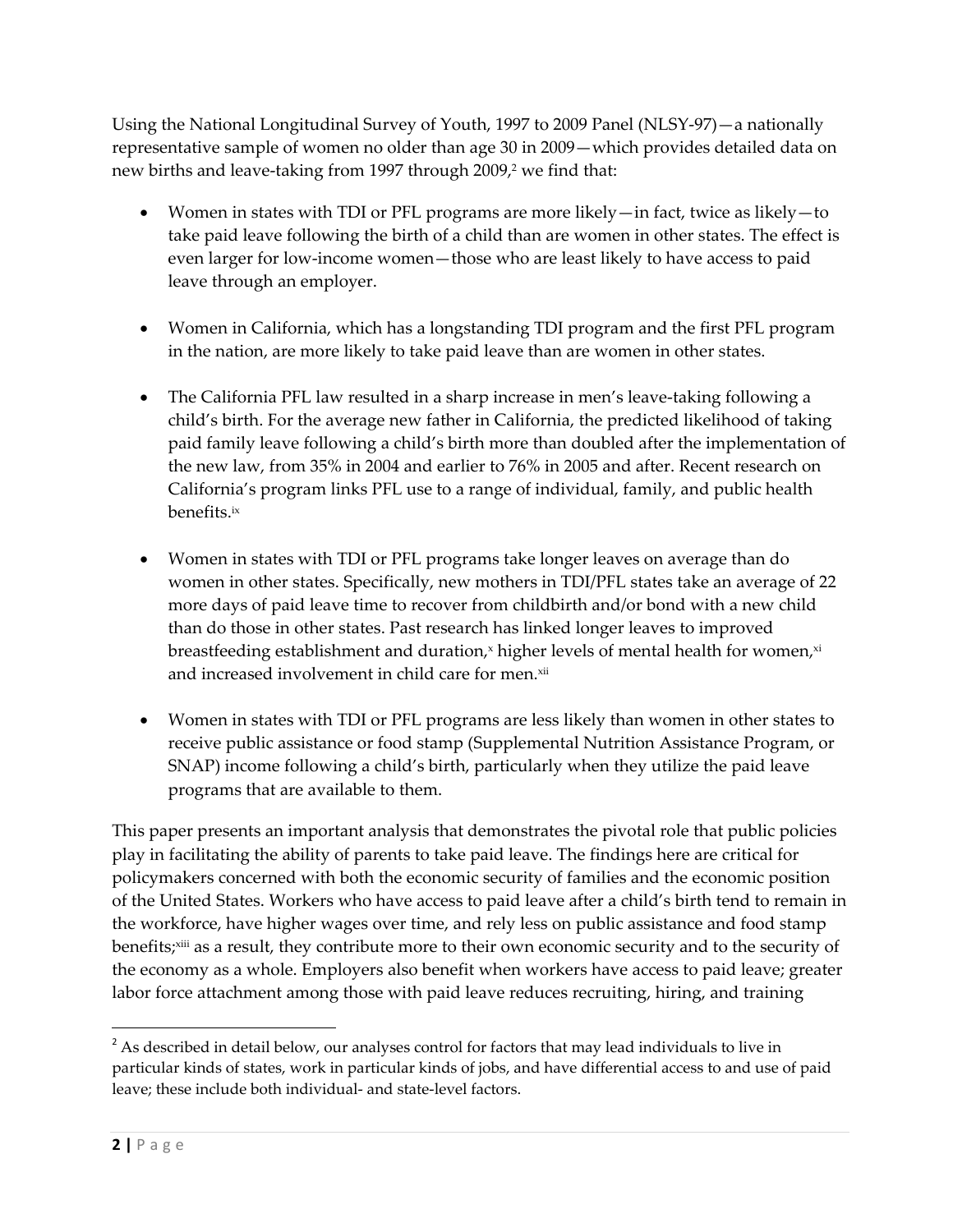costs.xiv Moreover, existing research demonstrates that most employers are able to adjust when workers take leave. In the first comprehensive study of California's PFL program, the great majority of employers reported either cost savings or no additional costs associated with implementation of the program<sup>3</sup> because they temporarily assigned the work of employees on leave to other employees or hired temporary replacements. In fact, employers who coordinated their own benefits with the state's program likely realized cost savings from the program when employees used PFL either instead of or in combination with employer-provided benefits, such as paid sick leave, temporary disability, designated paid family leave, or vacation.

At a time when all adult members of most families with children are in the labor force and the population is aging, paid family and medical leave policies are more needed than ever. This paper demonstrates that public policies are a critical way to ensure that workers can take the leave they need.

<sup>&</sup>lt;sup>3</sup> When asked if the PFL program had resulted in any cost increases, 87% of respondents indicated that it had not (n=175). Indeed, 9% of employers reported that the PFL policy had resulted in cost savings.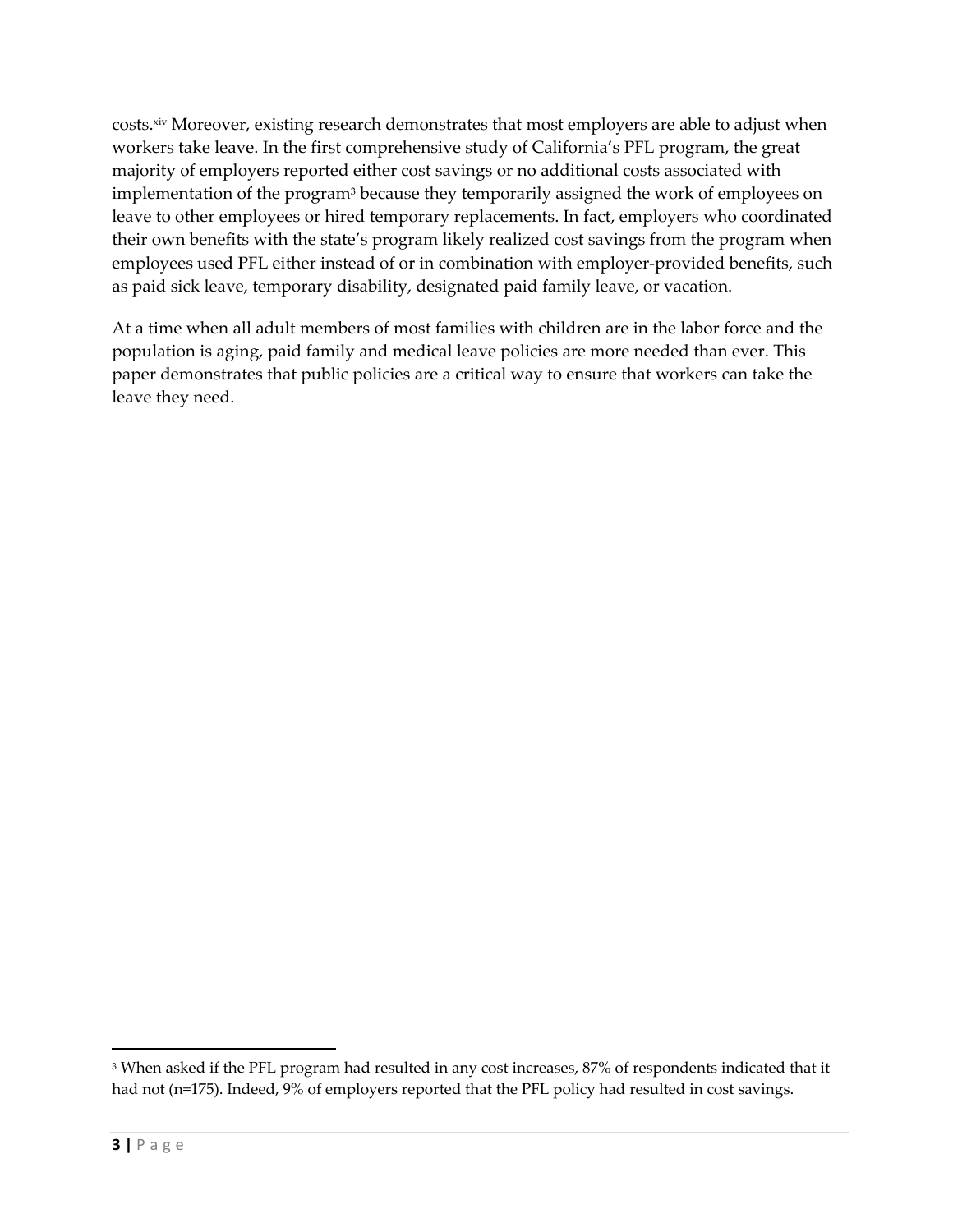# **CURRENT POLICY LANDSCAPE**

Federal U.S. law guarantees access to *unpaid* family and medical leave for some workers under certain employment and employer conditions. Since 1993, the Family and Medical Leave Act (FMLA) has required that eligible employees who work for larger employers (those with 50 or more employees) be provided up to 12 weeks of unpaid, job-protected leave annually, "for family and medical reasons."xv As reported by the U.S. Department of Labor, only 58.3% of workers in 2000 were covered by the FMLA, a decline of 1.2% from five years earlier.<sup>xvi</sup> Workers covered by the FMLA tend to be more advantaged than are other workers, with higher levels of education and income. xvii

In the absence of public policy pertaining to *paid* family leave, U.S. workers faced with a situation that requires leave from work, such as the birth of a child or a serious family illness, may string together a number of employer-provided benefits, including sick leave, holidays, vacation, disability insurance, and/or paid and unpaid family leave. However, as is the case with FMLA, many U.S. workers, particularly the most economically vulnerable, are without these benefits.xviii The social, psychological, and financial costs of such a piecemeal, discretionary, and highly variable system may be paid out in lost productivity, heightened economic insecurity, and compromised family well‐being.

While the United States has no federal-level paid family and medical leave policy, some states have moved ahead with their own legislation. In the process of policy adoption, states are often viewed as "laboratories": contexts in which policies may be tried and evaluated.xix Between 1942 and 1969, five states—California, Hawaii, New Jersey, New York, and Rhode Island—adopted Temporary Disability Insurance (TDI) programs that pay workers a portion of their wages while they are out of work in connection with non-work-related injuries or illnesses. $x$  Since the 1970s, these programs have allowed women to use TDI to cover a portion of wages lost during the time off they need to recover from a birth.<sup>xxi</sup>

### *CALIFORNIA*

*Signed into law on September 23, 2002, California's Paid Family Leave (PFL) program—the first such program* in the country—has been providing wage replacement to workers with a child bonding or family care need since July 2004. Nearly universal in scope, California's program is available to almost all private sector and nonprofit employees of any size employer. Some public sector and self-employed workers are included through collective *bargaining agreements and through voluntary participation, respectively, though most neither contribute nor* participate. Eligible workers receive up to 6 weeks of leave with wage replacement at approximately 55% of their average weekly earnings, up to \$1,011 per week in 2012. In the seven years that the program has been in operation, over 1.4 million claims have been processed and paid. In the most recent year, 2010–11, over 194,000 *claims were paid, with an average weekly benefit amount of \$488.*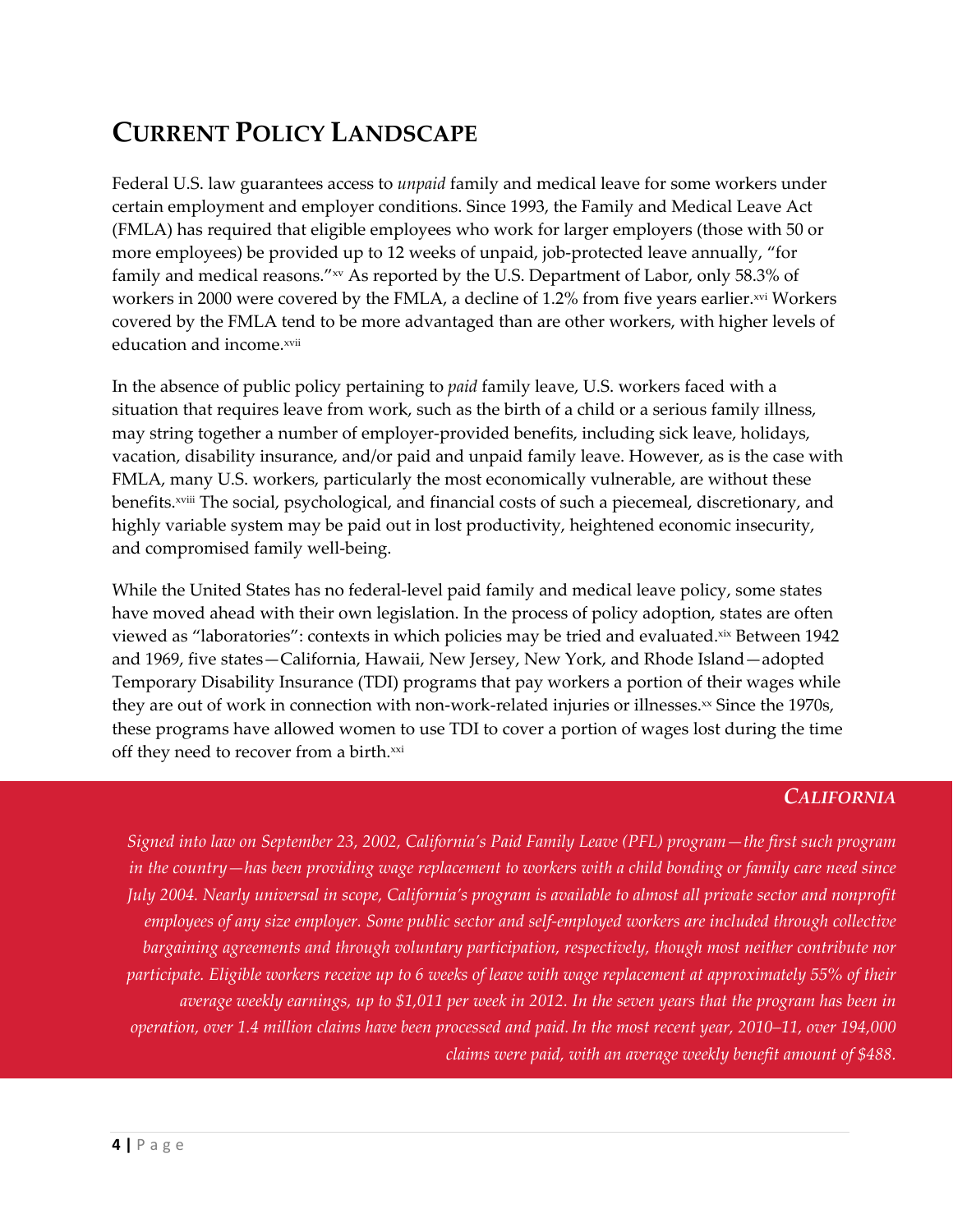### *NEW JERSEY*

Signed into law on May 2, 2008, New Jersey's Family Leave Insurance (FLI) program has been providing wage replacement to workers with a child bonding or family care need since July 2009. New Jersey's program is available to all workers who are covered by unemployment insurance, including part-time workers. An eligible worker may receive up to 6 weeks of leave, with wage replacement at two-thirds of the individual's average weekly wage, up to \$572 per week in 2012. In the two-and-a-half years that the program has been in operation, over *75,000 claims have been processed.*

Two of these states—California and New Jersey—recently added paid family leave components to their TDI programs, which provide both women and men with a portion of their wages when they take leave from work to bond with and care for a new baby or newly adopted child. Both the California and New Jersey programs are funded through worker payroll taxes and include leave coverage for new parents as well as for workers who need to care for a seriously ill family member.4 One additional state, Washington, has passed a paid parental leave law but has, as yet, no funding mechanism in place to permit implementation. Advocates and legislators are currently working to amend the Washington law to provide for family‐ and self‐care through a TDI system (see Washington legislation S.B. 6570).<sup>xxii</sup>

<sup>4</sup> See Appendix A for a detailed description of FMLA, California's Paid Family Leave (PFL) program, and New Jersey's Family Leave Insurance (FLI) program.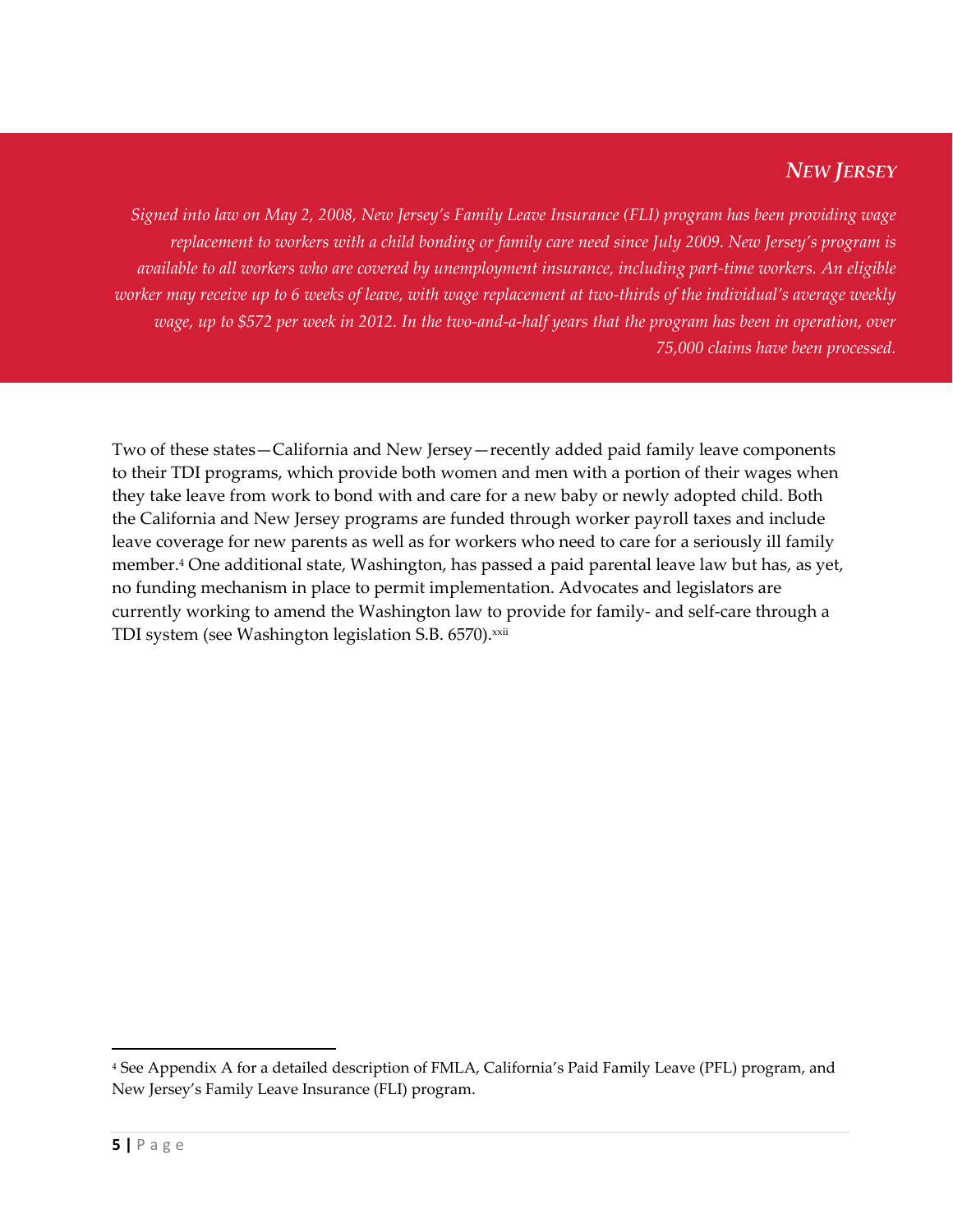# **EXISTING RESEARCH ON POLICY EFFECTS**

A growing body of research demonstrates the relationship between parents' access to paid leave and health and economic benefits for workers, families, businesses, and the public. Much of this research has been in the areas of infant and maternal health.

Studies have documented associations between maternal leave and increased infant birth weight, decreased likelihood of premature birth, xxiii increased breastfeeding establishment and duration, and increased likelihood of obtaining well-baby care.xxiv Berger, Hill, and Waldfogel (2005) reported that early returns to work among mothers who worked before birth were associated with a lower likelihood of breastfeeding, fewer completed immunizations, and increases in the child's externalizing behavior problems at age 4.xxv Research conducted specifically on California mothers concluded that parental leave had a positive effect on initiation and duration of breastfeeding, particularly among women with employment situations that might otherwise pose problems for breastfeeding: those in non‐managerial positions, with inflexible work schedules, or with job-related or other forms of stress.xxvi Although attempts to assign a cost-savings estimate to an outcome such as breastfeeding are speculative, Montgomery and Splett (1997) placed the per-child value at \$400 in the mid-1990s; xxvii in 2001, Weimer placed the total national cost savings of increasing breastfeeding to the U.S. Surgeon General‐ recommended rates<sup>5</sup> at a minimum of \$3.6 billion annually.<sup>xxviii</sup>

New research continues to highlight the economic benefits of parental access to paid leave.  $x$ ixix The companion report to this piece, *Pay Matters: The Positive Economic Impacts of Paid Family Leave for Families, Businesses and the Public*, used nationally representative data for adults age 30 and under to show that women who took paid leave were more likely to be working 9–12 months after their child's birth than were those who simply continued working without taking a postbirth leave. Women who took paid leave were also more likely to have increased wages in the 9– 12 months after a child's birth than were women who continued working and did not take leave. Moreover, both women and men who took paid leave and then returned to work reported lower levels of public assistance receipt in the year following a child's birth when compared with those who continued working without leave. These findings have striking implications for workers' short-term economic stability, their longer-term retirement security, and both short- and longterm government spending.

Eileen Appelbaum and Ruth Milkman (2011) recently published the first comprehensive study of California's PFL program, covering the first six years of implementation. From 2009 to 2010, they surveyed employers at 253 private companies and nonprofit organizations and 500 individuals who reported an event that might lead to a paid family leave. They found that despite concerns prior to program implementation, the great majority of employers reported minimal or no discernible impacts on their business operations.<sup>xxx</sup> California workers also expressed high

<sup>&</sup>lt;sup>5</sup> Achieving the U.S. Surgeon General's recommended breastfeeding rates would entail going from 64% inhospital and 29% at six months, to 75% in-hospital and 50% at six months.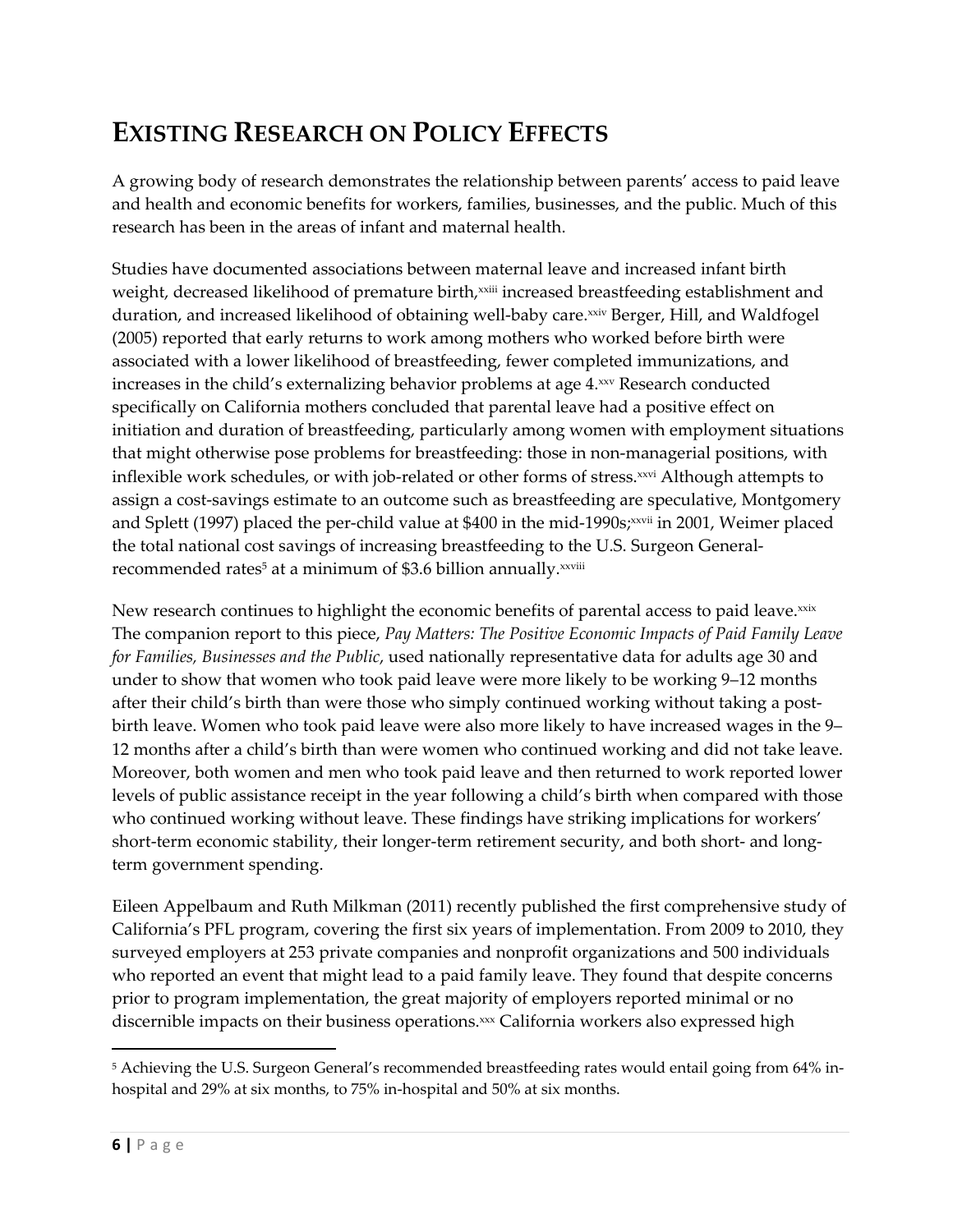degrees of satisfaction with the program. Not surprisingly, the program had the greatest impact on the economic security of workers in low-quality jobs;<sup>6</sup> the proportion of workers in lowquality jobs who received at least half of their usual wage while on family leave was 84% for those using PFL and 31% for those not using PFL. Employers also benefitted when workers in low-quality jobs used PFL; while 83% of workers using PFL returned to work for the same employer after taking leave, the same was true for only 74% of workers who did not use PFL.xxxi

This current study adds to the body of literature on paid leave and public policies by analyzing, for the first time, whether public policies influence workers' ability to take paid leave, as well as the duration of that paid leave, in conjunction with the birth of a child. Our study compares the use of paid leave in states that have public policies with the use of paid leave by similar people in states without such policies in order to determine whether state of residence has an effect on the likelihood of leave‐taking. Building upon existing research that has shown, time and again, the benefits of leave‐taking, we demonstrate that public policies matter in enabling workers to access leave—and we posit that access leads to better health and economic outcomes for the workers themselves as well as for their families, employers, and communities. In this context, public policies may be viewed as a smart investment in building stronger families and a stronger economy.

 $6$  Appelbaum and Milkman (2011) define "low-quality jobs" as those that either pay \$20 per hour or less, or do not include employer‐provided health insurance.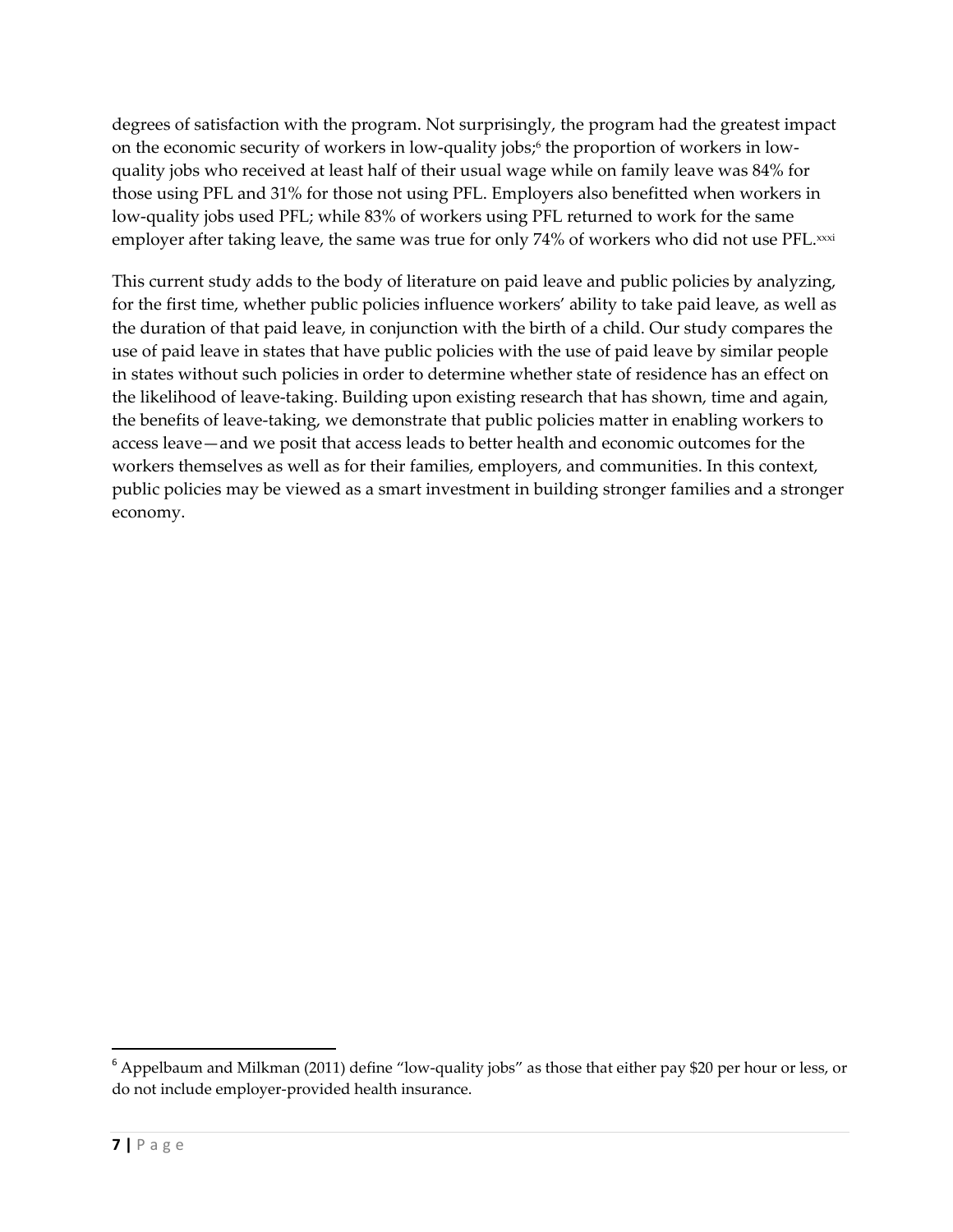# **STUDY DESIGN**

The study sample includes women and men age 30 and under who reported a child's birth and at least 20 hours per week of work in the 3–4 months prior to the birth. In addition, they either (1) took a paid leave and returned to work for an average of 20 hours or more per week in months 9–12 after the birth;<sup>7</sup> (2) took an unpaid leave and returned to work for an average of 20 hours or more per week in months 9–12 after the birth; or (3) did not take any leave and reported working an average of 20 hours or more per week in months 1–4 after the birth.

The age of the sample is limited by the dataset in use. The National Longitudinal Survey of Youth, 1997 to 2009 Panel, began with a nationally representative sample of 9,000 youth ages 12– 16 as of December 31, 1996. Study respondents are surveyed annually, with employment data reported for each month. As of the most recent year of data available (2009), study participants were no older than age 30. According to the National Vital Statistics Report, 63.3% of live U.S. births in 2008 were to women age 29 and under. In 2008, the average age at first birth was  $25 \cdot x \cdot x \cdot i$ Thus, using a sample of women age 30 and under addresses approximately two‐thirds of births nationally.

Through contract with the U.S. Bureau of Labor Statistics, we received access to state identifiers. Thus, we are able to include in our analyses the individual's state of residence in the period prior to the birth. We use the term "Family Friendly (FF) state" to delineate those five states that have functioning programs that provide some degree of wage replacement to women who take time away from work to recover from a birth: California, New Jersey, New York, Rhode Island, and Hawaii. We hypothesize that residence in one of these states will increase the likelihood that women will take paid time off following the birth of a child.

As noted, two of the five Temporary Disability Insurance (TDI) states have enacted public policies that recognize the need not only for time to recover physically from childbirth but also for time to bond with and care for a newborn or newly adopted child. Importantly, these Paid Family Leave (PFL) or Family Leave Insurance (FLI) policies recognize the value of both maternal and paternal relationships, and thus, we anticipate that both women and men in PFL/FLI states will demonstrate an increased likelihood of paid leave-taking in the wake of policy implementation. Only one of these states—California—had a functioning paid leave policy during the time period covered by our analyses, so we focus particular attention on outcomes for residents of this state.

All results were drawn from logistic and linear regression analyses. Our analyses control for factors that may lead individuals to live in particular kinds of states, work in particular kinds of

<sup>7</sup> The text of the question used for the analysis is as follows: "Between [last year] and [interview date], were there any periods of a full week or more during which you took any PAID leave from work with this employer because of a pregnancy or the birth of a child?" This was followed by a question on the duration of the leave.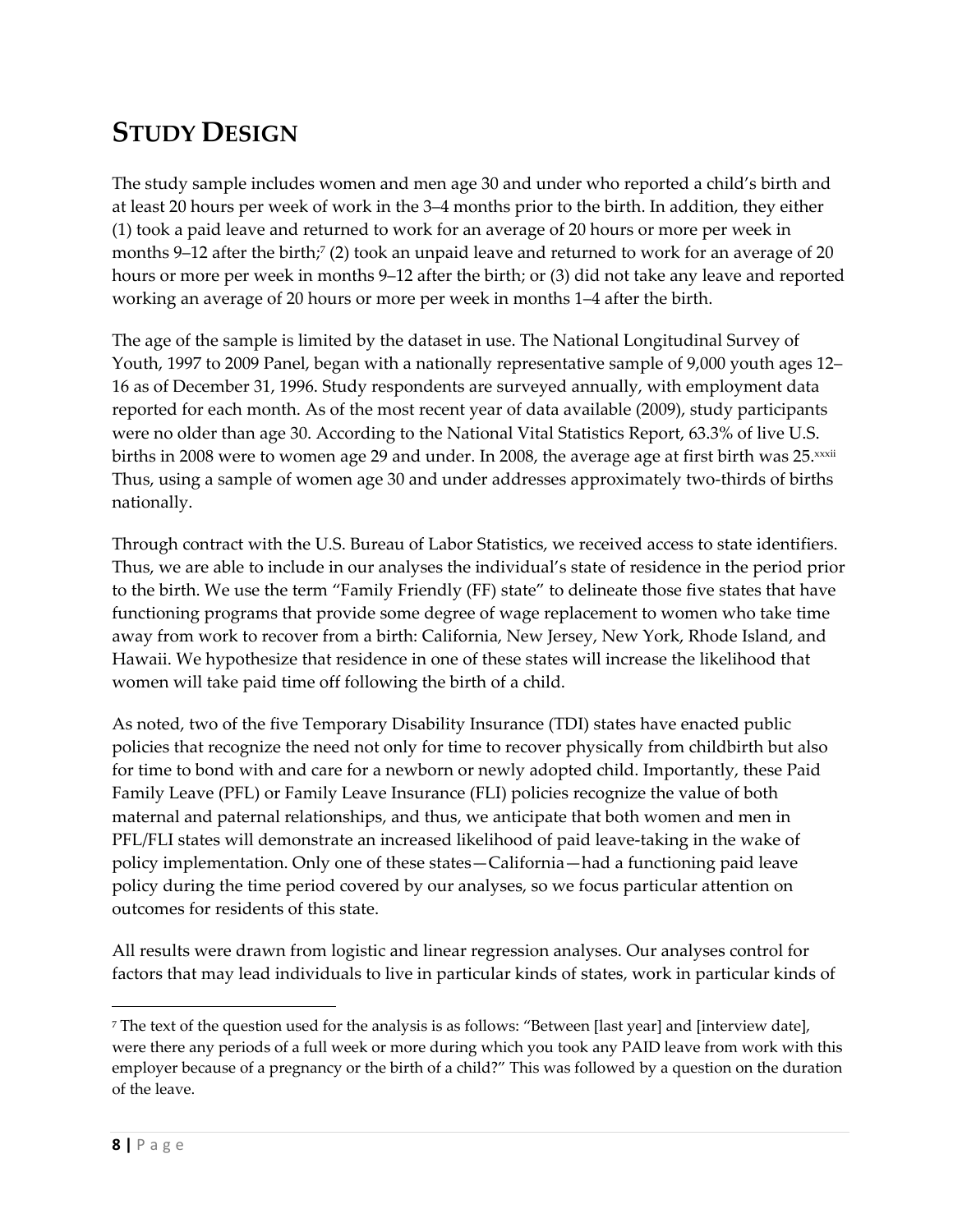jobs, and have differential access to and use of paid leave. These factors include respondents' wages before birth, number of work hours per week, family income relative to the poverty line, health status prior to the birth, race, family size, age, education, and marital status. They also control for state characteristics, including median family income and state unemployment rate, that may influence the use of paid leave or any outcomes associated with paid leave. Limitations in the dataset prevent us from controlling for employer attributes that could potentially lead to selection bias. Depending upon the analysis and sample in question, sample sizes ranged from a low of 258 to a high of  $1,355$ .<sup>8</sup>

<sup>8</sup> See Appendix B for further details on methods and for results tables.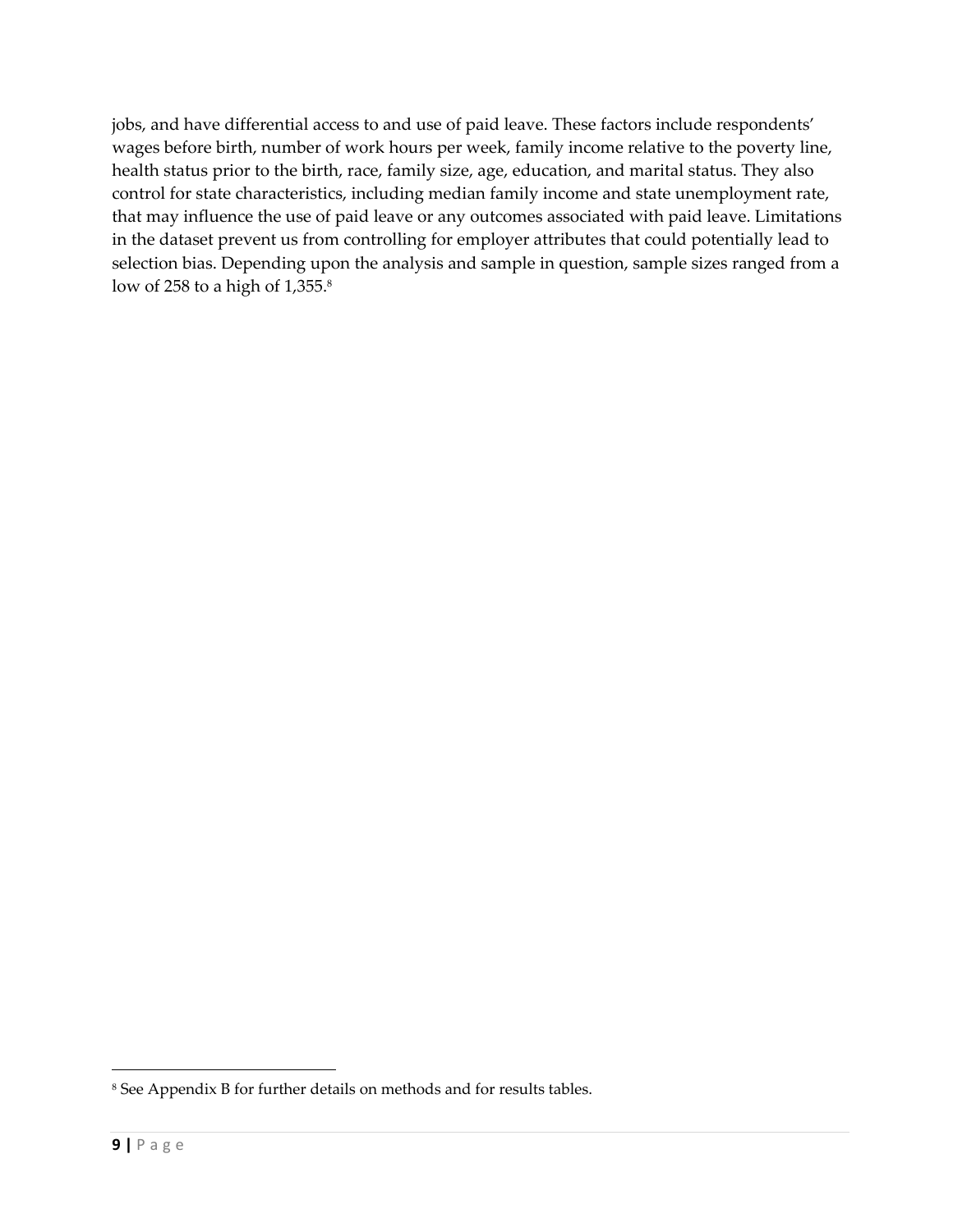### **FINDINGS**

### *EFFECTS OF STATE OF RESIDENCE ON THE LIKELIHOOD OF PAID LEAVE‐TAKING*

*Public policies enable a greater proportion of women to take a paid leave in connection with the birth of a child. Specifically, controlling for other factors, women in Family Friendly states are twice as likely as women in other states to report some paid leave time following the birth of a child.*

#### *Family Friendly States*

Women who live in Family Friendly (FF) states—states with Temporary Disability Insurance (TDI) policies that allow them to take paid leave in conjunction with pregnancy and childbirth are significantly more likely than their counterparts in other states to take a leave in connection with the birth of their child. Our findings suggest that the public policy itself may be an important factor in the decision of women, and particularly women in less affluent households, to take leave. Based on previous research, we posit that this increased likelihood of leave‐taking will have positive economic impacts for these women and their families in terms of increased attachment to the labor force, increased future wages, and decreased use of public assistance.xxxiii

Of the 1,011 women who reported a birth during the period covered by our study, 42% reported taking a paid leave of some type using either employer-provided or publicly provided programs. As summarized in Table 1, the difference between rates of paid leave-taking in FF states and rates of paid leave-taking in other states was substantial, at 62% for the women in FF states and 39% for the women in other states. For women with incomes at or below 200% of the poverty level (hereafter, "low‐income women"), the proportion of those reporting paid leave in FF states was double the proportion in non‐FF states, at 60% and 30% respectively.

Importantly, we find the opposite to be true for unpaid leave-taking. While only 17% of women in FF states reported taking a period of unpaid leave from work following the birth of a child, a full 31% of women in other states reported taking a period of unpaid employment leave following their child's birth.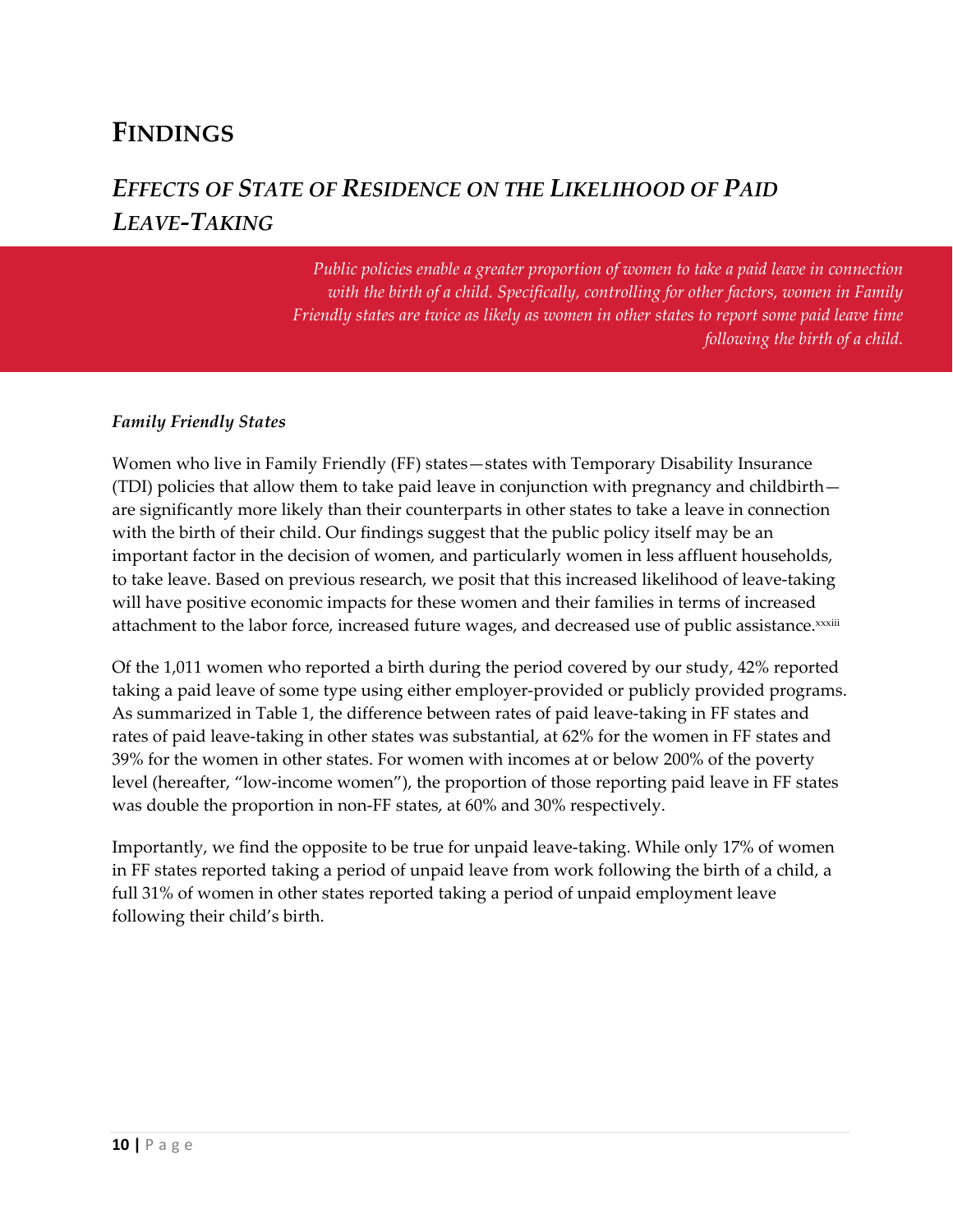|               | Family<br><b>Friendly States</b> | <b>Other States</b> | Increase in<br>Likelihood, FF<br>versus Other<br><b>States (without</b><br>$controls)^9$ | Increase in<br>Likelihood, FF<br>versus Other<br><b>States (with</b><br>controls) <sup>10</sup> |
|---------------|----------------------------------|---------------------|------------------------------------------------------------------------------------------|-------------------------------------------------------------------------------------------------|
| Women         | 62%                              | 39%                 | 59%                                                                                      | 100%                                                                                            |
| Higher-income | 64%                              | 48%                 | 33%                                                                                      | No effect $11$                                                                                  |
| Low-income    | 60%                              | 30%                 | 100%                                                                                     | 191%                                                                                            |
| Men           | 18%                              | 19%                 | 0%                                                                                       | No effect                                                                                       |

#### **Table 1: Proportion of Women and Men Taking Paid Leave, With and Without Controls, Family Friendly versus Other States**

These descriptive findings show that residence in an FF state is strongly associated with paid leave-taking among women. Still, it is possible that women who live in FF states are different from women who live in other states and that those differences, rather than residence in the state or a particular state policy, best explain the differences in use of paid leave time. To control for as many of these factors as possible and to isolate and quantify evidence for a true state policy effect, we examine the outcome of interest—whether the individual took paid leave—in regression models that control for a variety of individual‐ and state‐level characteristics, including respondents' wages prior to a birth, number of work hours per week, family income relative to the poverty line, health status prior to the birth, race, family size, age, education, marital status, state median income, and state unemployment rate.

Our controlled model yields even stronger results for women overall and for low‐income women, strengthening the evidence that paid leave policies make a difference in whether new mothers are able to take leave following the birth of a child. In models with the full set of individual‐ and state‐level control variables, we find that women in FF states are twice as likely (or 100% more likely) to take paid leave following the birth of a child than are women in other

<sup>9</sup> Figures in this column represent the proportional increase in the likelihood of paid leave in Family Friendly states when compared to Other States. For example, for women, the calculation is (62 ‐ 39)/39.

<sup>&</sup>lt;sup>10</sup> Figures in this column were produced using multivariate logistic regression models with a full set of individual- and state-level controls. For example, the model for women suggests that new mothers in FF states are twice as likely (+100%) to take paid leave following the birth of a child than are women in other states.

<sup>11</sup> With the inclusion of control variables, the relationship between residence in an FF state and taking paid leave is not statistically significant for women with above-poverty level incomes.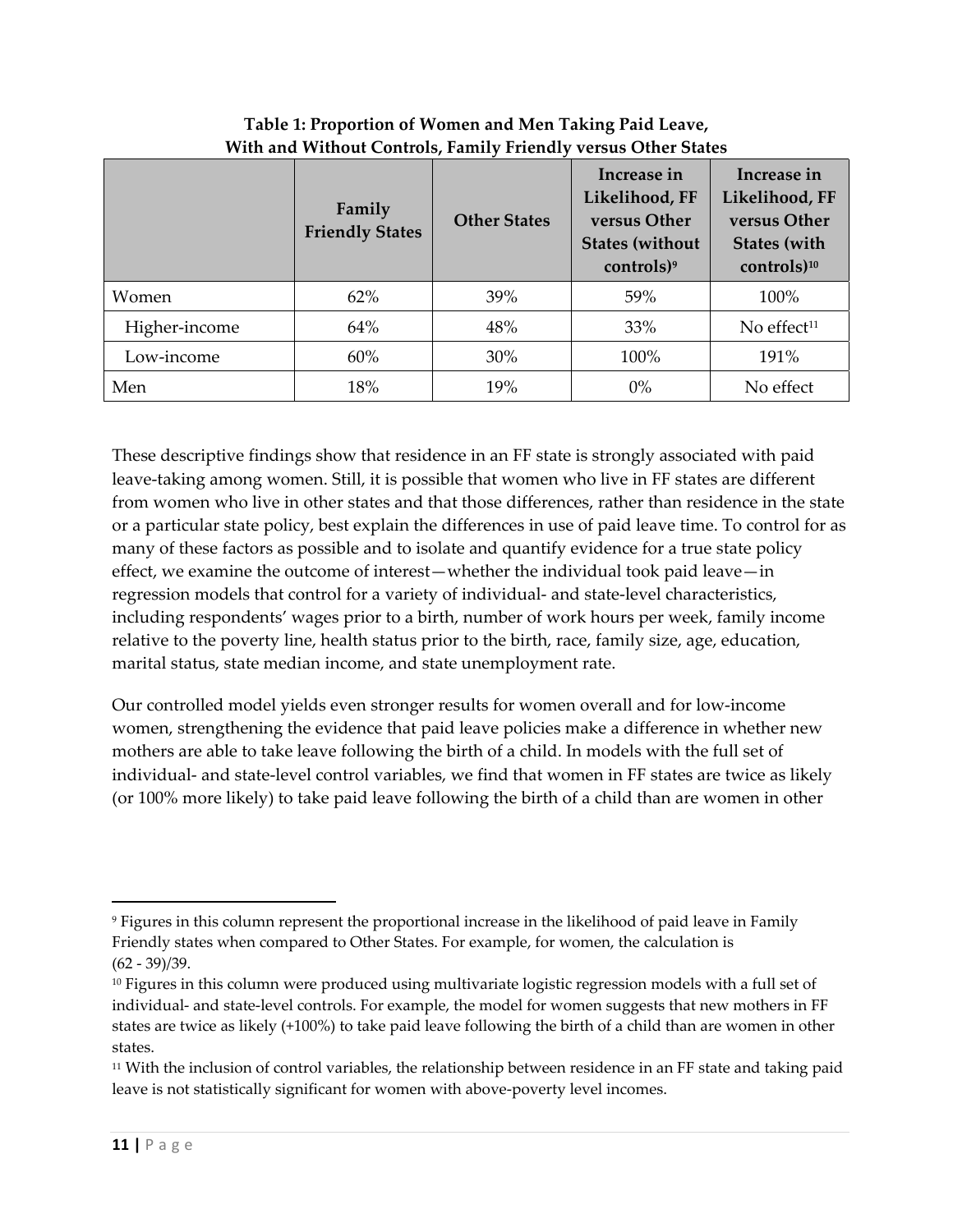states ( $p<01$ , 847).<sup>12</sup> Among low-income women, those living in FF states are nearly three times as likely (or 191% more likely) to take paid leave than are women in other states ( $p<0.01$ , 417).

The primary policy difference between FF states and non-FF states focuses on the "disabling" effects of pregnancy rather than the positive effects of bonding. Given this emphasis, it is not surprising that we found no corresponding difference in average leave rates or leave duration for men, who are not eligible for TDI in connection with the birth of a child. Eighteen percent of men in FF states reported taking a paid leave after the birth of a child, with an average leave duration of 13 days; in other states, 19% of men reported a paid leave after the birth of a child, with an average duration of 12 days.

### *California*

### **Leave Among New Mothers**

*California's Temporary Disability Insurance and Paid Family Leave programs have increased the likelihood that women in the state will take paid leave following a child's birth. Controlling for other factors, women in California are 70% more likely than women in other states to take a post‐birth paid leave.* 

California is the only one of the five TDI states to have had a functioning paid family leave policy—the Paid Family Leave (PFL) program—during the time period covered by our analyses. The PFL program has been providing wage replacement to workers with a bonding or care need since mid‐2004, allowing us to examine differences between workers in California and those in other states as well as to examine changes in paid leave patterns among California workers before and after 2005 (the first full year of implementation). New Jersey's comparable Family Leave Insurance (FLI) program did not begin providing benefits until mid‐2009, too late in the NLSY‐97 data collection period for us to reasonably expect to observe policy effects.

In models with a full set of individual‐ and state‐level control variables, we find that women who live in California are 70% more likely to report paid leave after the birth of a child than are women who live in other states ( $p$ <.05, 847).<sup>13</sup> As we might expect given that California women were eligible for a period of paid leave through TDI prior to PFL implementation, the modest annual increase in the likelihood of paid leave‐taking for women is not statistically significant. By contrast, we anticipate that paid leave‐taking for new fathers will increase substantially in the post‐implementation period.

<sup>&</sup>lt;sup>12</sup> The parenthesis following each reported statistic includes the statistic's significance level and the sample size used for analysis.

<sup>&</sup>lt;sup>13</sup> Our ability to examine sub-groups of California women by economic status is limited by the small sample sizes for these groups.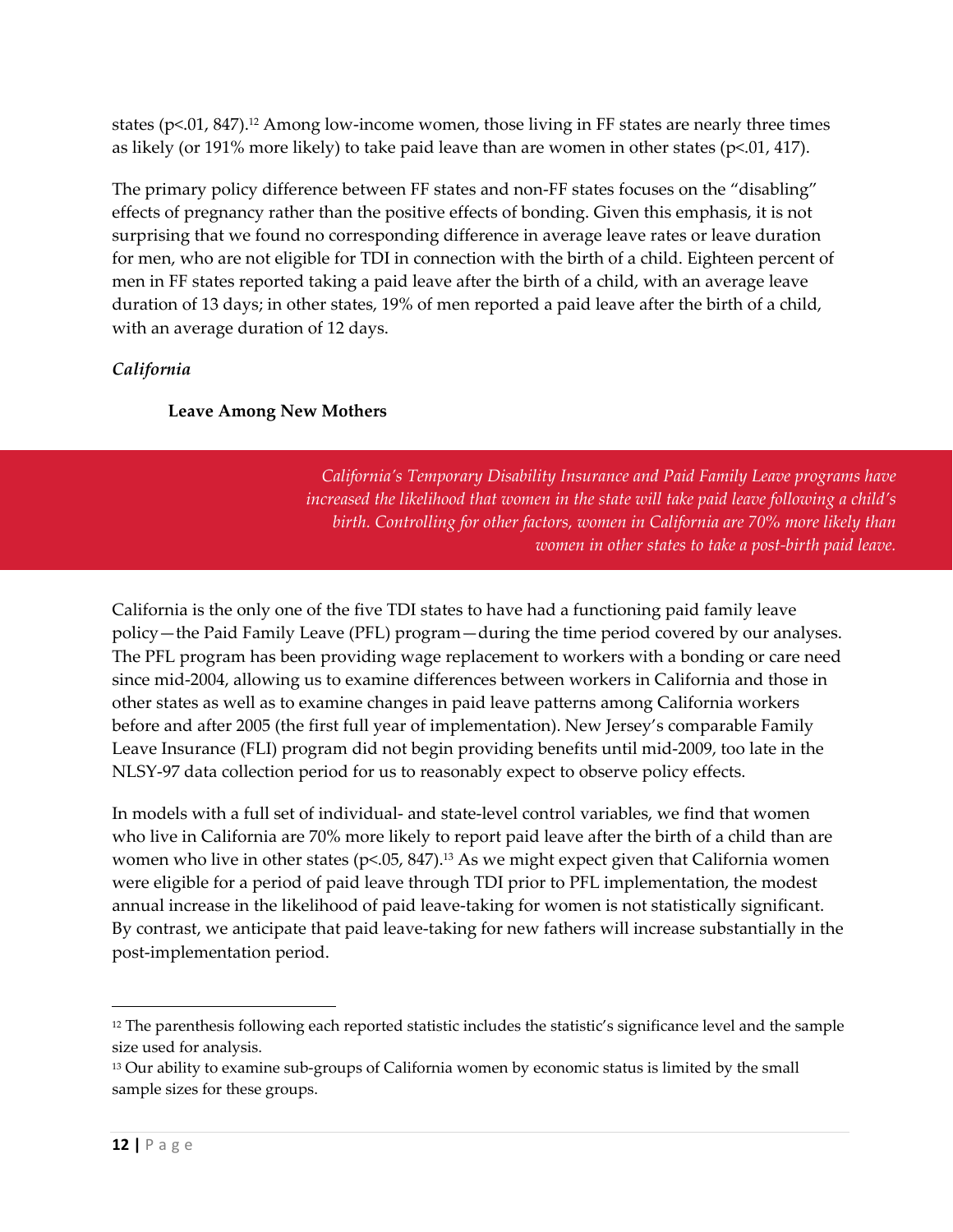#### **Leave Among New Fathers**

*California's Paid Family Leave program appears to be positively associated with leave‐ taking among new fathers. Men in California, like women, are significantly more likely to* take paid family leave after the birth of a child than are men in other states. This effect is *driven primarily by the period of time after implementation of the Paid Family Leave program. For the average new father in California, the predicted likelihood of taking paid family leave following a child's birth more than doubled after the implementation of the new law, from 35% in 2004 and earlier to 76% in 2005 and after.*

Given that California's PFL program recognizes the value of both maternal *and* paternal relationships, we anticipate that men will demonstrate an increased likelihood of paid leavetaking in the wake of public policy implementation. As hypothesized, we find that men in California, like women, are more likely to take paid family leave after the birth of a child than are their counterparts in other states. Importantly, the effects for men in California are driven by the period of time after implementation of the PFL program.

We look at the likelihood of paid leave-taking for men in models that control for year of the birth (2004 and earlier or after 2004), state of residence (California or not‐California), an interaction between state of residence and year,<sup>14</sup> and the full set of individual- and state-level control variables. Then, to illustrate the relationships between living in California, the post-policy implementation period, and the likelihood that a new father will take paid leave, we generate predicted probabilities: in short, the likelihood that the average man will take paid leave under different conditions. While there is no statistically significant difference in the likelihood of paid leave‐taking for men in California relative to other states in the period from 1997 to 2004, the difference in the likelihood of paid leave-taking increases sharply in California after 2004.<sup>15</sup> As shown in Figure 1, in 2004 and earlier, the probability that an average California man will take paid leave after the birth of his child is 35%. By contrast, following the implementation of PFL, the probability that a California man will take paid leave is a striking 76%. These findings provide further evidence that the state's public policy has an independent, statistically significant effect on whether men take leave from work following the birth of a child.

<sup>&</sup>lt;sup>14</sup> This interaction variable allows us to see whether the effects of living in California change in the post-PFL policy implementation period (i.e., after 2004). In our case, we are looking to see whether living in California *and* the post-policy implementation period *together* increase the likelihood of paid leave-taking. <sup>15</sup> Because there is no statistically significant difference in the likelihood of paid leave-taking for men in California relative to other states in the period from 1997 to 2004, the difference in the probability of paid leave-taking for men during this period (i.e., 35% in California compared to 47% in other states) should be viewed as no different than zero.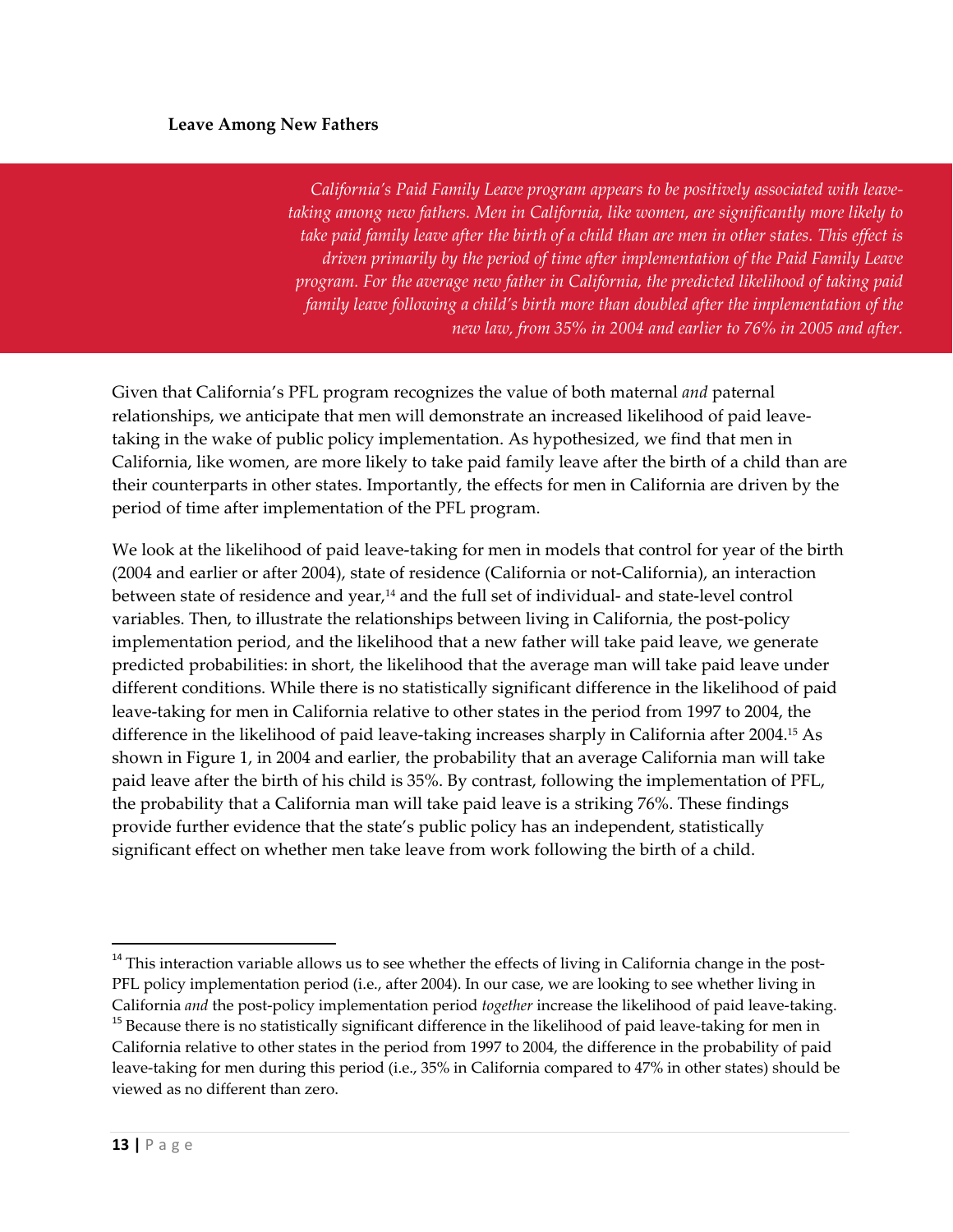

One interpretation of these findings, first articulated by Appelbaum and Milkman  $(2011)$ ,  $x\sin$  is that the existence of California's paid leave policy—one that endorses paternal leave‐taking by providing wage replacement—increases leave‐taking in general, whether men use the public program or are paid through their employer. It is also plausible that as men age, they become more likely to take a paid leave and that men in general are becoming more likely to take paid leave as the value of paternal nurture gains greater recognition and social acceptance. However, as described in the subsection that follows, our analysis offers evidence that leave-taking for men following the birth of a child increased after 2004 to a far greater extent in California than elsewhere, which speaks directly to the impact of the state's public policy.

#### **Public Policy and Culture Change**

To further explore the idea that the increase in leave‐taking among California parents may reflect something beyond improved access to paid leave (e.g., the social acceptability of leave signaled via public policy), we examined whether leave‐taking increased among a subsample of women and men who reported having access to paid leave at their places of work. Prior to the mid‐2004 implementation of PFL in California, men's only access to paid leave, both in California and elsewhere, was through their employers. After 2004, men in California could be reporting access to paid leave through their employer, through PFL, or both.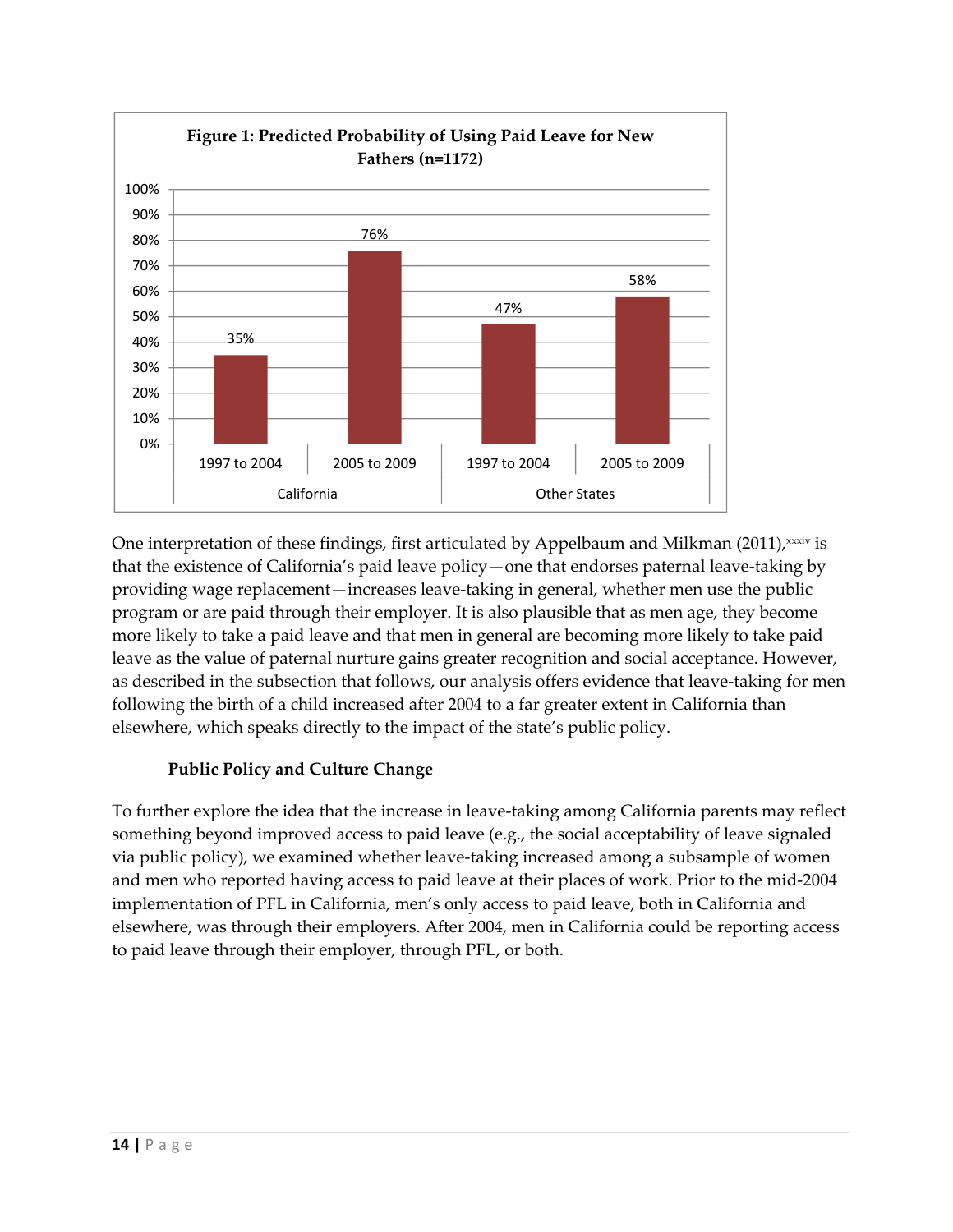*Public policies may increase leave‐taking even among new parents with access to paid leave through their employers. For a subset of new fathers who report having access to paid leave through their employer, our modeled predicted probability shows a significant increase in paid leave‐taking after the implementation of California's law. The average new father in California with access to paid leave through his employer has an 86% likelihood of taking paid leave in 2005 and later, compared to a 61% likelihood in 2004 and earlier.*

For ease of interpretation, we present our results as predicted probabilities of paid leave-taking. These are the probabilities that an average worker—in this case, one who reports access to paid leave through their employers and who has average characteristics on all other model variables—will use paid leave following the birth of a child. As shown in Figure 2, among new fathers, the likelihood of paid leave-taking is highest—at  $86\%$ —for men whose children are born in California after implementation of the PFL policy. As was the case in Figure 1, the effect of living in California is statistically significant only in the post-policy implementation period, which suggests an independent impact of the state's PFL policy.



The effect for new mothers who reported access to paid leave through their employers is similarly large, positive, and statistically significant. As shown in Figure 3, for women, the likelihood of paid leave-taking is highest—at 84%—for the average new mother whose children are born in California after implementation of the PFL policy.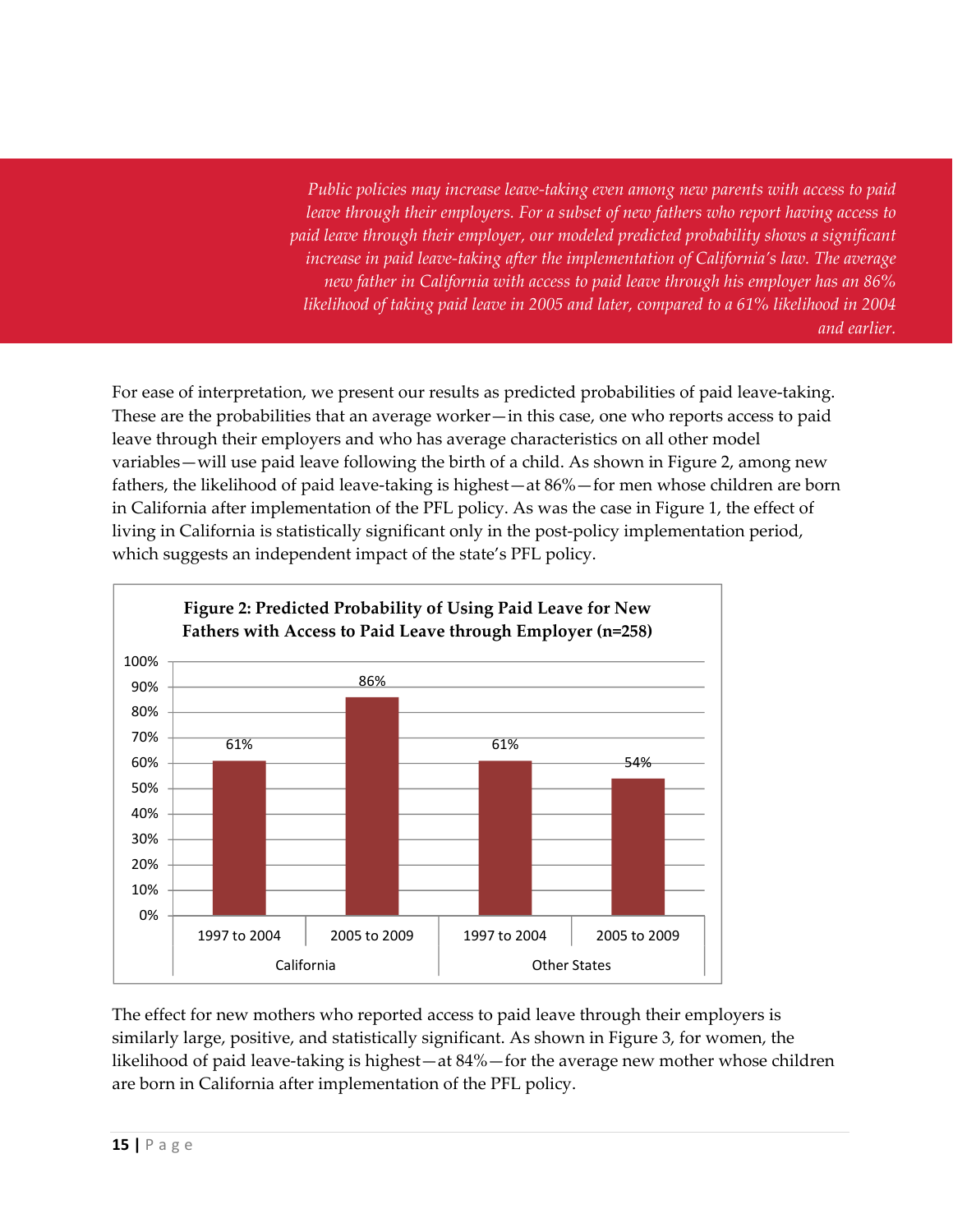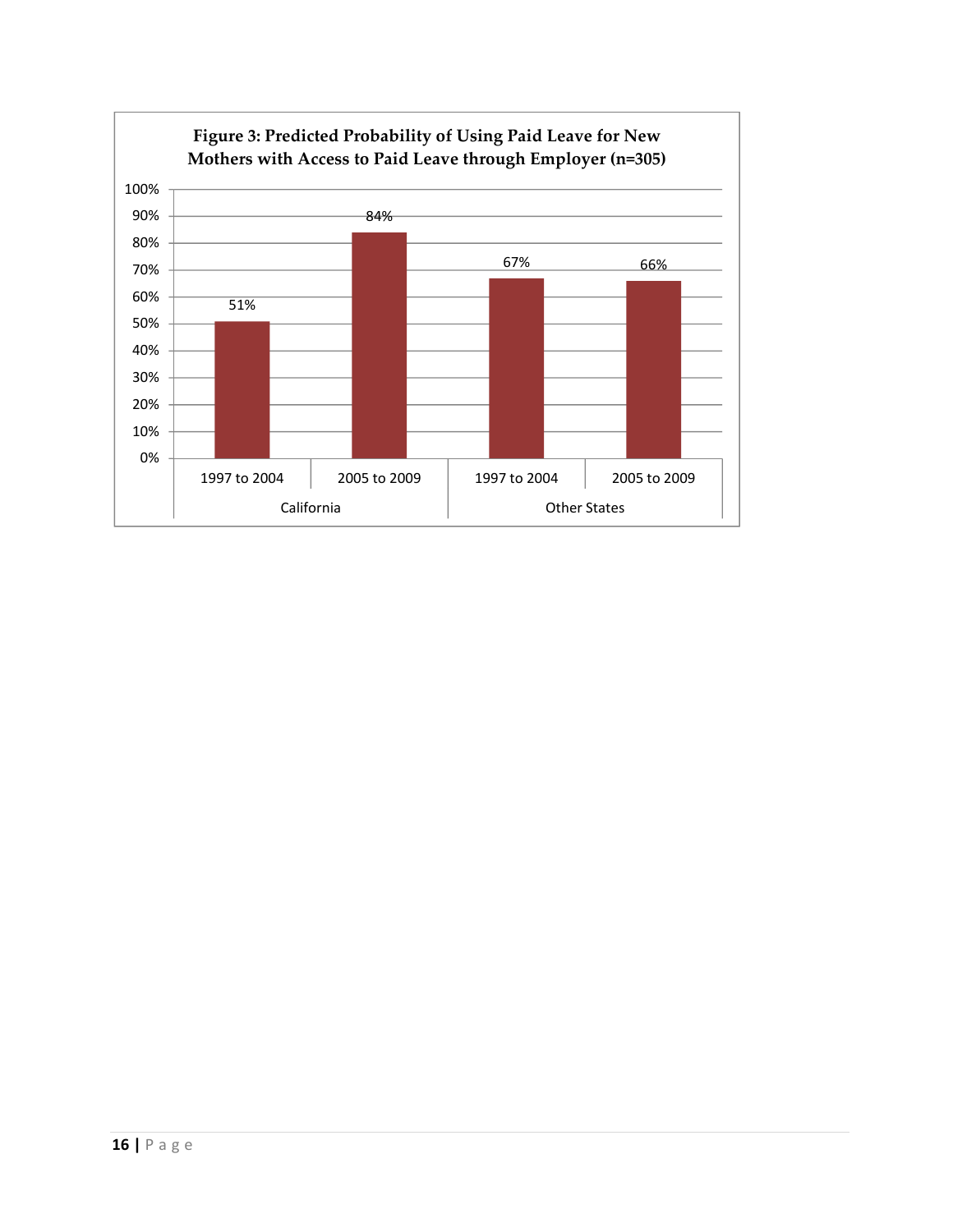## *EFFECTS OF STATE OF RESIDENCE ON THE DURATION OF PAID LEAVE‐ TAKING*

*Women in states with Temporary Disability Insurance or Paid Family Leave programs take longer paid leaves than do workers in other states. Women in these Family Friendly states take an average of 22 days more paid leave time to recover from childbirth and/or bond with a new child than do those in other states.*

#### *Family Friendly States*

Consistent with evidence that financial concerns often lead women to take shorter leaves than are desired or medically recommended, the subsample of women who took paid leave in Family Friendly (FF) states reported longer average leaves than did women in other states, at 73 days and 52 days respectively (see Table 2). For low‐income women who took paid leave, the difference was smaller but perhaps even more meaningful given their shorter leaves overall; low‐income women in FF states reported an average of 57 days of paid leave, while low‐income women in other states reported an average of 44 days of paid leave. As previously noted, research has shown that longer leaves are associated with improvements in breastfeeding establishment, breastfeeding duration, xxxv and mental health xxxvi for women.

To assess whether the difference in women's duration of leave is statistically significant and whether it is better explained by individual- or state-level characteristics (including state public policies), we examine the relationship between state of residence and leave duration in linear regression models with a full set of controls. We find equally strong and compelling evidence that access to Temporary Disability Insurance (TDI) policies matters in these controlled models, particularly for low‐income women.

As summarized in Table 2, we find that women in FF states take paid leaves that are 22 days longer than those of women in other states when other factors are taken into account (p<.001, 366). <sup>16</sup> When we divide the sample by economic status, we find effects for both low‐income and higher-income mothers; living in an FF state increases the duration of paid leave by 24 days for low‐income women (p<.05, 151) and by 22 days for higher‐income women (p<.001, 215). As anticipated, we find no significant difference in paid leave duration for men since TDI policies, which focus only on physical recovery from childbirth, do not impact men.

<sup>&</sup>lt;sup>16</sup> The parenthesis following each reported statistic includes the statistic's significance level and the sample size used for analysis.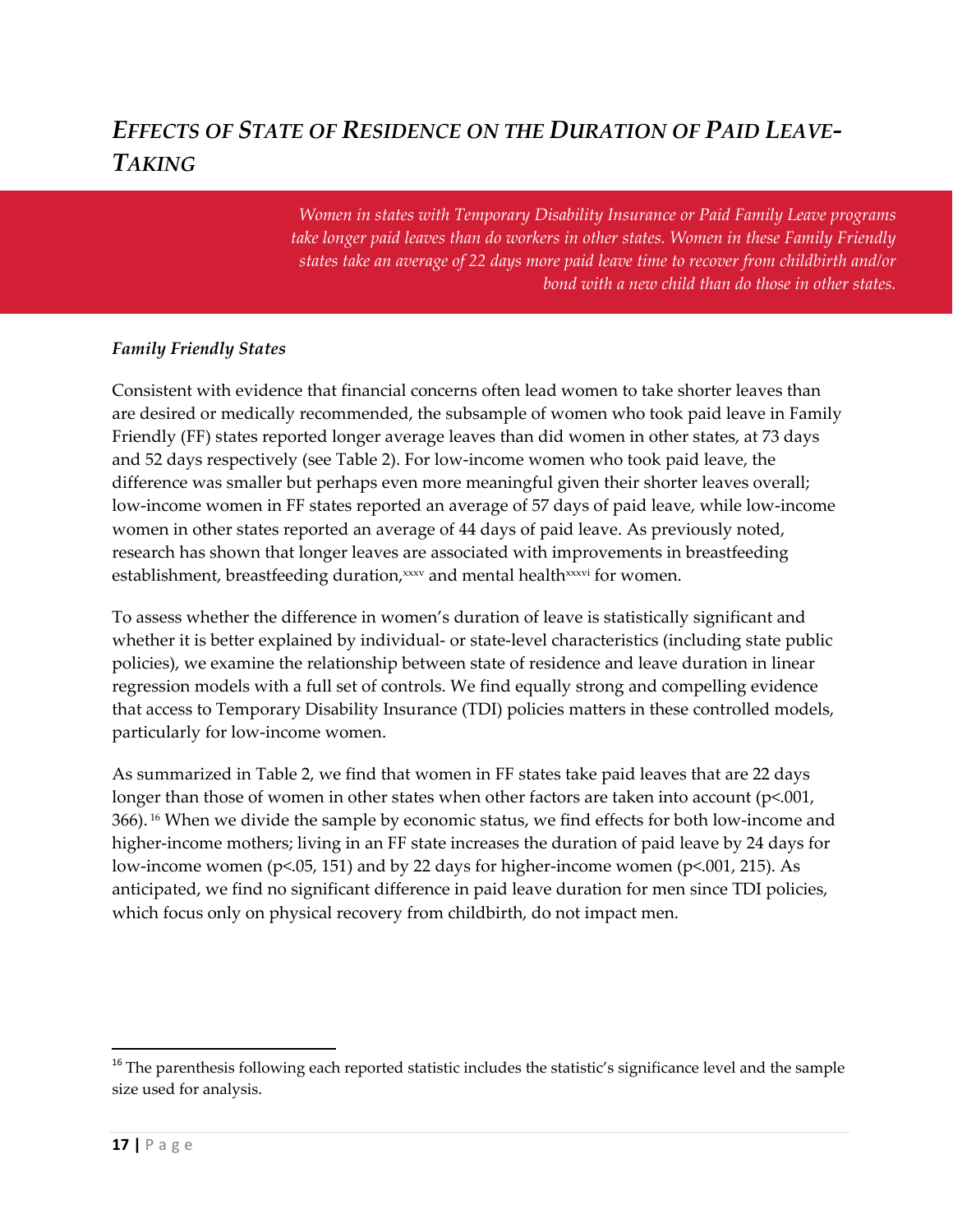|               | Family<br><b>Friendly States</b> | ╯<br><b>Other States</b> | <b>Difference</b><br><b>Between FF</b><br>and Other<br><b>States (without</b><br>controls) | <b>Difference</b><br><b>Between FF</b><br>and Other<br><b>States (with</b><br>controls) |
|---------------|----------------------------------|--------------------------|--------------------------------------------------------------------------------------------|-----------------------------------------------------------------------------------------|
| Women         | 73 days                          | 52 days                  | $+21$                                                                                      | $+22$                                                                                   |
| Higher-income | 76 days                          | 52 days                  | $+24$                                                                                      | $+22$                                                                                   |
| Low-income    | 57 days                          | 44 days                  | $+13$                                                                                      | $+24$                                                                                   |
| Men           | 13 days                          | 12 days                  | $+1$                                                                                       | No effect                                                                               |

### **Table 2: Average Duration of Paid Leave for Women and Men, With and Without Controls, Family Friendly versus Other States**

### *California*

Because California's Paid Family Leave (PFL) program effectively extends the paid time off available to women through TDI to encompass not only the time required for physical recovery from childbirth but also the time needed for bonding and for fulfilling the care needs of a new child, we might expect the duration of paid leave to increase for both women and men in the post‐PFL implementation period. As suggested by the models for all FF states, California's TDI program allowed new mothers in California to take longer paid leaves than their counterparts in other states even prior to PFL implementation. With the mid‐2004 implementation of PFL, the amount of paid leave time available through public policy increased to encompass bonding; thus, we might expect an even larger difference in paid leave duration between California and other states after 2004. Indeed, we find that both women and men in California have statistically significantly longer paid leaves than do their counterparts in other states, with the differences attributable primarily to the post‐2004 period.

To illustrate the impact of living in California after PFL implementation, we report results from models that control for year of the birth (2004 and earlier or after 2004), state of residence (California or not-California), an interaction between state of residence and year, $17$  and the full set of individual- and state-level control variables. We then predict the duration of paid leave for the average new mother and the average new father (Figure 4). In both cases, paid leaves are longest for parents whose children are born in California after PFL implementation.

 $17$  This interaction variable allows us to see whether the effects of living in California change in the post-PFL policy implementation period (i.e., after 2004). In our case, we are looking to see whether living in California *and* the post‐policy implementation period *together* increase the duration of paid leave for women and men.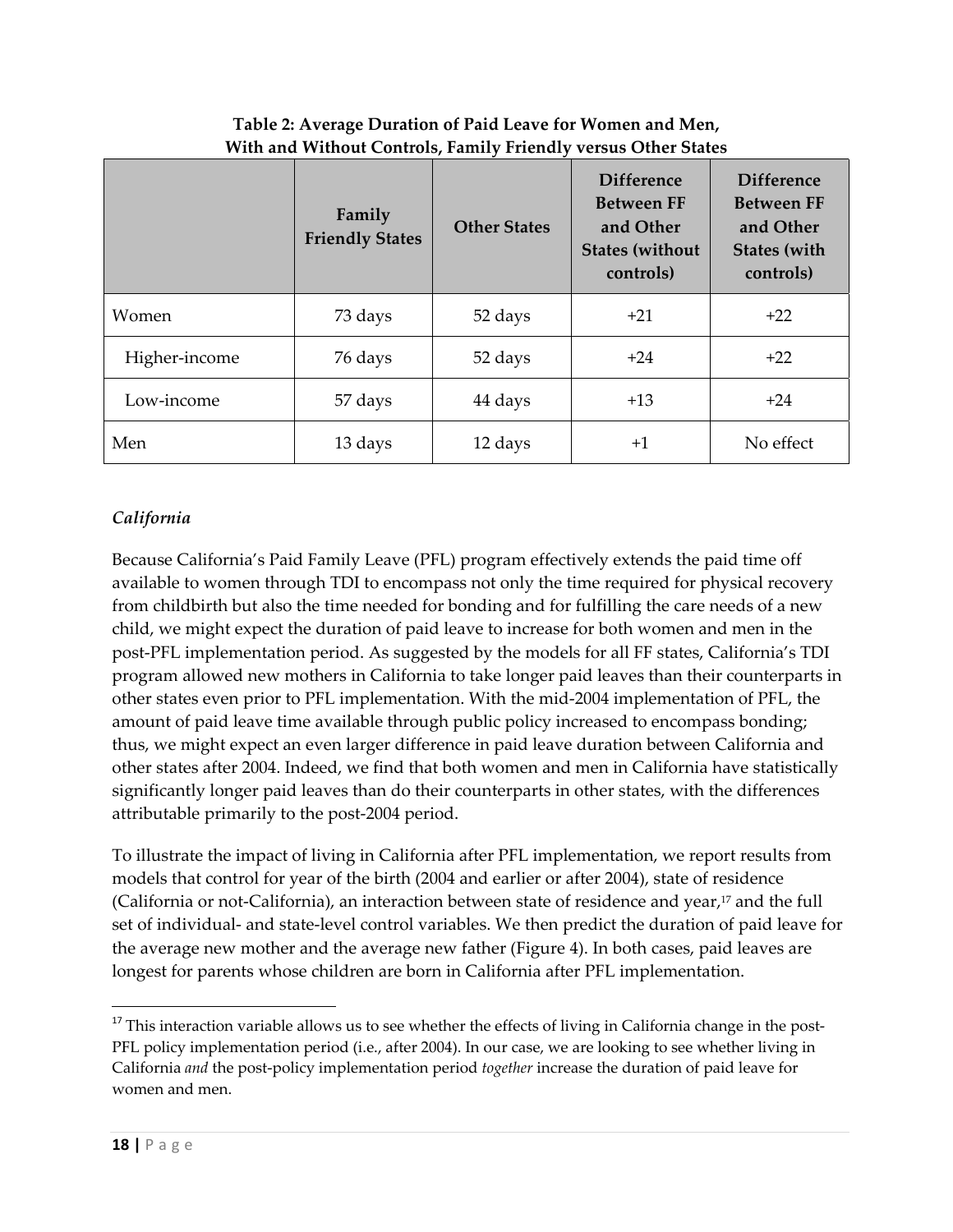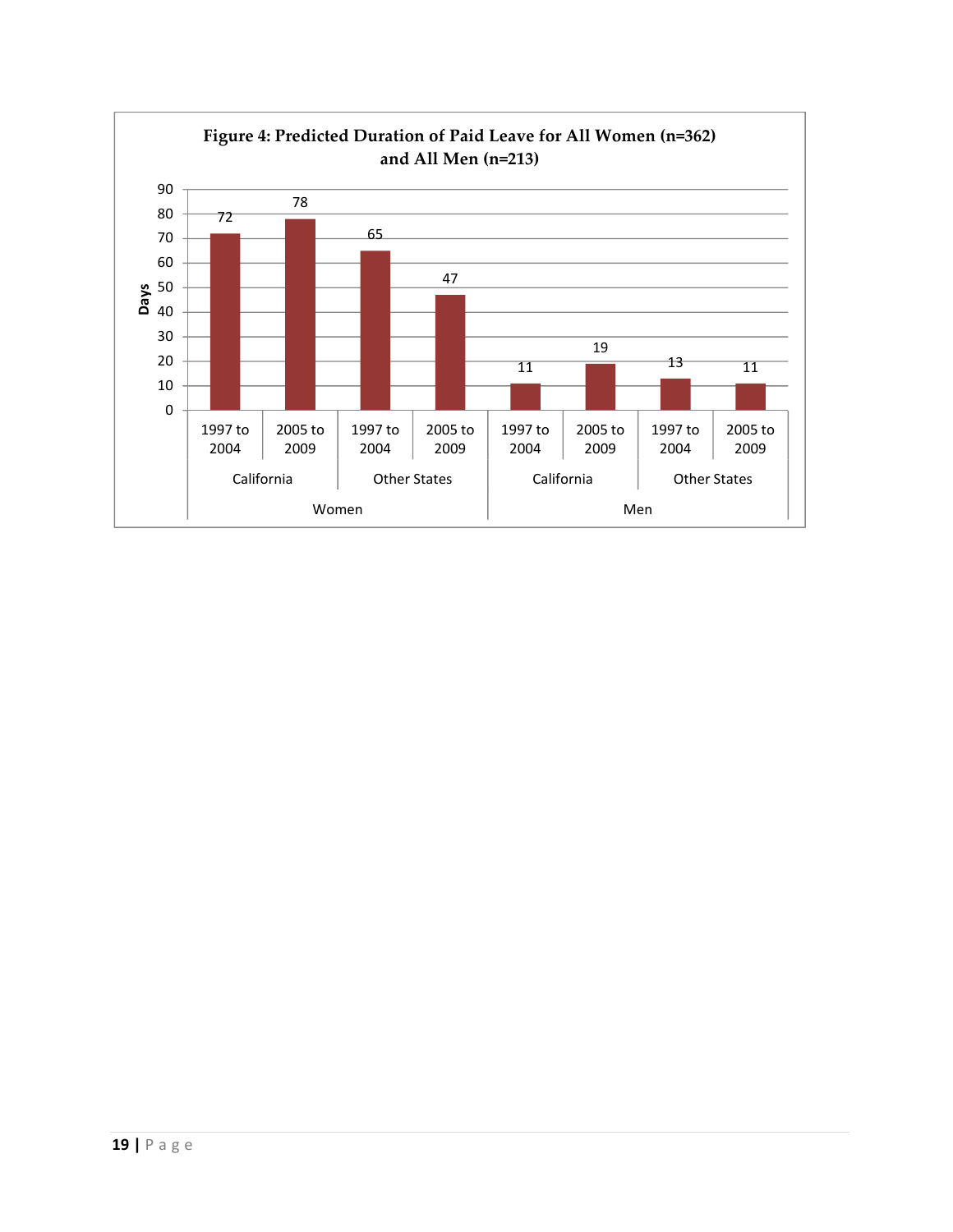## *EFFECTS OF STATE OF RESIDENCE AND PAID LEAVE ON ECONOMIC OUTCOMES*

Ample research demonstrates the positive impacts of paid leave-taking on the health and economic security of U.S. workers and their families. The results reported in this paper suggest that public policies are creating opportunities for more workers to take paid leave and, by extension, to experience the economic and health benefits that come with it.

This section elaborates further on the economic benefits of paid leave for women and their families in the 9–12 months following a child's birth as well as associated benefits to the public. It extends the work documented in our first report, *Pay Matters: The Positive Economic Impacts of Paid Family Leave for Families, Businesses and the Public*, by re‐examining the relationships between paid leave and the receipt of public assistance for women in Family Friendly (FF) states compared to women in other states. We compare women who took paid leave both with women who continued working post-birth with no leave whatsoever and with women who took unpaid leave following a child's birth. The results reported in this section were generated using logistic or linear regression analyses to model the relationships among public assistance receipt and paid leave, living in an FF state, and the interaction between paid leave and living in an FF state. Each model also included a set of individual‐ and state‐level characteristics including respondents' wages prior to the birth, number of weekly work hours, family income relative to the poverty line, health status prior to the birth, race, family size, age, education, marital status, state median income, and state unemployment rate.

Results reported in this section will differ from those reported in our earlier work because they take into account several additional factors: whether the woman lived in a state with a Temporary Disability Insurance (TDI) policy at the time of her child's birth, that state's unemployment rate, and that state's median family income. The inclusion of these control variables gives us a clearer read on the relationship between paid leave-taking and public assistance receipt for women following the birth of a child.

> *Women, particularly low‐income women, who take paid leave and then return to work report a lower likelihood of receiving any public assistance, fewer dollars in public assistance, and a lower likelihood of receiving food stamp (Supplemental Nutrition Assistance Program, or SNAP) income than do women who continue working and take no leave whatsoever in the year following the birth of their child. The protective effects of paid leave are particularly pronounced in states that have Temporary Disability Insurance programs.*

To date, no federal funding has gone into providing wage replacement for family leave or to incentivizing employers or states to develop their own leave programs. Our research suggests that providing paid leave may, in fact, be a wise public investment. Women who take paid leave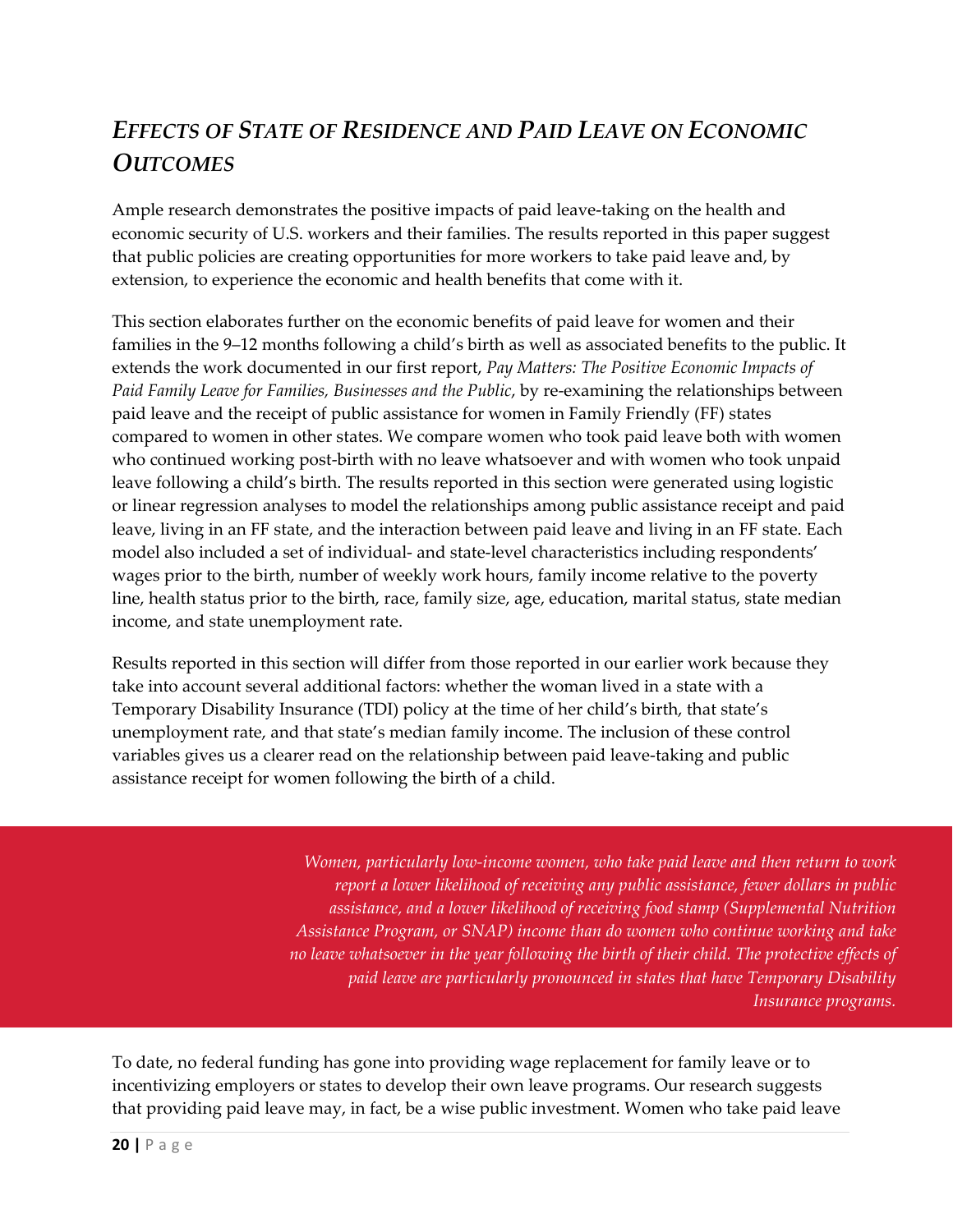are less likely to rely on public assistance or food stamps; this is particularly true in states that have TDI programs. By contrast, too often the financial consequences of having parents quit jobs or take unpaid family leaves are paid out in public dollars, most directly in the form of "welfare" or public assistance. According to a 2000 survey of family leave‐taking, almost one‐tenth of workers using unpaid leave after the birth of a child under the Family and Medical Leave Act used public assistance during their leave.xxxvii

We reported in *Pay Matters* that women who take paid family leave are 39% less likely to report public assistance receipt and 40% less likely to report food stamp (Supplemental Nutrition Assistance Program, or SNAP) receipt in the year following the child's birth when compared with those who keep working and take no leave whatsoever. Our current study replicates these results, taking into account state of residence, state unemployment rate, and state median income. Incorporating these additional factors, we confirm our previous findings that in the year following the birth of their child, women who take paid leave report a lower likelihood of receiving any public assistance, fewer dollars in public assistance, and a lower likelihood of receiving SNAP income than do women who take no leave whatsoever. We further find that residence in a state with a functioning TDI policy has both independent and additive protective effects against receipt of public assistance following the birth of a child.

Ten percent of new mothers in FF states reported receipt of some form of public assistance following the birth of a child, receiving, on average, \$358 in benefits. By contrast, nearly a quarter (24%) of new mothers in non‐FF states reported receipt of some form of public assistance, receiving, on average, \$749 in benefits. Differences in receipt of SNAP income were similarly large, with a rate of only 9% for those in FF states compared with 22% for those in non‐FF states.

When we examine models with the full series of individual- and state-level control variables, we find that women who take a paid leave in connection with the birth of a child are 38% less likely than women who continue working without taking leave  $(p< 10, 847)$ ,<sup>18</sup> and 38% less likely than women who take unpaid leave ( $p<10$ , 847), to have any public assistance income in the year following a child's birth. As suggested by the average differences reported in the preceding paragraph, state of residence matters as well. New mothers living in an FF state are 59% less likely than those not living in an FF state to report public assistance income in the year following a child's birth (p<.10, 847).

We further find that new mothers who take paid leave report \$467 less in public assistance income in the year following a child's birth than do those who continue working after their child's birth without taking any leave ( $p<0.01$ , 847). Those who live in FF states report \$577 less in public assistance income in the year following a child's birth than do those in other states ( $p<.01$ , 847). Moreover, among new mothers living in FF states, those who take paid leave report \$134 less in public assistance income than do those who continue working with no leave at all  $(p<10,$ 

<sup>&</sup>lt;sup>18</sup> The parenthesis following each reported statistic includes the statistic's significance level and the sample size used for analysis.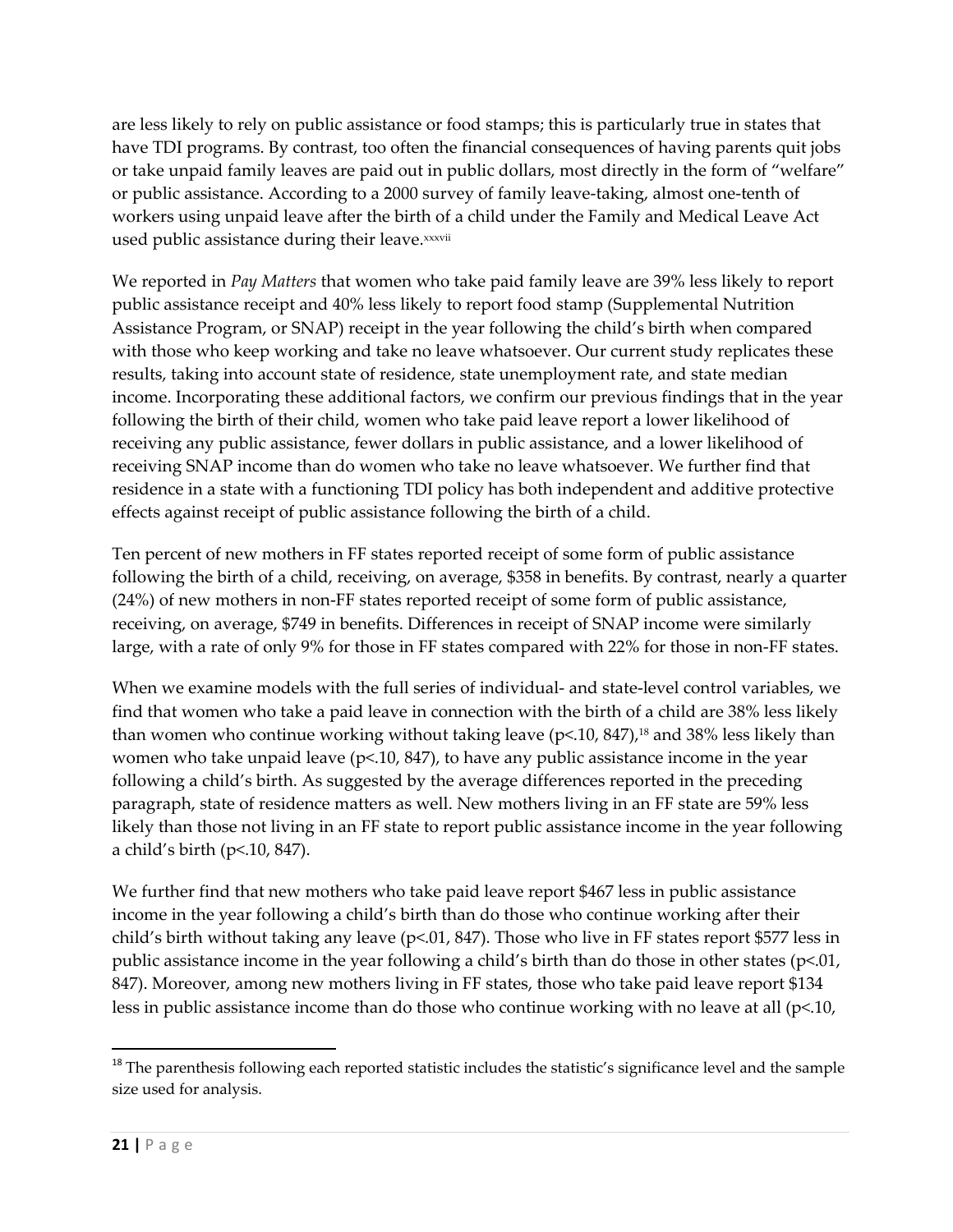847). In other words, while both taking a paid leave and living in an FF state independently reduce the amount of public assistance income received by new mothers after a birth, the expected amount of public assistance income is lowest of all for women in FF states who take paid leave (see Appendix B, Table 9).

We find similarly protective effects when we examine relationships between paid family leavetaking and receipt of SNAP income. Specifically, new mothers who take a paid leave are 38% less likely than women who keep working and take no leave whatsoever to have any SNAP income in the year following a child's birth (p<.10, 845). New mothers living in an FF state are 53% less likely than those not living in an FF state to report SNAP income in the year following a child's birth (p<.10, 845).

Not surprisingly given the policy mechanisms under examination, we find particularly strong and significant effects of paid leave‐taking on the economic well‐being of working low‐income women. Low‐income women who take a paid leave in connection with the birth of a child report \$660 less in public assistance income than do women who keep working without taking any leave at all (p<.05, 417) and \$505 less in public assistance income than do women who take an unpaid leave ( $p$ <.05, 417). We further find that low-income women who live in FF states report receiving \$815 less in public assistance in the year following a child's birth than do those in other states (p<.10, 417) (see Appendix B, Table 9).

Similar relationships emerge when we shift our focus to SNAP income. Low‐income women who take a paid family leave are 43% less likely than those who take unpaid leave to have any SNAP income in the year following a child's birth (p<.10, 405). They are 63% less likely than those with no leave (p<.05, 406) and 62% less likely than those with unpaid leave to report an increase in SNAP income after the birth (p<.05, 406).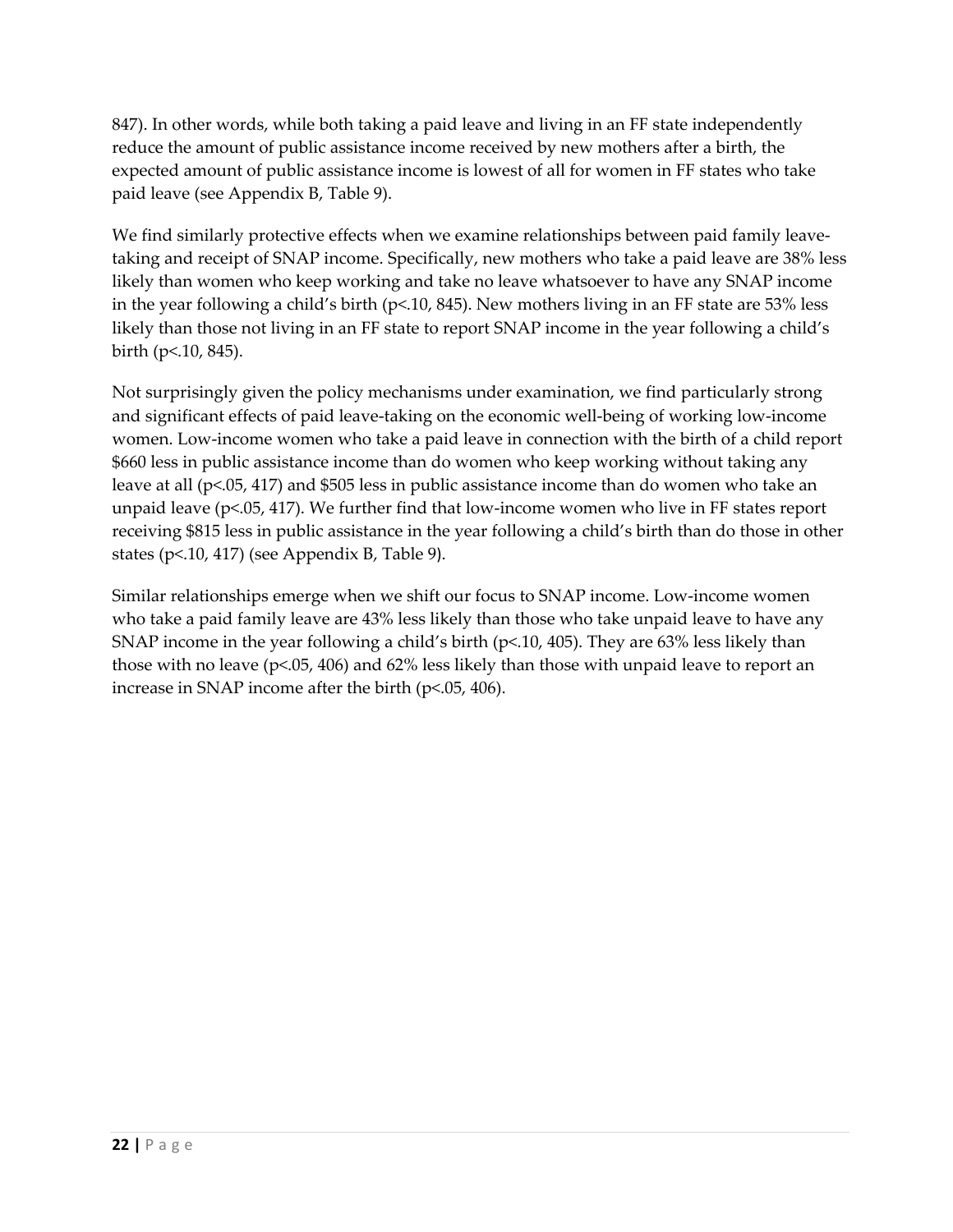# **CONCLUSION**

Prior research links paid leave to numerous and diverse health and economic benefits. This report adds to the existing literature by demonstrating that public policies increase workers' use of the paid leave that ultimately leads to these benefits.

In five states—those that we refer to as Family Friendly (FF) states—Temporary Disability Insurance (TDI) policies have been used for many decades to provide wage replacement for women before and after the birth of a child. We find that residence in one of these states does indeed increase the use of paid leave as well as leave duration, particularly for low-income women who may otherwise be unable to afford any leave-taking whatsoever. Moreover, residence in an FF state, considered both alone and in conjunction with paid leave-taking, lowers the likelihood that women will receive public assistance or SNAP income following a child's birth.

In California, the only state that operated a Paid Family Leave (PFL) insurance program during the time period covered by our study, both women and men are far more likely to take paid family leave to care for a new child than are women and men in other states. The number of days of paid leave these new parents take is also significantly greater than the duration of paid leaves reported by residents of other states. Because California's PFL program was implemented mid‐ way through the years of data collection under analysis, we have a unique opportunity to compare paid leave usage before and after policy implementation. We find that paid leavetaking for California women—and, to an even greater extent, men—increased significantly in the years following the 2004 implementation of the PFL program. This alone provides important evidence of a direct policy effect.

In addition, we find support for a policy effect mechanism suggested by Eileen Appelbaum and Ruth Milkman (2011) in their groundbreaking study of California's PFL program: namely, that public policies signal a degree of social acceptability and public investment that may increase leave-taking even among those who do not utilize the public PFL programs available to them.xxxviii We find that among both men and women with access to paid leave, whether through an employer or through public policy, actual use of that leave is far higher in California since implementation of the PFL program than it was in California prior to program implementation or elsewhere at any time.

Of course, increases in the use of paid leave, whether brought about by public policy or some other mechanism, are praiseworthy only if they usher in some other good for workers, businesses, or the public. Thus, our current work should be viewed in the context of a rich catalogue of research linking paid leave‐taking to positive health and economic benefits for women and children<sup>xxxix</sup> and to newer research suggesting positive benefits for businesses and the public as well.<sup>xl</sup>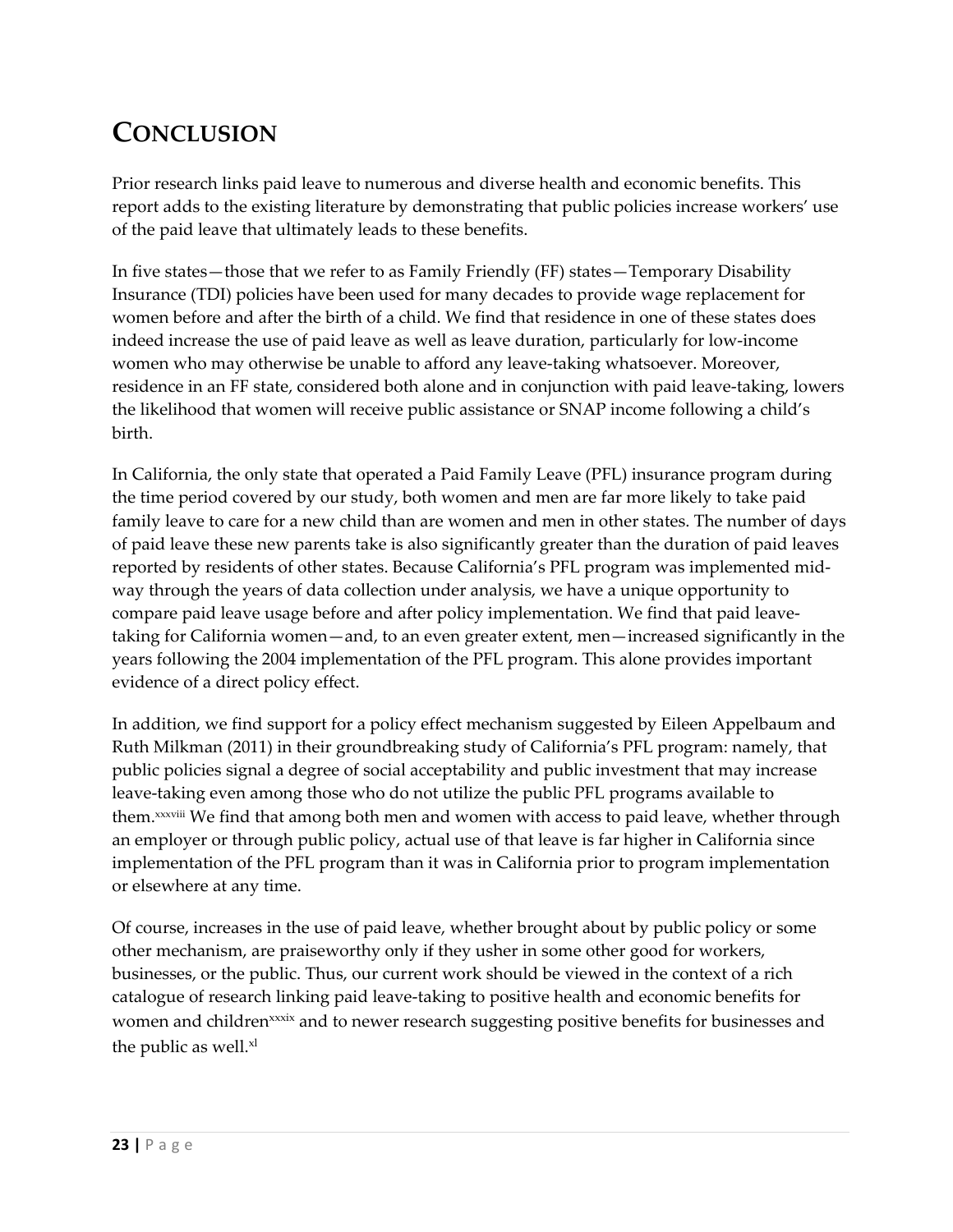If the implementation of paid leave policies leads to greater employee use of leave and to longer leave durations, employers will undoubtedly be affected and may well be concerned about the degree and nature of impact. Their concerns, which warrant continued attention, were among the focal points of Appelbaum and Milkman's (2011) California PFL study. Through their survey of 253 private companies and nonprofit organizations in California, Appelbaum and Milkman (2011) have provided an important window into both employee and employer views of the PFL policy. Specifically, most employers noted that "…PFL had either a 'positive effect' or 'no noticeable effect' on productivity (89%), profitability/performance (91%), turnover (96%), and employee morale (99%)."<sup>xli</sup> Indeed, the great majority of employers reported either cost savings or no additional costs of PFL implementation because they temporarily assigned the work of employees on leave to other employees or hired temporary replacements. Importantly, California employers have been able to coordinate their own benefits with those of the state program, resulting in savings to employers when employees use PFL either instead of or in combination with employer‐provided benefits such as paid sick leave, disability insurance, specified family leave, or vacation.

Despite these gains, Appelbaum and Milkman's findings also support concerns that the California paid family leave program is underutilized and that employee awareness of the program is low. Even though Appelbaum and Milkman's worker survey was given only to those who had experienced a PFL-triggering event, fewer than half of those interviewed knew that the program existed. Awareness was lowest among those who might be expected to need wage replacement the most, including low-wage workers, immigrants, and Latinos.<sup>xlii</sup> The fact that Family Leave Insurance (FLI) claims in New Jersey are about 25% fewer than originally anticipated suggests that New Jersey workers may face obstacles to participation that are similar to those in California, including lack of awareness about the program and concerns about the possibility of leave‐taking having a negative career impact. For public policies to be effective at broadening access to paid leave and its attendant health and economic benefits, the awareness of existing programs must be expanded, and the stigmatization of both leave-taking and caregiving must be addressed.

Both California and New Jersey have seen increases in the use of their PFL and FLI programs over the years since implementation, and an emerging body of research demonstrates its positive effects for workers, families, and businesses. States should be encouraged to explore a variety of paid leave policy options through federal investment in start‐up. Moreover, and in keeping with the model of states as policy laboratories, further examination of state programs such as California's PFL and New Jersey's FLI should be used to inform discussions about creating a federal paid family and medical leave insurance program. While enacting paid leave polices would involve public and employer investment, our findings suggest that the benefits of paid leave for workers, families, and employers make such investments worthwhile.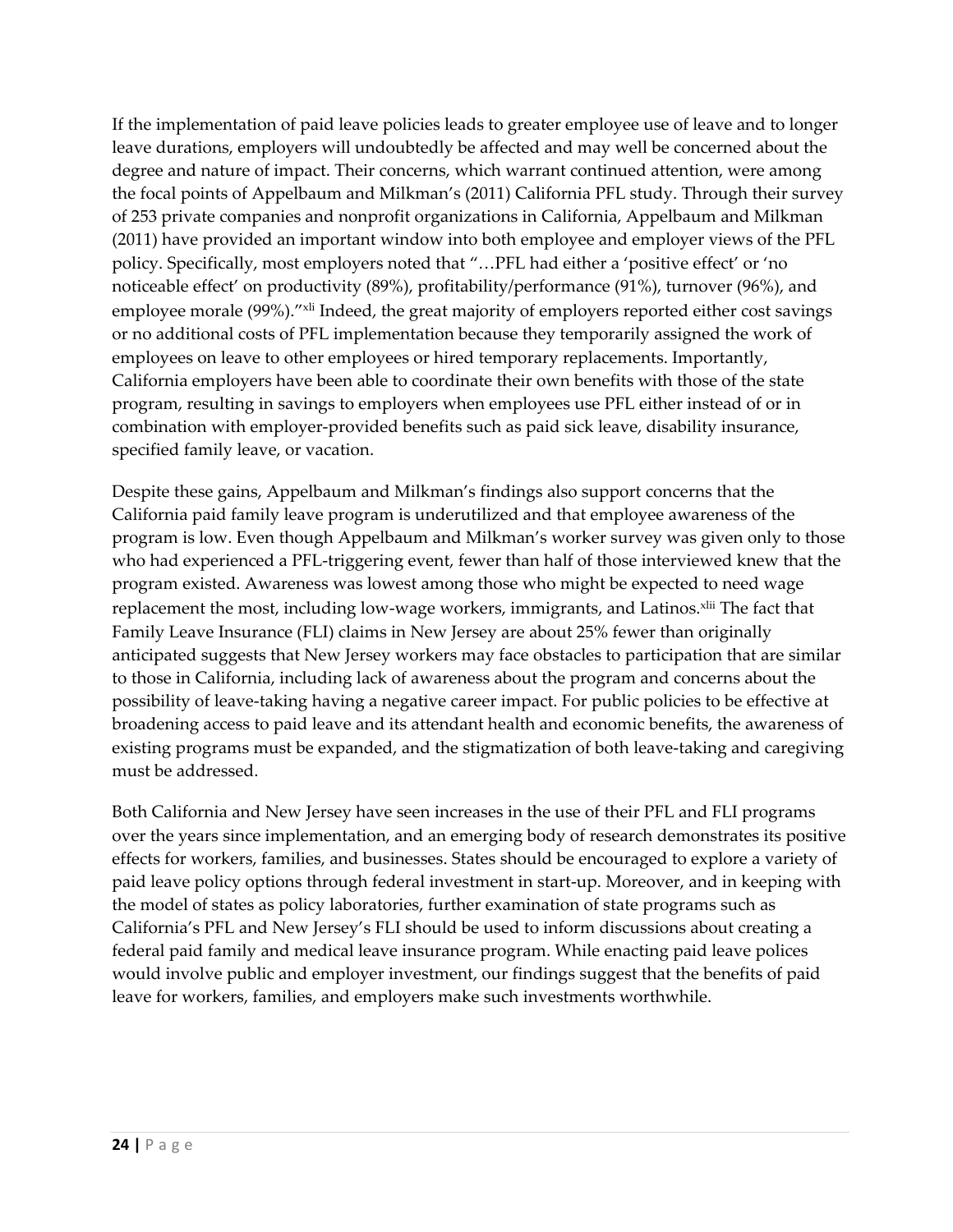# **APPENDIX A**

#### *The Family and Medical Leave Act*

Under the Family and Medical Leave Act (FMLA), qualifying employees are eligible for 12 weeks of unpaid, job-protected leave annually "for the birth and care of the newborn child of an employee; for placement with the employee of a child for adoption or foster care; to care for an immediate family member (spouse, child, or parent) with a serious health condition; or to take medical leave when the employee is unable to work because of a serious health condition." xliii In 2008, amendments to the FMLA authorized leaves of up to 26 weeks for family members caring for an injured service member and up to 12 weeks for military family members addressing "qualifying exigency" needs arising from the deployment of a service member.

The FMLA applies only to certain categories of employees, specifically public and private sector employees who have worked for the same employer, in a company of 50 or more employees, for at least 1,250 hours over a minimum of 12 months. Time taken off due to pregnancy complications can be counted against the 12 allowable weeks under federal law, although some states provide more generous leave to new and expecting mothers as well as to new fathers. Xilv

#### *California's Paid Family Leave Program*

California's Paid Family Leave (PFL) program was created in 2002 and has been delivering partial pay to workers during family leaves since July of 2004. The program operates through the state's Short‐term Disability Insurance (SDI) program, which typically (depending upon physician recommendation) allows women up to 4 weeks of paid pregnancy disability leave before birth along with up to 6 weeks of paid leave after birth for a vaginal delivery or up to 8 weeks for a Cesarean delivery.<sup>xlv</sup> Unused pre-delivery leave time cannot be saved for use after the birth. The PFL program then builds upon SDI to provide up to 6 additional weeks postpartum for infant bonding. While the PFL program itself does not provide job protection, workers covered by the FMLA or by a state antidiscrimination or leave law must be reinstated into the same or an equivalent position and cannot be retaliated against for taking family leave.

California's PFL program is available to both women and men and provides partial wage replacement to workers when they take time off for bonding with a newborn or newly adopted child or to care for certain family members with serious health conditions. Wage replacement is set at 55% of the individual's average weekly earnings, with a maximum payment of \$987 per week in 2011. As noted above, the PFL program operates as a form of leave insurance; in 2012, workers will pay a 1% payroll tax on the first \$95,585 of earned income to cover both SDI and PFL premiums.<sup>xlvi</sup> To be eligible for PFL, workers must show earnings of at least \$300 for any 3 months within the 5 to 17 months prior to the PFL claim.xlvii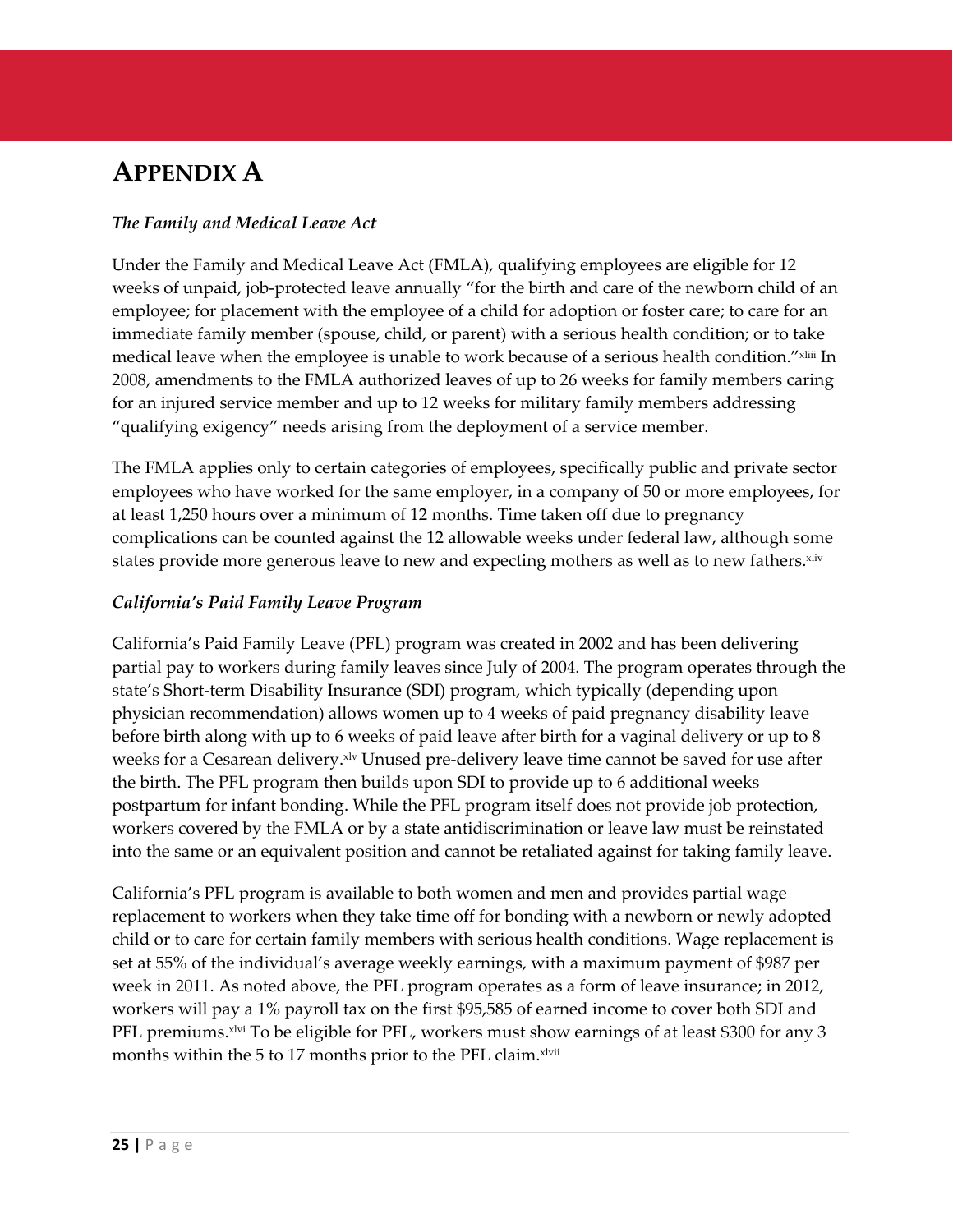#### *New Jersey's Family Leave Insurance Program*

In 2009, New Jersey began providing paid family leave under its Family Leave Insurance (FLI) program. As in California, New Jersey's FLI is an extension of its pre‐existing Temporary Disability Insurance (TDI) program. For up to 12 months following a birth or adoption, or at any time for the care of a seriously ill family member, women and men in New Jersey are eligible for 6 weeks of partial wage replacement for family leave. Job protection is provided for eligible workers under the FMLA or other applicable state law. Wage replacement is set at two-thirds of the individual's average weekly wage, up to \$559 per week in 2011.

The tax and wage bases used to calculate FLI premiums vary from year to year due to fluctuations in the FLI fund balance and program usage. For example, in 2009, workers paid 0.09% on a taxable wage base of \$28,900 with the maximum yearly contribution set at \$26.01. In 2012, workers are paying 0.08% on a taxable wage base of \$30,300 with a maximum yearly contribution of \$24.24.xlviii

Employees who have worked 20 calendar weeks in covered employment and have earned at least \$145 per week or \$7,300 per year during the 52 weeks preceding the leave are eligible for FLI.xlix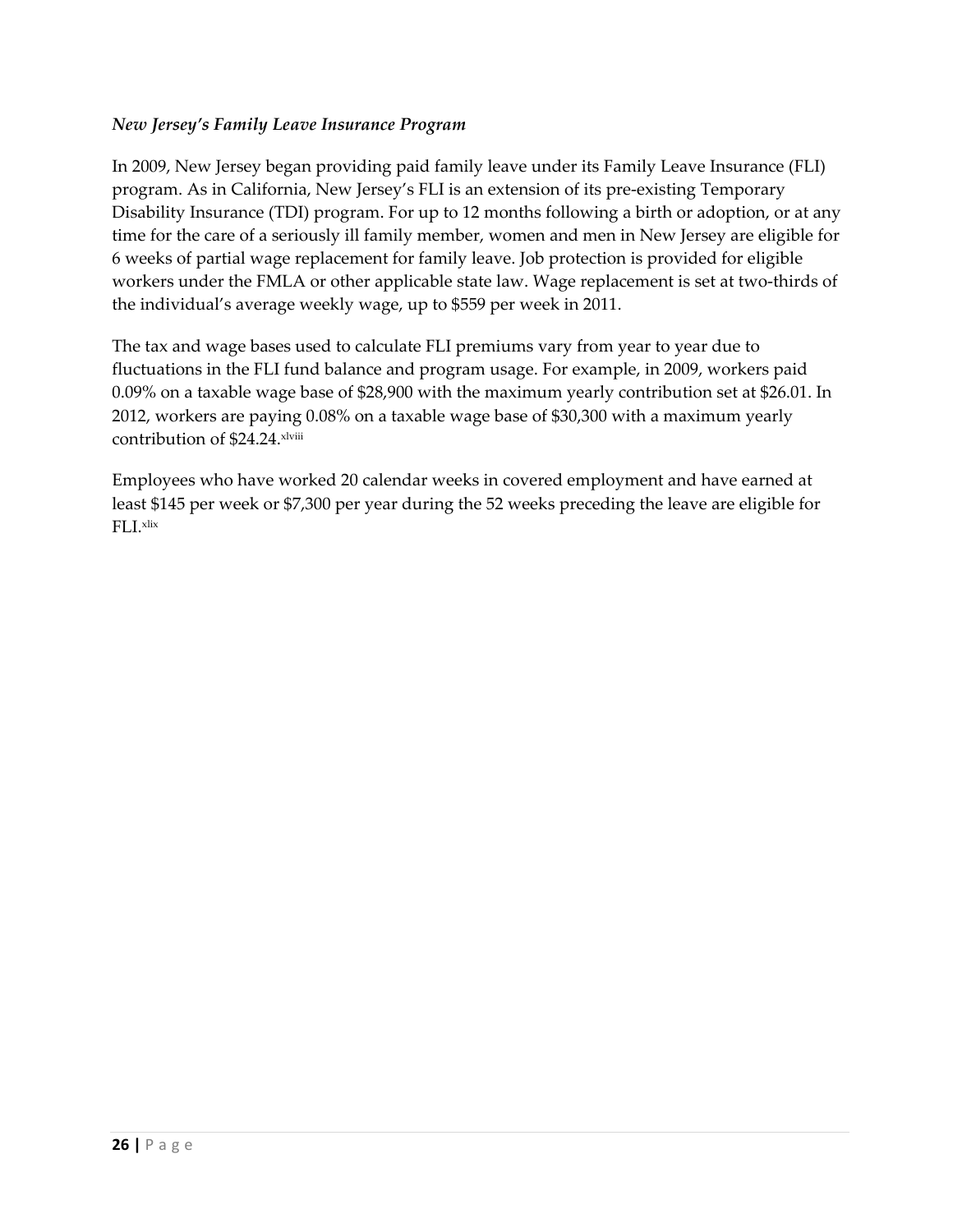# **Appendix B**

### *Details of Methodology*

The findings detailed in this brief were drawn from a subsample of the National Longitudinal Survey of Youth (NLSY), 1997 to 2009 Panel, with state identifiers. This subsample included women and men ages 30 and under who reported a child's birth and at least 20 hours per week of work in the 3–4 months prior to the birth. In addition, they either (1) took a paid leave and returned to work for an average of 20 hours or more per week by months 9–12 after the birth; (2) took an unpaid leave and returned to work for an average of 20 hours or more per week by months 9–12 after the birth; or (3) did not take leave and reported working an average of 20 hours or more per week in months 1–4 after the birth.

Separate analyses were conducted for women and for men as well as for subgroups of women, including those whose family incomes are above and below 200% of the federal poverty line (in keeping with prevailing definitions of "working low‐income" families).i

The findings detailed in this brief were drawn from logistic and linear regression analyses. Ordinary least squares (OLS) models were used to examine the relationship between state of residence and duration of paid family leave as well as the effects of paid family leave on total public assistance income after a child's birth (measured as the average monthly income from all sources of public assistance in the one‐year period following the birth).

Logistic regression analyses were used to examine the following dichotomous indicators:

- Whether the individual reported taking paid family leave after the birth of a child
- Whether the individual reported public assistance receipt in the year after the birth
- Whether the individual reported food stamp receipt in the year after the birth

All models included a series of control variables designed to capture individual‐level job characteristics and demographic indicators, including respondents' wages before birth, number of work hours per week, family income relative to the poverty line, health status prior to the birth, race, family size, age, education, and marital status. Models also included controls for state of residence and two indicators of state affluence and economic conditions: median family income and state unemployment rate. We ran a series of Heckman selection models to determine whether missing outcome data pose a problem for the analyses and found no evidence for this. We used robust cluster standard error estimators to account for multiple births to the same individual over the period under examination, 1997 to 2009.

The dataset does not include information on employer attributes. Our inability to control for such attributes adds to the risk of selection bias or the possibility that those with paid leave or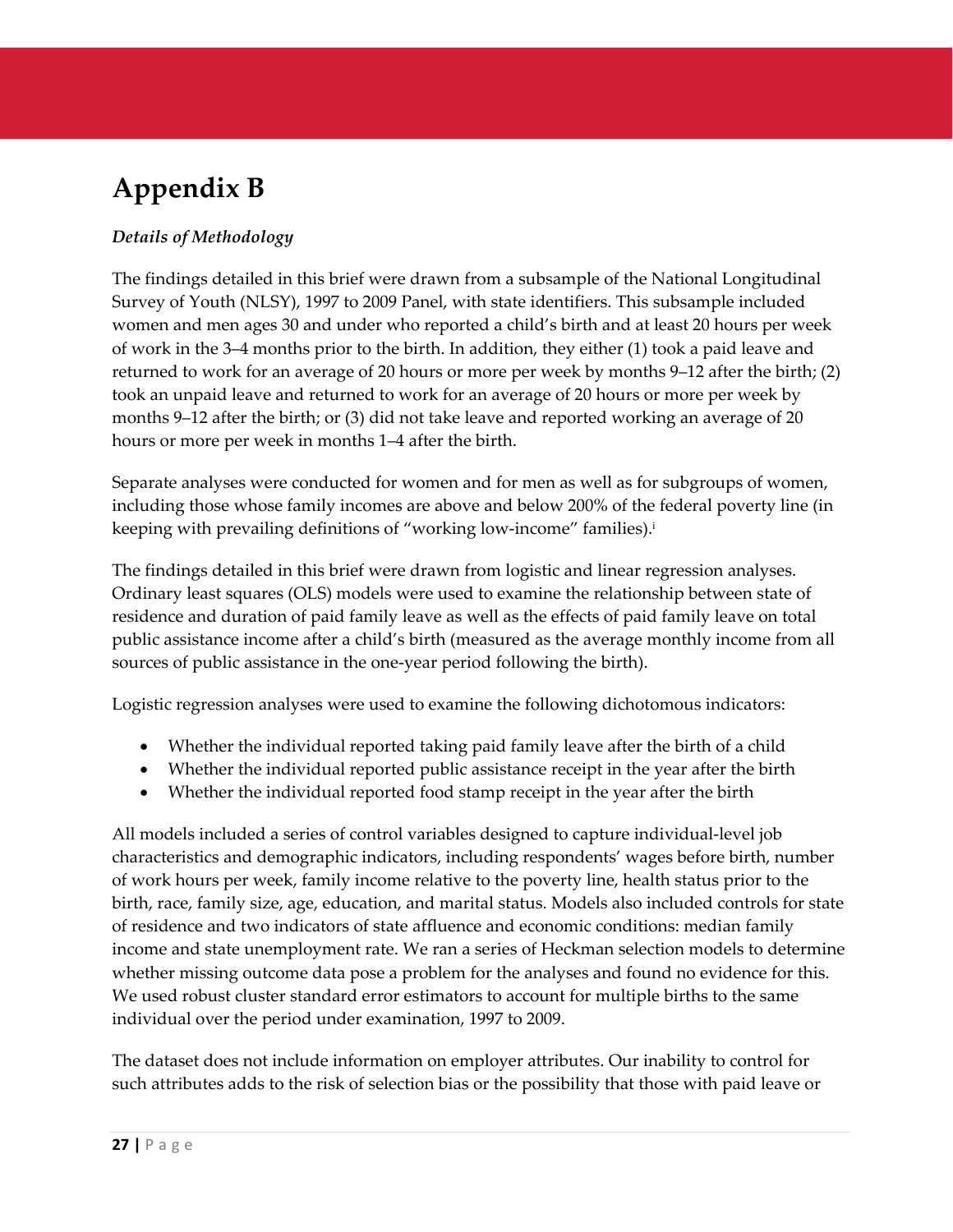their employers differ from those with unpaid or no leave in ways that are insufficiently accounted for in our models.

Family Friendly states in the tables below are: California, Hawaii, New Jersey, New York, and Rhode Island.

### *Tables of Results*

|                                      | <b>Family Friendly</b> | Other         |  |
|--------------------------------------|------------------------|---------------|--|
| Characteristic                       | <b>States</b>          | <b>States</b> |  |
|                                      | $(n=182)$              | $(n=829)$     |  |
| Better health                        | 28%                    | 24%           |  |
| Worse health                         | 24%                    | 29%           |  |
| Less depressed                       | 20%                    | 16%           |  |
| More depressed                       | 16%                    | 19%           |  |
| Total public assistance income       | \$357.94               | \$749.40      |  |
| Public assistance receipt            | 10%                    | 24%           |  |
| Increase in public assistance income | 9%                     | 21%           |  |
| Food stamp receipt                   | 9%                     | 22%           |  |
| Increase in food stamp receipt       | 6%                     | 10%           |  |
| Change in wage                       | \$0.49                 | \$0.47        |  |
| Increase in wage                     | 56%                    | 56%           |  |
| Decrease in wage                     | 43%                    | 44%           |  |
| Paid leave                           | 62%                    | 39%           |  |
| Paid leave time                      | 73.18                  | 51.57         |  |
| Short paid leave                     | 7%                     | 10%           |  |
| Long paid leave                      | 53%                    | 29%           |  |
| Unpaid leave                         | 17%                    | 31%           |  |
| No leave; full-time worker           | 14%                    | 17%           |  |
| No leave; part-time worker           | 7%                     | $11\%$        |  |
| Age                                  | 22.43                  | 22.17         |  |
| Race                                 |                        |               |  |
| White                                | 54%                    | 70%           |  |
| <b>Black</b>                         | 20%                    | 22%           |  |
| Other                                | 26%                    | 8%            |  |
| Family money-to-needs standard       | 3.11                   | 2.84          |  |
| Weekly hours of work prior to birth  | 36.41                  | 36.30         |  |
| <b>Education level</b>               |                        |               |  |
| Less than high school                | 18%                    | 14%           |  |
| High school diploma                  | 65%                    | 68%           |  |
| Associate degree                     | $5\%$                  | $5\%$         |  |
| College degree and beyond            | 11%                    | 12%           |  |
| Number of children in household      | 1.56                   | 1.71          |  |
| Married at time of birth             | 35%                    | 44%           |  |
| Poor health prior to birth           | $8\%$                  | $5\%$         |  |

**28 |** Page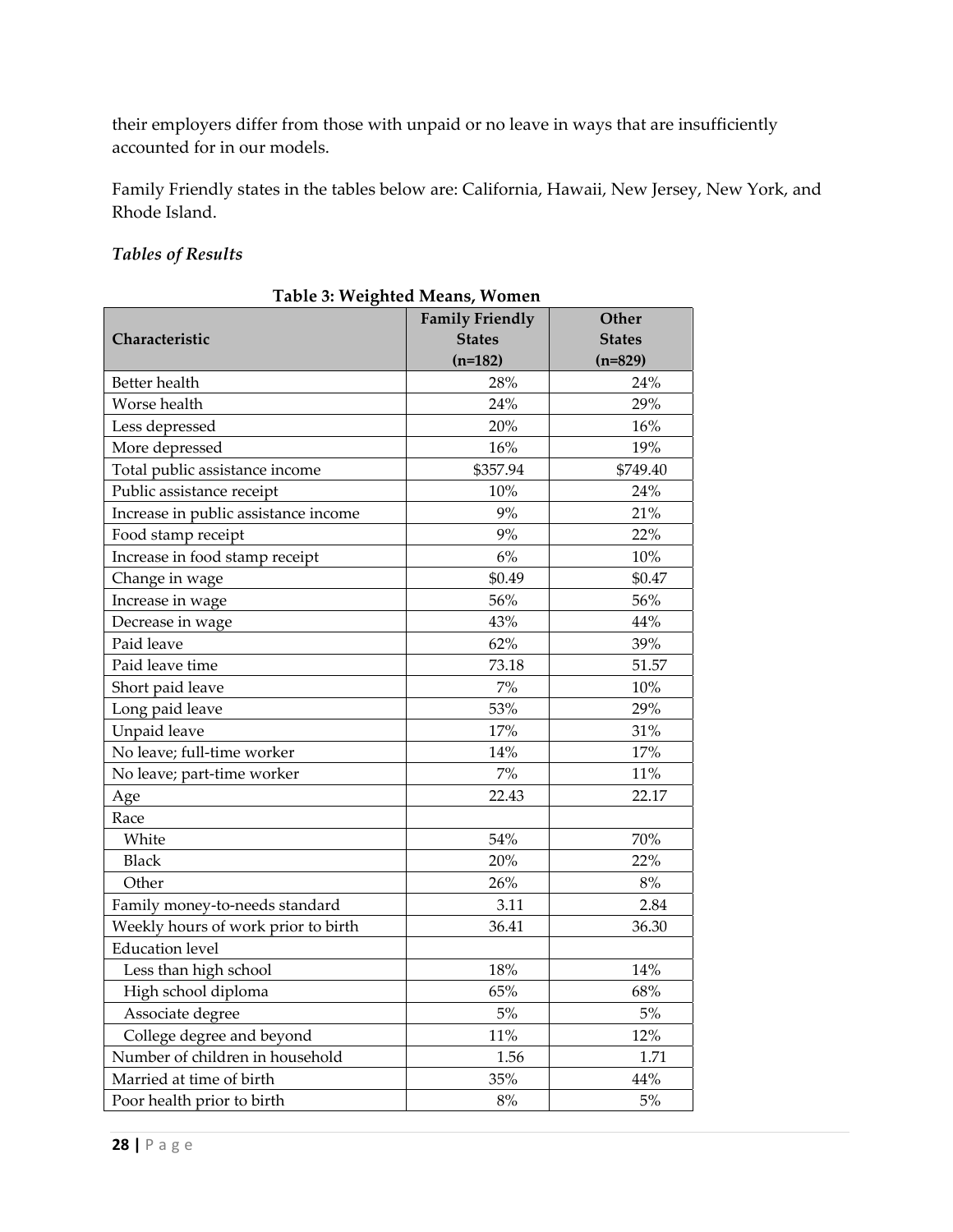| Table 4: Weighted Means, Men         |                        |               |  |
|--------------------------------------|------------------------|---------------|--|
|                                      | <b>Family Friendly</b> | Other         |  |
| Characteristic                       | <b>States</b>          | <b>States</b> |  |
|                                      | $(n=240)$              | $(n=1,116)$   |  |
| Better health                        | 21%                    | 22%           |  |
| Worse health                         | 27%                    | 27%           |  |
| Less depressed                       | 16%                    | 15%           |  |
| More depressed                       | 12%                    | 17%           |  |
| Total public assistance income       | \$420.32               | \$402.15      |  |
| Public assistance receipt            | 13%                    | 13%           |  |
| Increase in public assistance income | 9%                     | 11%           |  |
| Food stamp receipt                   | 12%                    | 12%           |  |
| Increase in food stamp receipt       | 4%                     | $5\%$         |  |
| Change in wage                       | \$1.86                 | \$1.12        |  |
| Increase in wage                     | 60%                    | 53%           |  |
| Decrease in wage                     | 40%                    | 47%           |  |
| Paid leave                           | 18%                    | 19%           |  |
| Paid leave time                      | 13.34                  | 11.76         |  |
| Short paid leave                     | 16%                    | 17%           |  |
| Long paid leave                      | 2%                     | 2%            |  |
| Unpaid leave                         | 3%                     | $2\%$         |  |
| No leave; full-time worker           | 66%                    | 66%           |  |
| No leave; part-time worker           | 12%                    | 13%           |  |
| Age                                  | 22.54                  | 22.40         |  |
| Race                                 |                        |               |  |
| White                                | 59%                    | 69%           |  |
| <b>Black</b>                         | 13%                    | 21%           |  |
| Other                                | 28%                    | 10%           |  |
| Family money-to-needs standard       | 3.44                   | 2.76          |  |
| Weekly hours of work prior to birth  | 46.53                  | 46.36         |  |
| <b>Education</b> level               |                        |               |  |
| Less than high school                | 23%                    | 24%           |  |
| High school diploma                  | 64%                    | 66%           |  |
| Associate degree                     | $8\%$                  | 3%            |  |
| College degree and beyond            | $4\%$                  | $6\%$         |  |
| Number of children in household      | 1.56                   | 1.60          |  |
| Married at time of birth             | 41%                    | 44%           |  |
| Poor health prior to birth           | $6\%$                  | $6\%$         |  |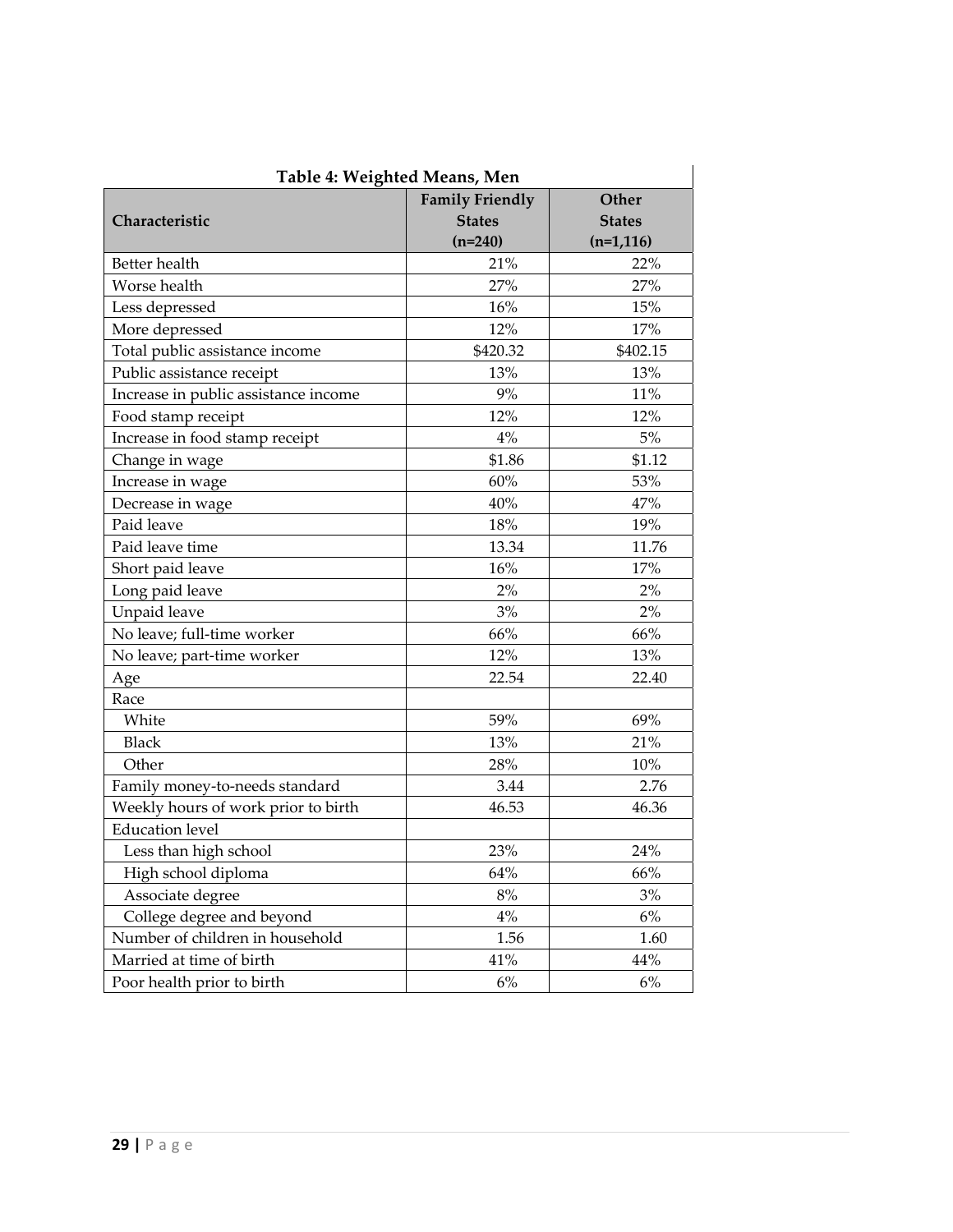| <b>Variable Name</b>       | All Women               | ranniy rhenary states compared with rhose in Other states<br><b>Women Above Poverty</b> | <b>Women Below Poverty</b> |
|----------------------------|-------------------------|-----------------------------------------------------------------------------------------|----------------------------|
|                            | <b>Coefficient (SE)</b> | <b>Coefficient (SE)</b>                                                                 | <b>Coefficient (SE)</b>    |
| Family Friendly state      | $2.00(.46)$ **          | 1.60(.54)                                                                               | $2.91(1.05)$ **            |
| State unemployment rate    | 1.01(.07)               | 1.11(.13)                                                                               | .89(.10)                   |
| State median family        | 1.00(0.00)              | 1.00(0.00)                                                                              | 1.00(0.00)                 |
| income                     |                         |                                                                                         |                            |
| Age                        | 1.03(0.06)              | 1.02(.09)                                                                               | 1.06(.09)                  |
| Race                       |                         |                                                                                         |                            |
| <b>Black</b>               | 1.21(.22)               | 1.43(0.40)                                                                              | 1.24(.32)                  |
| Other                      | 1.15(.27)               | 1.49(0.45)                                                                              | .98(.37)                   |
| (White)                    |                         |                                                                                         |                            |
| Wage prior to birth        | 1.00(0.00)              | 1.00(0.00)                                                                              | 1.00(0.01)                 |
| Family money-to-needs      | 1.02(.03)               | 1.00(0.03)                                                                              | 1.19(0.25)                 |
| standard                   |                         |                                                                                         |                            |
| Weekly hours of work       | $1.01(.01) +$           | 1.02(.01)                                                                               | 1.00(0.01)                 |
| prior to birth             |                         |                                                                                         |                            |
| <b>Education</b> level     |                         |                                                                                         |                            |
| High school diploma        | 1.39(.34)               | 1.03(.49)                                                                               | $1.72(.56) +$              |
| Associate degree           | 1.15(0.48)              | 1.35(.89)                                                                               | .89(.53)                   |
| College degree and         | 2.33(.87)               | 1.50(.86)                                                                               | 2.38(1.68)                 |
| beyond                     |                         |                                                                                         |                            |
| (Less than high school)    |                         |                                                                                         |                            |
| Number of children in      | $.77(.08)$ **           | .50 $(.08)$ ***                                                                         | 1.07(0.15)                 |
| household                  |                         |                                                                                         |                            |
| Married at time of birth   | 1.26(.21)               | 1.20(.28)                                                                               | 1.37(0.36)                 |
| Poor health prior to birth | 1.06(.34)               | .94(.67)                                                                                | 1.13(0.40)                 |
| Year of the birth          | 1.05(.06)               | 1.12(.09)                                                                               | .94(.08)                   |
| N                          | 847                     | 430                                                                                     | 417                        |
| Pseudo R <sup>2</sup>      | $.06***$                | $.09***$                                                                                | .04                        |

**Table 5: Logistic Regression of Use of Paid Leave Following a Child's Birth, for Women in Family Friendly States Compared with Those in Other States**

NOTE: Two-tailed significance tests: + p<0.10, \* p<0.05, \*\* p<0.01, \*\*\* p<0.001.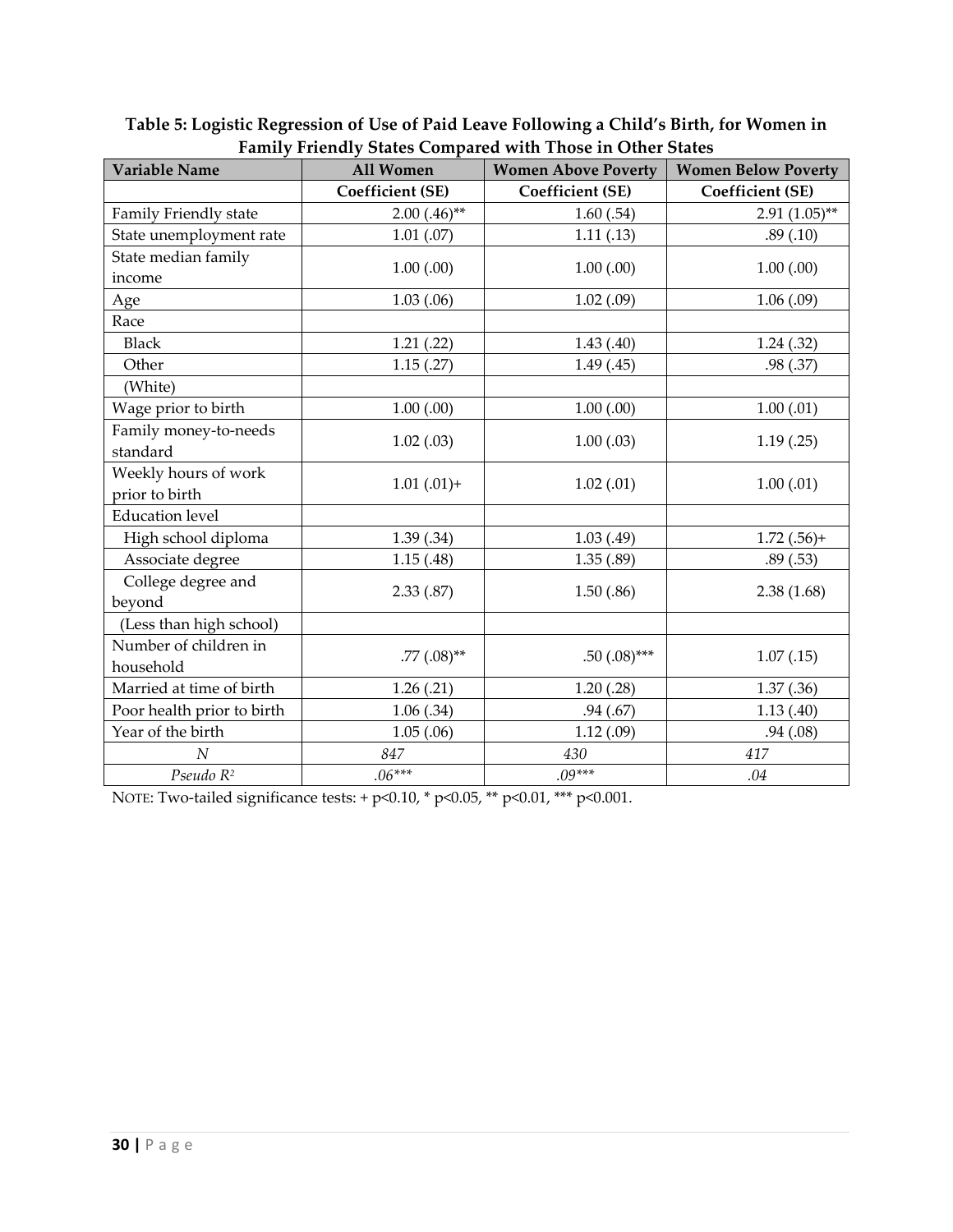| <b>Variable Name</b>                   | All Women               | phth, for women in runnly rhendry blates compared with rhose in Other blates<br><b>Women Above Poverty</b> | <b>Women Below Poverty</b> |
|----------------------------------------|-------------------------|------------------------------------------------------------------------------------------------------------|----------------------------|
|                                        | <b>Coefficient (SE)</b> | <b>Coefficient (SE)</b>                                                                                    | <b>Coefficient (SE)</b>    |
| Family Friendly state                  | 21.82 (6.34)***         | 21.76 (7.41)***                                                                                            | 24.06 (12.58)*             |
| State unemployment rate                | $4.85(2.17)^*$          | 3.46(2.72)                                                                                                 | $7.06(3.30)^{*}$           |
| State median family<br>income          | .00(.00)                | .00(.00)                                                                                                   | $-.00(.00)$                |
| Age                                    | 2.23(1.93)              | 1.31(1.87)                                                                                                 | 2.83(3.28)                 |
| Race                                   |                         |                                                                                                            |                            |
| <b>Black</b>                           | 3.67(5.18)              | $-1.70(5.89)$                                                                                              | 10.12 (8.95)               |
| Other                                  | 1.30(8.19)              | $-2.54(8.89)$                                                                                              | 2.27(18.53)                |
| (White)                                |                         |                                                                                                            |                            |
| Wage prior to birth                    | .27(.23)                | .17(.20)                                                                                                   | 1.73(1.18)                 |
| Family money-to-needs<br>standard      | $-.06(.56)$             | .11(.59)                                                                                                   | $-8.51(7.51)$              |
| Weekly hours of work<br>prior to birth | $-.32(.29)$             | $-.55(.41)$                                                                                                | .04(.44)                   |
| <b>Education</b> level                 |                         |                                                                                                            |                            |
| High school diploma                    | $-2.42(12.20)$          | 6.43(10.59)                                                                                                | $-7.03(16.19)$             |
| Associate degree                       | $-12.54(13.15)$         | 4.81 (12.29)                                                                                               | $-36.92(25.48)$            |
| College degree and<br>beyond           | $-1.33(12.37)$          | 13.10 (11.78)                                                                                              | $-19.40(17.81)$            |
| (Less than high school)                |                         |                                                                                                            |                            |
| Number of children in<br>household     | $-2.36(5.11)$           | $-4.82(3.90)$                                                                                              | $-2.35(8.35)$              |
| Married at time of birth               | 5.00(4.75)              | 3.06(6.15)                                                                                                 | $15.42(9.43)+$             |
| Poor health prior to birth             | 10.67 (18.80)           | 22.96 (16.71)                                                                                              | 4.06(25.54)                |
| Year of the birth                      | $-3.61(2.03)+$          | $-3.19(1.94) +$                                                                                            | $-1.81(1.62)$              |
| N                                      | 375                     | 215                                                                                                        | 151                        |
| $R^2$                                  | $.11***$                | $.16**$                                                                                                    | $.08+$                     |

**Table 6: Ordinary Least Squares Regression of Duration of Paid Leave Following a Child's Birth, for Women in Family Friendly States Compared with Those in Other States**

NOTE: Two-tailed significance tests: + p<0.10, \* p<0.05, \*\* p<0.01, \*\*\* p<0.001.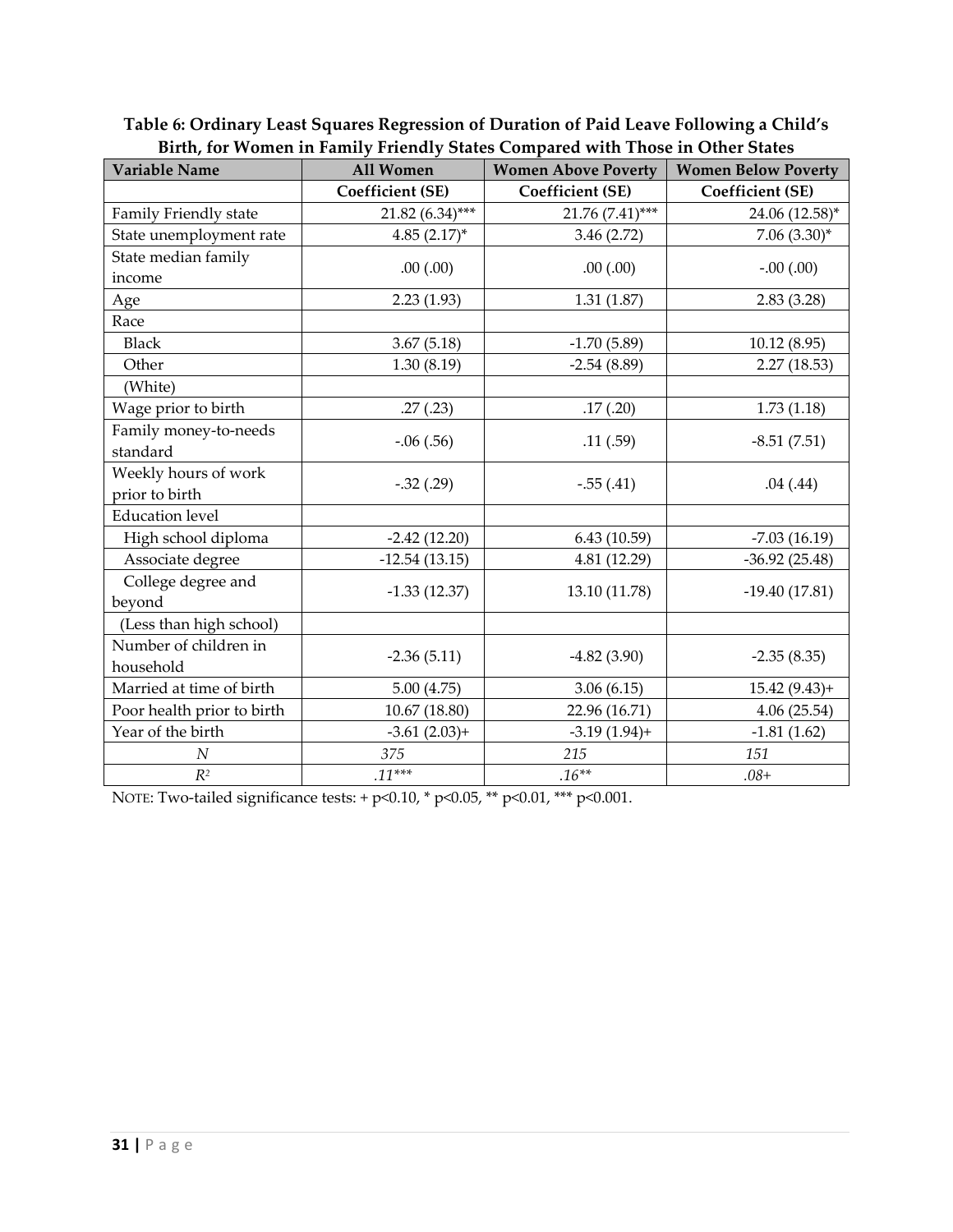### **Table 7: Logistic Regression of Use of Paid Leave Following a Child's Birth, for Women and Men in California Compared with Those in Other States**

| <b>Variable Name</b>       | Women                   | Men                     |
|----------------------------|-------------------------|-------------------------|
|                            | <b>Coefficient (SE)</b> | <b>Coefficient (SE)</b> |
| California                 | $1.70(.46)^*$           | .61(.65)                |
| Year after 2004            |                         | 1.56(.29)               |
| California*Year            |                         | $3.93$ $(.68)^*$        |
| interaction                |                         |                         |
| State unemployment rate    | 1.04(.08)               | $.86(.09) +$            |
| State median family        | $1.00(.00) +$           | 1.00(0.00)              |
| income                     |                         |                         |
| Age                        | 1.03(0.06)              | $1.10(.05) +$           |
| Race                       |                         |                         |
| <b>Black</b>               | 1.24(.22)               | .80(.22)                |
| Other                      | 1.17(0.27)              | 1.06(.26)               |
| (White)                    |                         |                         |
| Wage prior to birth        | 1.00(.00)               | 1.00(.00)               |
| Family money-to-needs      | 1.02(0.03)              | .97(0.03)               |
| standard                   |                         |                         |
| Weekly hours of work       | $1.01(.01) +$           | 1.00(.01)               |
| prior to birth             |                         |                         |
| <b>Education</b> level     |                         |                         |
| High school diploma        | 1.30(.32)               | $1.52(.25) +$           |
| Associate degree           | 1.19(0.48)              | 1.26(0.41)              |
| College degree and         | $2.18(.81)^*$           | $4.35(.39)***$          |
| beyond                     |                         |                         |
| (Less than high school)    |                         |                         |
| Number of children in      | $.76(.08)$ **           | .84(.11)                |
| household                  |                         |                         |
| Married at time of birth   | 1.23(0.20)              | $1.79$ $(.19)$ **       |
| Poor health prior to birth | 1.11(.36)               | .84(.36)                |
| Year of the birth          | 1.06(.06)               |                         |
| $\boldsymbol{N}$           | 847                     | 1,172                   |
| Pseudo R <sup>2</sup>      | $.05***$                | $.10***$                |

NOTE: two-tailed significance tests: + p<0.10, \* p<0.05, \*\* p<0.01, \*\*\* p<0.001.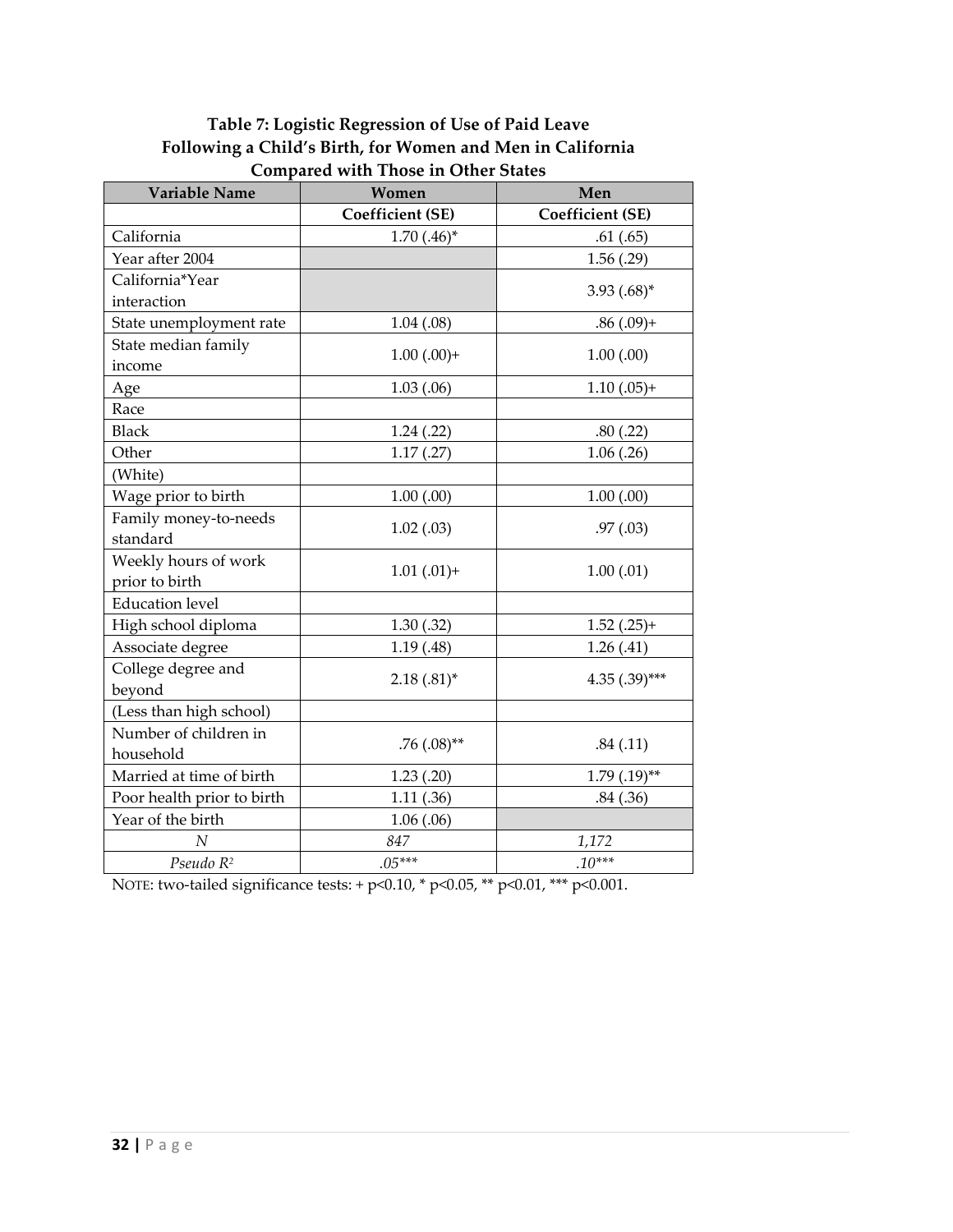#### **Table 8: Ordinary Least Squares Regression of Duration of Paid Leave Following the Child's Birth, for Women in California Compared with Those in Other States**

| I nose in Other States<br><b>Variable Name</b><br>Men<br>Women |                         |                         |  |  |
|----------------------------------------------------------------|-------------------------|-------------------------|--|--|
|                                                                | <b>Coefficient (SE)</b> | <b>Coefficient (SE)</b> |  |  |
| California                                                     | 6.52(14.74)             | $-2.57(4.60)$           |  |  |
| Year after 2004                                                | $-18.26(8.52)$ *        | $-1.94(2.92)$           |  |  |
| California*Year<br>interaction                                 | 24.77 (13.13)+          | $9.96(4.84)^{*}$        |  |  |
| State unemployment rate                                        | 3.90(2.40)              | .65(.69)                |  |  |
| State median family<br>income                                  | .00(.00)                | $-0.00(0.00)$           |  |  |
| Age                                                            | 1.58(1.42)              | .16(.49)                |  |  |
| Race                                                           |                         |                         |  |  |
| <b>Black</b>                                                   | 4.40(5.59)              | $-0.93(1.75)$           |  |  |
| Other                                                          | 0.44(9.08)              | $-.11(1.69)$            |  |  |
| (White)                                                        |                         |                         |  |  |
| Wage prior to birth                                            | .23(.24)                | .10(0.01)               |  |  |
| Family money-to-needs<br>standard                              | $-.26(.62)$             | $-.26(.37)$             |  |  |
| Weekly hours of work<br>prior to birth                         | $-.35(.29)$             | .05(.07)                |  |  |
| <b>Education</b> level                                         |                         |                         |  |  |
| High school diploma                                            | $-5.86(12.05)$          | 3.75(2.54)              |  |  |
| Associate degree                                               | $-12.74(13.33)$         | $7.92(4.41) +$          |  |  |
| College degree and<br>beyond                                   | $-2.70(12.46)$          | 4.79(3.01)              |  |  |
| (Less than high school)                                        |                         |                         |  |  |
| Number of children in<br>household                             | $-3.39(5.01)$           | $-.37(.70)$             |  |  |
| Married at time of birth                                       | 4.48 (4.60)             | $-2.17(1.50)$           |  |  |
| Poor health prior to birth                                     | 15.59 (19.18)           | $-3.66$ $(1.90)$ *      |  |  |
| $\cal N$                                                       | 366                     | 213                     |  |  |
| R <sup>2</sup>                                                 | $.11***$                | $.13**$                 |  |  |

NOTE: Two-tailed significance tests: + p<0.10, \* p<0.05, \*\* p<0.01, \*\*\* p<0.001.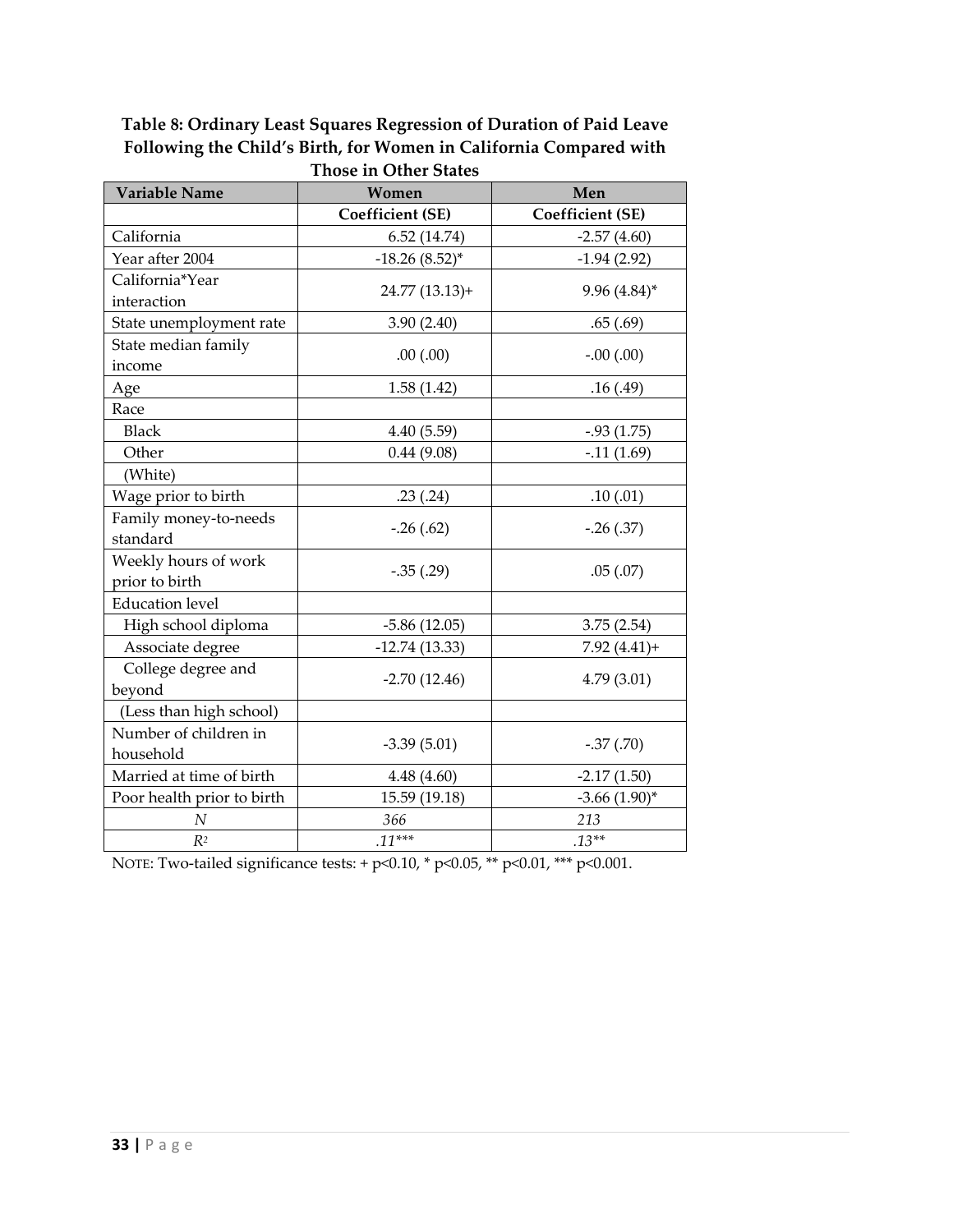### **Table 9: Ordinary Least Squares Regression of Public Assistance Income Following the Child's Birth, for Women in Family Friendly States Compared with Those in Other States**

| Variable Name              | All Women               | <b>Low-Income Women</b> |  |
|----------------------------|-------------------------|-------------------------|--|
|                            | <b>Coefficient (SE)</b> | <b>Coefficient (SE)</b> |  |
| Family Friendly state      | $-577$ (228)**          | $-815(425)+$            |  |
| Paid leave                 | $-467$ (185)**          | $-660(300)*$            |  |
| Family Friendly            |                         |                         |  |
| state*Paid leave           | $443(266)+$             | 699 (546)               |  |
| interaction                |                         |                         |  |
| Unpaid leave               | $-280(187)$             | $-155(283)$             |  |
| State unemployment rate    | 4(69)                   | 4(101)                  |  |
| State median family        | 0(0)                    | 0(0)                    |  |
| income                     |                         |                         |  |
| Age                        | $-17(47)$               | $-3(77)$                |  |
| Race                       |                         |                         |  |
| <b>Black</b>               | 398 (159)**             | 384 (236)               |  |
| Other                      | $-5(193)$               | 432 (400)               |  |
| (White)                    |                         |                         |  |
| Wage prior to birth        | $-1(1)^{*}$             | $-7(2)$ ***             |  |
| Family money-to-needs      | $-40(16)$ **            | $-617(180)$ ***         |  |
| standard                   |                         |                         |  |
| Weekly hours of work       | 0(5)                    | 5(10)                   |  |
| prior to birth             |                         |                         |  |
| <b>Education</b> level     |                         |                         |  |
| High school diploma        | $-794$ (273)***         | $-625(341)+$            |  |
| Associate degree           | -979 (319)***           | $-508(499)$             |  |
| College degree and         | -938 (294)***           | $-1069(435)$ **         |  |
| beyond                     |                         |                         |  |
| (Less than high school)    |                         |                         |  |
| Number of children in      | 473 (124)***            | 584 (173)***            |  |
| household                  |                         |                         |  |
| Married at time of birth   | $-96(137)$              | $-328(246)$             |  |
| Poor health prior to birth | 474 (260)+              | 288 (289)               |  |
| $\cal N$                   | 847                     | 417                     |  |
| $R^2$                      | $.17***$                | $.18***$                |  |

NOTE: Two-tailed significance tests:  $+ p<0.10$ ,  $* p<0.05$ ,  $** p<0.01$ ,  $*** p<0.001$ .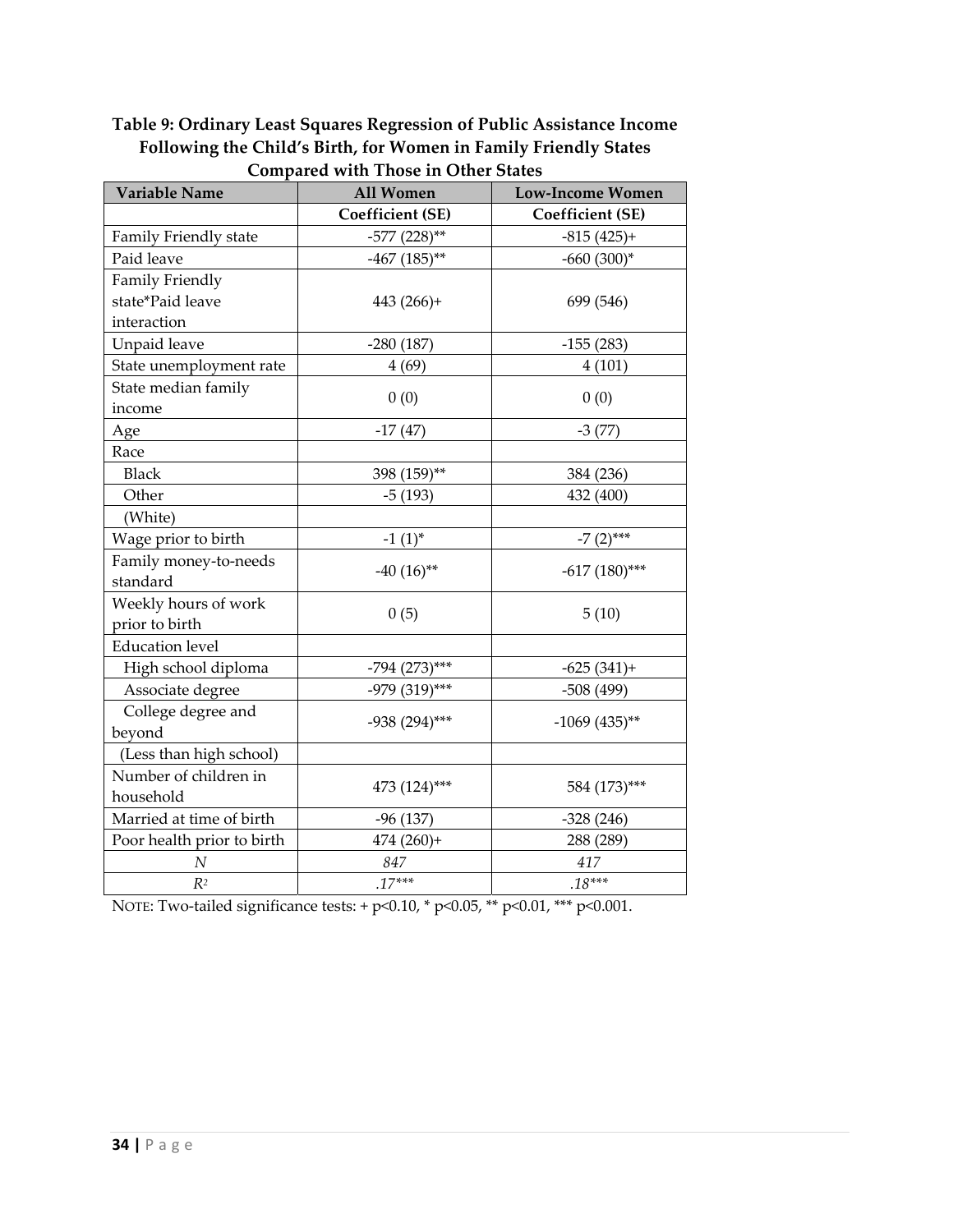## **Endnotes**

<sup>i</sup> Rossin, M. (2011). The effects of maternity leave on children's birth and infant health outcomes in the United States. *Journal of Health Economics, 30*, 221–239.

ii Berger, L. M., Hill, J., & Waldfogel, J. (2005). Maternity leave, early maternal employment and child health and development in the U.S. *The Economic Journal, 115*, 29–47.

iii Ibid.

iv Weimer, J. (2001). *The economic benefits of breastfeeding: A review and analysis*. (Rep. No. 13). Food and Rural Economics Division, Economic Research Service, U.S. Department of Agriculture, Food Assistance and Nutrition Research.

<sup>v</sup> Houser, L., & Vartanian, T. P. (2012, January). *Pay matters: The positive economic impacts of paid family leave for families, businesses and the public*. Center for Women and Work, Rutgers, The State University of New Jersey.

vi United States Department of Labor, Bureau of Labor Statistics. (2011, March). *National Compensation Survey: Employee benefits in the United States, March 2011 (Tables 33)*. Retrieved October 25, 2011, from

http://www.bls.gov/ncs/ebs/benefits/2011/ ebbl0048.pdf

vii Laughlin, L. (2011, October). *Maternity leave and employment patterns of first‐time mothers: 1961–2008*. Current Population Reports, P70‐128, U.S. Census Bureau.

viii Ibid.

ix Appelbaum, E. & Milkman, R. (2011). *Leaves that pay: Employer and worker experiences with paid family leave in California*. Center for Women and Work, Rutgers, The State University of New Jersey. Retrieved October 13, 2011, from http://www .paidfamilyleave.org/pdf/leaves\_that\_pay.pdf

<sup>x</sup> Guendelman, S., Kosa, J. L., Pearl, M., Graham, S., Goodman, J., & Kharrazi. M. (2009). Juggling work and breastfeeding: Effects of maternity leave and occupational characteristics. *Pediatrics, 123(1)*, 38–46. doi:

10.1542/peds.2008‐2244; Berger, L. M., Hill, J., & Waldfogel, J. (2005). Maternity leave, early maternal employment and child health and development in the U.S. *The Economic Journal, 115*, 29–47.

xi Staehelin, K., Bertea, P. C., & Stutz, E. Z. (2005). Length of maternity leave and health of mother and child: A review. *International Journal of Public Health, 52*, 202–209. doi: 10.1007/s00038‐007‐5122‐1

xii Nepomnyaschy, L., & Waldfogel, J. (2007). Paternity leave and fathers' involvement with their young children. *Community, Work, & Family, 10(4)*, 427–453. doi: 10.1080/13668800701575077

xiii Houser, L., & Vartanian, T. P. (2012, January). *Pay matters: The positive economic impacts of paid family leave for families, businesses and the public*. Center for Women and Work, Rutgers, The State University of New Jersey.

xiv Ibid.; Appelbaum, E. & Milkman, R. (2011). *Leaves that pay: Employer and worker experiences with paid family leave in California*. Center for Women and Work, Rutgers, The State University of New Jersey. Retrieved October 13, 2011, from http://www .paidfamilyleave.org/pdf/leaves\_that\_pay.pdf

xv United States Department of Labor. *Leave benefits*. Retrieved October 13, 2011, from http://dol.gov

xvi United States Department of Labor, Wage and Hour Division. *Use of the FMLA*. Retrieved March 18, 2012, from http://www.dol.gov/whd/fmla/chapter3.htm

xvii Ibid.

xviii Ibid.

xix Volden, C. (2006). States as policy laboratories: Emulating success in the children's health insurance program. *American Journal of Political Science, 50(2)*, 294–312.

xx Social Security Administration. *Social security programs in the United States: Temporary Disability Insurance*. Retrieved April 15, 2012, from http://www.ssa.gov/policy/docs/ progdesc/sspus/tempdib.pdf

xxi Buto, K., Priddy Patterson, M., Spriggs, W. E., & Rockeymoore, M. (2003). Strengthening community: Social insurance in a diverse America. *Proceedings of the fifteenth annual conference of the National Academy of Social Insurance, Washington, DC*.

xxii National Partnership for Women & Families. (2012). Work & family state policy database: Relating to family and medical leave. Retrieved April 4, 2012, from http://www.nationalpartnership.org/site/

News2?page=NewsArticle&id=32078&news\_iv\_ctrl=2952

xxiii Rossin, M. (2011). The effects of maternity leave on children's birth and infant health outcomes in the United States. *Journal of Health Economics, 30*, 221–239.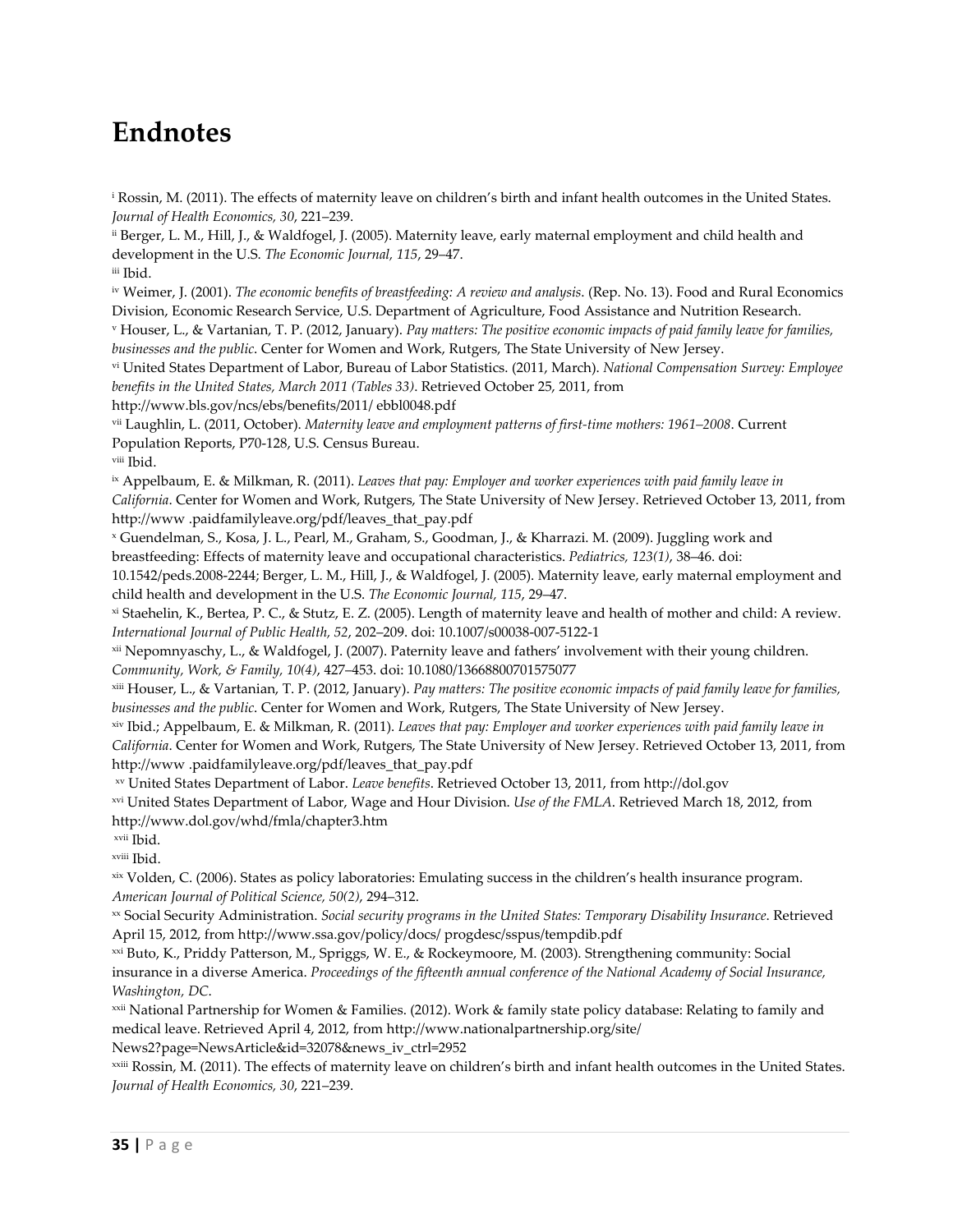xxiv Berger, L. M., Hill, J., & Waldfogel, J. (2005). Maternity leave, early maternal employment and child health and development in the U.S. *The Economic Journal, 115*, 29–47. xxv Ibid.

xxvi Guendelman, S., Kosa, J. L., Pearl, M., Graham, S., Goodman, J., & Kharrazi. M. (2009). Juggling work and breastfeeding: Effects of maternity leave and occupational characteristics. *Pediatrics, 123(1)*, 38–46. doi: 10.1542/peds.2008‐2244

xxvii Montgomery, D., & Splett, P. (1997). Economic benefit of breast‐feeding infants enrolled in WIC. *Journal of the American Dietetic Association*, *97*, 379–385.

xxviii Weimer, J. (2001). *The economic benefits of breastfeeding: A review and analysis*. (Rep. No. 13). Food and Rural Economics Division, Economic Research Service, U.S. Department of Agriculture, Food Assistance and Nutrition Research.

xxix Boushey, H. (2008). Family friendly policies: Helping mothers make ends meet. *Review of Social Economy, 66*, 51–70. xxx Appelbaum, E. & Milkman, R. (2011). *Leaves that pay: Employer and worker experiences with paid family leave in California*. Center for Women and Work, Rutgers, The State University of New Jersey. Retrieved October 13, 2011, from http://www .paidfamilyleave.org/pdf/leaves\_that\_pay.pdf xxxi Ibid.

xxxii Martin, J. A., Hamilton, B. E., Sutton, P. D., Ventura, S. A., Mathews, T. J., & Osterman, M. J. K. (2010). Births: Final data for 2008. *National Vital Statistics Reports, 59(1)*, 1–72.

xxxiii Houser, L., & Vartanian, T.P. (2012, January). *Pay matters: The positive economic impacts of paid family leave for families, businesses and the public*. Center for Women and Work, Rutgers, The State University of New Jersey.

xxxiv Appelbaum, E. & Milkman, R. (2011). *Leaves that pay: Employer and worker experiences with paid family leave in California*. Center for Women and Work, Rutgers, The State University of New Jersey. Retrieved October 13, 2011, from http://www .paidfamilyleave.org/pdf/leaves\_that\_pay.pdf

xxxv Guendelman, S., Kosa, J. L., Pearl, M., Graham, S., Goodman, J., & Kharrazi. M. (2009). Juggling work and breastfeeding: Effects of maternity leave and occupational characteristics. *Pediatrics, 123(1)*, 38–46. doi:

10.1542/peds.2008‐2244; Berger, L. M., Hill, J., & Waldfogel, J. (2005). Maternity leave, early maternal employment and child health and development in the U.S. *The Economic Journal, 115*, 29–47.

xxxvi Staehelin, K., Bertea, P. C., & Stutz, E .Z. (2005). Length of maternity leave and health of mother and child: A review. *International Journal of Public Health, 52*, 202–209, doi: 10.1007/s00038‐007‐5122‐1

xxxvii Waldfogel, J. (2001). Family and medical leave: Evidence from the 2000 surveys. *Monthly Labor Review*. Retrieved November 14, 2011, from http://www.bls.gov/opub/ mlr/2001/09/art2full.pdf

xxxviii Appelbaum, E. & Milkman, R. (2011). *Leaves that pay: Employer and worker experiences with paid family leave in California*. Center for Women and Work, Rutgers, The State University of New Jersey. Retrieved October 13, 2011, from http://www .paidfamilyleave.org/pdf/leaves\_that\_pay.pdf

xxxix Rossin, M. (2011). The effects of maternity leave on children's birth and infant health outcomes in the United States. *Journal of Health Economics, 30*, 221–239.; Berger, L. M., Hill, J., & Waldfogel, J. (2005). Maternity leave, early maternal employment and child health and development in the U.S. *The Economic Journal, 115*, 29–47.; Guendelman, S., Kosa, J. L., Pearl, M., Graham, S., Goodman, J., & Kharrazi. M. (2009). Juggling work and breastfeeding: Effects of

maternity leave and occupational characteristics. *Pediatrics, 123(1)*, 38–46. doi: 10.1542/peds.2008‐2244; Boushey, H. (2008). Family friendly policies: Helping mothers make ends meet. *Review of Social Economy, 66*, 51–70.

xl Houser, L., & Vartanian, T. P. (2012, January). *Pay matters: The positive economic impacts of paid family leave for families, businesses and the public*. Center for Women and Work, Rutgers, The State University of New Jersey.; Appelbaum, E. & Milkman, R. (2011). *Leaves that pay: Employer and worker experiences with paid family leave in California*. Center for Women and Work, Rutgers, The State University of New Jersey. Retrieved October 13, 2011, from

http://www .paidfamilyleave.org/pdf/leaves\_that\_pay.pdf

xli Ibid.

xlii Ibid.

xliii Ibid.

xliv National Partnership for Women & Families. (2012). Work & family state policy database: Relating to family and medical leave. Retrieved April 21, 2012, from http://www.nationalpartnership.org/site/

PageServer?pagename=work\_family\_database\_familymedicalleave

xlv Employment Development Department, State of California. (n.d.). *Disability Insurance Program and Paid Family Leave*. Retrieved October 25, 2011, from http://www.edd.ca.gov/ disability/FAQ\_DI\_Pregnancy.htm